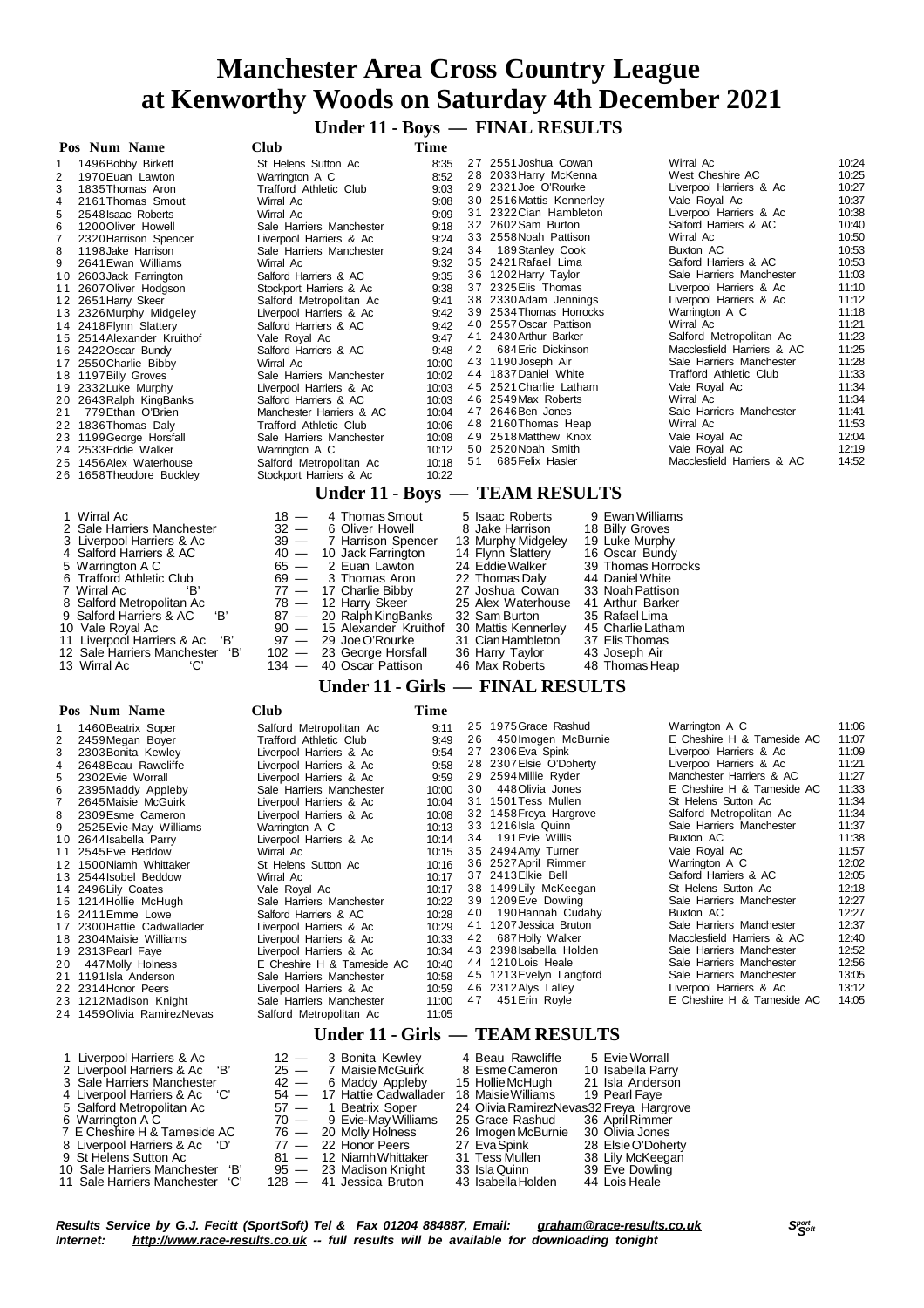**Under 13 - Boys — FINAL RESULTS**

| Pos Num Name                        | <b>Club</b>                    | Time  |    |                           |                               |       |  |  |  |  |  |
|-------------------------------------|--------------------------------|-------|----|---------------------------|-------------------------------|-------|--|--|--|--|--|
| 1369 Evan Grime                     | Salford Harriers & AC          | 10:43 | 33 | 51 Archer Blann           | Altrincham & District AC      | 12:24 |  |  |  |  |  |
| $\overline{2}$<br>1226 Liam O'Brien | Sale Harriers Manchester       | 11:01 |    | 34 2281 Oliver Walker     | E Cheshire H & Tameside AC    | 12:31 |  |  |  |  |  |
| 3<br>607 Charlie Rigby              | Liverpool Harriers & Ac        | 11:03 |    | 35 1504 Dylan Roberts     | St Helens Sutton Ac           | 12:32 |  |  |  |  |  |
| 2622Tim Ye<br>4                     | <b>Trafford Athletic Club</b>  | 11:03 |    | 36 2254 Alexander Edwards | Altrincham & District AC      | 12:41 |  |  |  |  |  |
| 5<br>603 Sonny Cassell              | Liverpool Harriers & Ac        | 11:09 |    | 37 2621 Thomas Harris     | <b>Trafford Athletic Club</b> | 12:41 |  |  |  |  |  |
| 1844 Ben Keeley<br>6                | <b>Trafford Athletic Club</b>  | 11:11 |    | 38 1367E Figgins-Barrett  | Salford Harriers & AC         | 12:46 |  |  |  |  |  |
| $\overline{7}$<br>1225 Daniel Oakes | Sale Harriers Manchester       | 11:12 |    | 39 1661 Campbell Johnson  | Stockport Harriers & Ac       | 12:48 |  |  |  |  |  |
| 8<br>1229 Jake Royle                | Sale Harriers Manchester       | 11:13 |    | 40 1371 Archie Simons     | Salford Harriers & AC         | 12:52 |  |  |  |  |  |
| 1845 Evan Lewis<br>9                | <b>Trafford Athletic Club</b>  | 11:13 | 41 | 2600 Conor McManus        | Sale Harriers Manchester      | 12:57 |  |  |  |  |  |
| 689 Jared Dickinson<br>10           | Macclesfield Harriers & AC     | 11:17 |    | 42 1465 Noah Cronshaw     | Salford Metropolitan Ac       | 12:58 |  |  |  |  |  |
| 2035 Thomas Rimmer<br>11            | West Cheshire AC               | 11:20 |    | 43 2609Sam Hill           | Stockport Harriers & Ac       | 13:04 |  |  |  |  |  |
| 12 1841 Finlay Dobson Emmas         | <b>Trafford Athletic Club</b>  | 11:23 |    | 44 1464 Jack Broadhurst   | Salford Metropolitan Ac       | 13:04 |  |  |  |  |  |
| 780 Christopher Parikh<br>13        | Manchester Harriers & AC       | 11:23 | 45 | 604 Ewan Cole             | Liverpool Harriers & Ac       | 13:12 |  |  |  |  |  |
| 14 1227 Isaac Reed                  | Sale Harriers Manchester       | 11:26 | 46 | 454 Samuel Horner         | E Cheshire H & Tameside AC    | 13:13 |  |  |  |  |  |
| 15 1665 Arthur Wolstenholme         | Stockport Harriers & Ac        | 11:36 |    | 47 2504 Tom Jenkins       | Vale Royal Ac                 | 13:16 |  |  |  |  |  |
| 2358 Jake Ireland<br>16             | Macclesfield Harriers & AC     | 11:36 |    | 48 1847 Sem Menghis       | <b>Trafford Athletic Club</b> | 13:24 |  |  |  |  |  |
| 455 Alfie Manser<br>17              | E Cheshire H & Tameside AC     | 11:39 |    | 49 2563 Atticus Jones     | <b>Trafford Athletic Club</b> | 13:31 |  |  |  |  |  |
| 1663Zach Rose<br>18.                | Stockport Harriers & Ac        | 11:42 | 50 | 978 Kieran Peatfield      | Marple Runners                | 13:41 |  |  |  |  |  |
| 2036 Noah Woolgar<br>19             | West Cheshire AC               | 11:45 |    | 51 1503 Harry Griffiths   | St Helens Sutton Ac           | 13:42 |  |  |  |  |  |
| 20 1851 Adrian White                | <b>Trafford Athletic Club</b>  | 11:46 |    | 52 1840 Joseph Cowles     | <b>Trafford Athletic Club</b> | 13:42 |  |  |  |  |  |
| 1505 Riley Underhill<br>21          | St Helens Sutton Ac            | 11:51 |    | 53 1462 Luca Barooah      | Salford Metropolitan Ac       | 14:01 |  |  |  |  |  |
| 22 1228 Joshua Rogers               | Sale Harriers Manchester       | 11:52 |    | 54 1502 Benjamin Genner   | St Helens Sutton Ac           | 14:08 |  |  |  |  |  |
| 23 1222 Ben Gardner                 | Sale Harriers Manchester       | 11:52 | 55 | 453 Joseph Horner         | E Cheshire H & Tameside AC    | 14:09 |  |  |  |  |  |
| 2608 Dylan Hodgson<br>24            | Stockport Harriers & Ac        | 11:58 |    | 56 1660J Harwood-Bretnall | Stockport Harriers & Ac       | 14:17 |  |  |  |  |  |
| 25 1664 Will Walton                 | Stockport Harriers & Ac        | 11:59 |    | 57 1848 Toby Morrello     | <b>Trafford Athletic Club</b> | 14:25 |  |  |  |  |  |
| 26 1662 William Jones               | Stockport Harriers & Ac        | 12:01 | 58 | 456 Maxwell Ormston       | E Cheshire H & Tameside AC    | 14:27 |  |  |  |  |  |
| 27 1842 Evan Horwell                | <b>Trafford Athletic Club</b>  | 12:03 |    | 59 1370 Ryley Holden      | Salford Harriers & AC         | 14:28 |  |  |  |  |  |
| 28<br>452 Marshall Fleet            | E Cheshire H & Tameside AC     | 12:09 | 60 | 457 Sebastian Stewart     | E Cheshire H & Tameside AC    | 14:31 |  |  |  |  |  |
| 2507 Harry Williamson<br>29         | Vale Royal Ac                  | 12:09 |    | 61 1223 James Lucas       | Sale Harriers Manchester      | 15:20 |  |  |  |  |  |
| 30 2620 Oscar Gascoine              | <b>Trafford Athletic Club</b>  | 12:09 |    | 62 1463 Sebastion Barooah | Salford Metropolitan Ac       | 15:20 |  |  |  |  |  |
| 2508 Zack Cocksedge<br>31           | Vale Royal Ac                  | 12:10 |    | 63 1224 William McIntyre  | Sale Harriers Manchester      | 15:27 |  |  |  |  |  |
| 32 1220 Matthew Cullen-Brown        | Sale Harriers Manchester       |       |    | 64 2472 Robert Watkinson  | <b>Trafford Athletic Club</b> | 15:29 |  |  |  |  |  |
| 12:13                               |                                |       |    | 65 2509Seb Harnett        | Vale Royal Ac                 | 15:52 |  |  |  |  |  |
|                                     | Under 13 - Boys — TEAM RESULTS |       |    |                           |                               |       |  |  |  |  |  |

- 
- 
- 
- 
- 
- 
- 
- 
- 
- 
- 
- 
- 
- 
- 15 Trafford Athletic Club 'D' 158 49 Atticus Jones 52 Joseph Cowles 57 Toby Morrello<br>16 E Cheshire H & Tameside AC 'B' 159 46 Samuel Horner 55 Joseph Horner 58 Maxwell Ormston

1 Sale Harriers Manchester 17 - 2 Liam O'Brien 7 Daniel Oakes 8 Jake Royle<br>
2 Trafford Athletic Club 19 - 4 Tim Ye 6 Ben Keeley 9 Evan Lewis<br>
3 Liverpool Harriers & Ac 53 - 3 Charlie Rigby 5 Sonny Cassell 45 Ewan Cole<br>
4 S Trafford Athletic Club 19 — 4 TimYe 6 Ben Keeley 9 Evan Lewis 3 Liverpool Harriers & Ac 53 — 3 Charlie Rigby 5 Sonny Cassell 45 Ewan Cole Stockport Harriers & Ac 57 — 15 Arthur Wolstenholme18 Zach Rose 24 Dylan Hodgson Sale Harriers Manchester 'B' 59 — 14 Isaac Reed 22 Joshua Rogers 23 Ben Gardner 6 Trafford Athletic Club 'B' 59 — 12 FinlayDobsonEmmas20 Adrian White 27 Evan Horwell 4 Stockport Harriers & Ac  $\begin{array}{r} 7 = \text{Stel} & 18 & 40000 \\ 7 = \text{Stel} & 59 & -12 & \text{Firlary DobsonEmmas20} \\ 8 = \text{Hartries Manchester} & 59 & -12 & \text{Firlary DobsonEmmas20} \\ 9 = \text{Stel} & 74 & \text{Oiver Wall} \\ 19 = \text{Stel} & 34 & \text{Oiver Walker} \\ 14 = \text{Stel} & 34 & \text{Oiver Walker} \\ 15 = \text{Stel} & 34 & \text{Oiver Walker} \\ 16 = \text$ 8 Salford Harriers & AC 79 — 1 EvanGrime 38 E Figgins-Barrett 40 Archie Simons Stockport Harriers & Ac 'B' 90 — 25 WillWalton 26 WilliamJones 39 CampbellJohnson 10 Vale Royal Ac 107 — 29 HarryWilliamson 31 Zack Cocksedge 47 TomJenkins

- 
- 
- 
- 

 St Helens Sutton Ac 107 — 21 RileyUnderhill 35 Dylan Roberts 51 Harry Griffiths 12 Trafford Athletic Club 'C' 115 — 30 Oscar Gascoine 37 Thomas Harris 48 SemMenghis 10 Vale Royal Ac 107 — 29 Harry Williamson 21 Zack Cocksedge 47 Tom Jenkins<br>
11 St Helens Sutton Ac 107 — 21 Riley Underhill 35 Dylan Roberts 51 Harry Griffiths<br>
12 Trafford Athletic Club C' 115 — 30 Oscar Gascoine 37 Thom 14 Salford Metropolitan Ac 139 — 42 Noah Cronshaw 44 Jack Broadhurst 53 Luca Barooah Trafford Athletic Club 'D' 158 — 49 Atticus Jones 52 Joseph Cowles 57 Toby Morrello

- 
- -
	-
	-
	-
	-
	-
	-
	-
	-
	-
	-
	-

Results Service by G.J. Fecitt (SportSoft) Tel & Fax 01204 884887, Email: [graham@race-results.co.uk](mailto:graham@race-results.co.uk)<br>Internet: http://www.race-results.co.uk -- full results will be available for downloading topight *Internet: <http://www.race-results.co.uk> -- full results will be available for downloading tonight*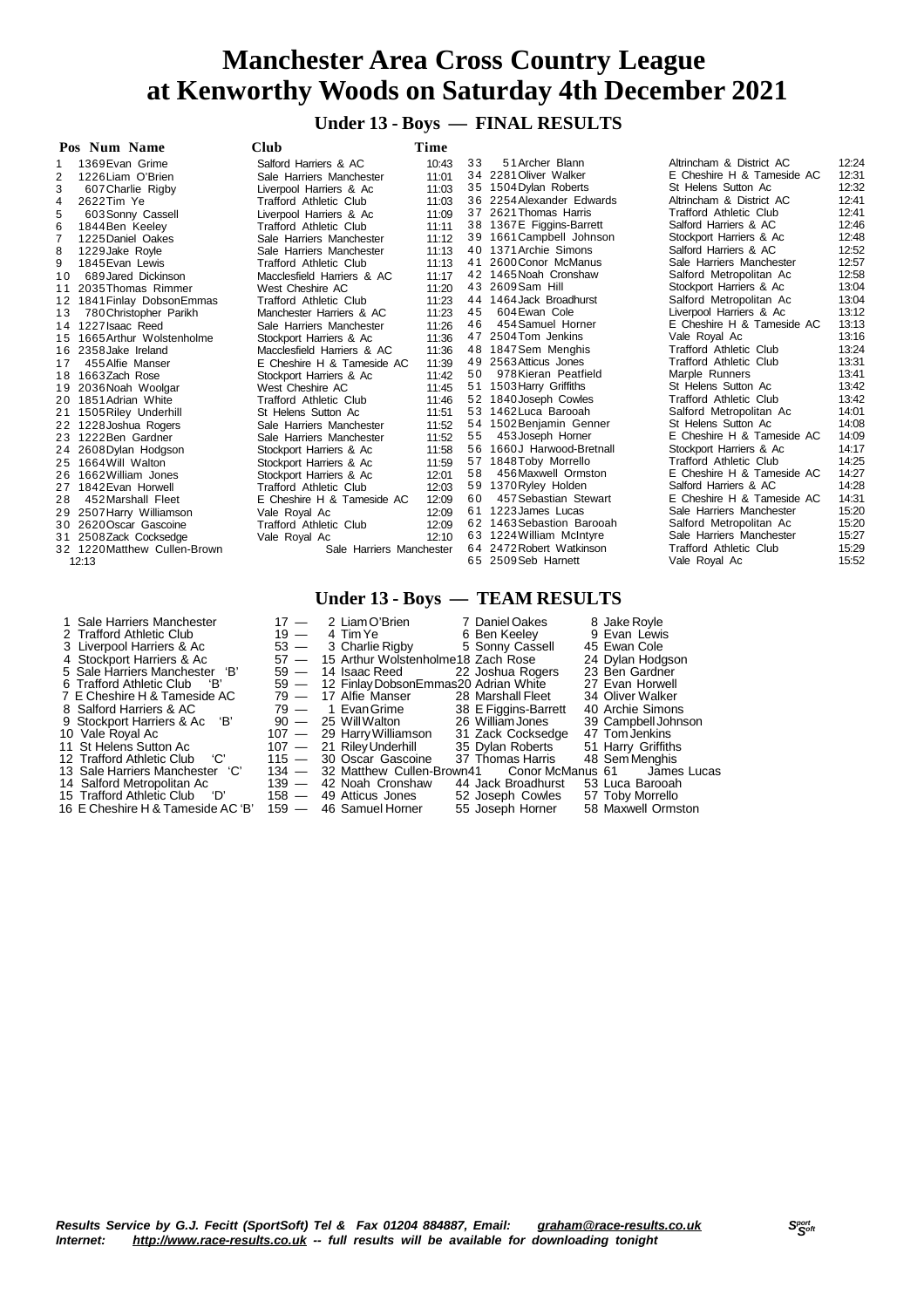#### **Under 13 - Girls — FINAL RESULTS**

|    | Pos Num Name          | Club                     | Time  |    |                           |                               |       |
|----|-----------------------|--------------------------|-------|----|---------------------------|-------------------------------|-------|
|    | 614 Lexie Ellis       | Liverpool Harriers & Ac  | 11:26 |    | 27 1373 Harriet Byrnes    | Salford Harriers & AC         | 13:11 |
| 2  | 605 Erin Fay          | Liverpool Harriers & Ac  | 11:29 |    | 28 1252 Amber Webb        | Sale Harriers Manchester      | 13:15 |
| 3  | 616 Bailey Hughes     | Liverpool Harriers & Ac  | 11:30 | 29 | 461 Ava Royle             | E Cheshire H & Tameside AC    | 13:17 |
| 4  | 2177 Ruby McIlveen    | Wirral Ac                | 11:33 | 30 | 462 Cecilia Smylie        | E Cheshire H & Tameside AC    | 13:19 |
| 5  | 613 Isabella Doran    | Liverpool Harriers & Ac  | 11:34 | 31 | 1857 Semrawit Tekle       | <b>Trafford Athletic Club</b> | 13:26 |
| 6  | 624 Valerie Teare     | Liverpool Harriers & Ac  | 11:40 |    | 32 2173 Ellie Fraser      | Wirral Ac                     | 13:28 |
|    | 1671 Molly Mills      | Stockport Harriers & Ac  | 11:49 | 33 | 609 Grace Bomba           | Liverpool Harriers & Ac       | 13:33 |
| 8  | 1245 Oonagh McManus   | Sale Harriers Manchester | 11:50 |    | 34 1670 Rebecca Knight    | Stockport Harriers & Ac       | 13:44 |
| 9  | 2182 Leila Vesey      | Wirral Ac                | 12:03 | 35 | 460 Anna Rooke            | E Cheshire H & Tameside AC    | 13:54 |
| 10 | 1668 Lucy Jones       | Stockport Harriers & Ac  | 12:12 |    | 36 2649 Nicole Anders     | St Helens Sutton Ac           | 13:58 |
| 11 | 1239 Imogen Hill      | Sale Harriers Manchester | 12:16 |    | 37 2487 Alba March        | Vale Royal Ac                 | 14:00 |
| 12 | 1372 Sasha Bartalotta | Salford Harriers & AC    | 12:20 |    | 38 1982 Sarah Ashcroft    | Warrington A C                | 14:01 |
|    | 13 2172 Ella Cowan    | Wirral Ac                | 12:23 |    | 39 2524 Sophie Parkinson  | Warrington A C                | 14:02 |
| 14 | 621 Rebecca Murphy    | Liverpool Harriers & Ac  | 12:29 |    | 40 1234 Manaal Christmas  | Sale Harriers Manchester      | 14:03 |
| 15 | 1250 Hannah Squibbs   | Sale Harriers Manchester | 12:38 | 41 | 2458 Ava Evans            | <b>Trafford Athletic Club</b> | 14:05 |
|    | 16 1983 Ellie Barker  | Warrington A C           | 12:41 |    | 42 1984O Clarke-Malone    | Warrington A C                | 14:14 |
| 17 | 623 Lillian Rotheram  | Liverpool Harriers & Ac  | 12:41 |    | 43 1673 Felicity Thelwell | Stockport Harriers & Ac       | 14:21 |
| 18 | 1247 Lola Richardson  | Sale Harriers Manchester | 12:46 | 44 | 458 Mia Dickinson         | E Cheshire H & Tameside AC    | 14:27 |
|    | 19 2599 Eva Mion      | Running Bear             | 12:46 | 45 | 619 Faye Lalley           | Liverpool Harriers & Ac       | 14:47 |
|    | 20 1853 Ursula Bailey | Trafford Athletic Club   | 12:48 |    | 46 2433 Sophie Quaranta   | St Helens Sutton Ac           | 15:04 |
|    | 1986 Sinead Gregory   | Warrington A C           | 12:49 | 47 | 2513 Alexis Evers         | Vale Royal Ac                 | 15:14 |
|    | 22 2183 Holly Webster | Wirral Ac                | 12:50 |    | 48 1244 Olivia Manson     | Sale Harriers Manchester      | 15:21 |
|    | 23 1987 Emily Kinsey  | Warrington A C           | 12:50 |    | 49 1251 Libby Tucker      | Sale Harriers Manchester      | 15:44 |
| 24 | 618 Isabel Kavanagh   | Liverpool Harriers & Ac  | 13:06 |    | 50 1243 Ruby Langford     | Sale Harriers Manchester      | 15:53 |
|    | 25 1985 Cara Gregory  | Warrington A C           | 13:06 | 51 | 463Meadow Wright          | E Cheshire H & Tameside AC    | 15:56 |
| 26 | 194 Erin Colebrook    | Buxton AC                | 13:11 |    |                           |                               |       |
|    |                       |                          |       |    |                           |                               |       |

#### **Under 13 - Girls — TEAM RESULTS**

| 1 Liverpool Harriers & Ac            | $6 -$  | 1 Lexie Ellis            | 2 Erin Fay         | 3 Bailey Hughes     |
|--------------------------------------|--------|--------------------------|--------------------|---------------------|
| 2 Liverpool Harriers & Ac 'B'        | $25 -$ | 5 Isabella Doran         | 6 Valerie Teare    | 14 Rebecca Murphy   |
| 3 Wirral Ac                          |        | 26 - 4 Ruby McIlveen     | 9 Leila Vesev      | 13 Ella Cowan       |
| 4 Sale Harriers Manchester           | $34 -$ | 8 Oonagh McManus         | 11 Imogen Hill     | 15 Hannah Squibbs   |
| 5 Stockport Harriers & Ac            |        | $51 - 7$ Molly Mills     | 10 Lucy Jones      | 34 Rebecca Knight   |
| 6 Warrington A C                     |        | $60 - 16$ Ellie Barker   | 21 Sinead Gregory  | 23 Emily Kinsey     |
| 7 Liverpool Harriers & Ac 'C'        |        | 74 — 17 Lillian Rotheram | 24 Isabel Kavanagh | 33 Grace Bomba      |
| 8 Sale Harriers Manchester 'B'       |        | 86 - 18 Lola Richardson  | 28 Amber Webb      | 40 Manaal Christmas |
| 9 Trafford Athletic Club             |        | 92 - 20 Ursula Bailey    | 31 Semrawit Tekle  | 41 Ava Evans        |
| 10 E Cheshire H & Tameside AC        |        | 94 — 29 Ava Royle        | 30 Cecilia Smylie  | 35 Anna Rooke       |
| 11 Warrington A C<br>$\overline{B'}$ |        | $102 - 25$ Cara Gregory  | 38 Sarah Ashcroft  | 39 Sophie Parkinson |
| 12 Sale Harriers Manchester 'C'      |        | 147 — 48 Olivia Manson   | 49 Libby Tucker    | 50 Ruby Langford    |

- 1 Liverpool Harriers & Ac
- 
- 4 Sale Harriers Mancheste
- 
- 
- 
- 
- 
- 10 E Cheshire H & Tamesic
- 

- 
-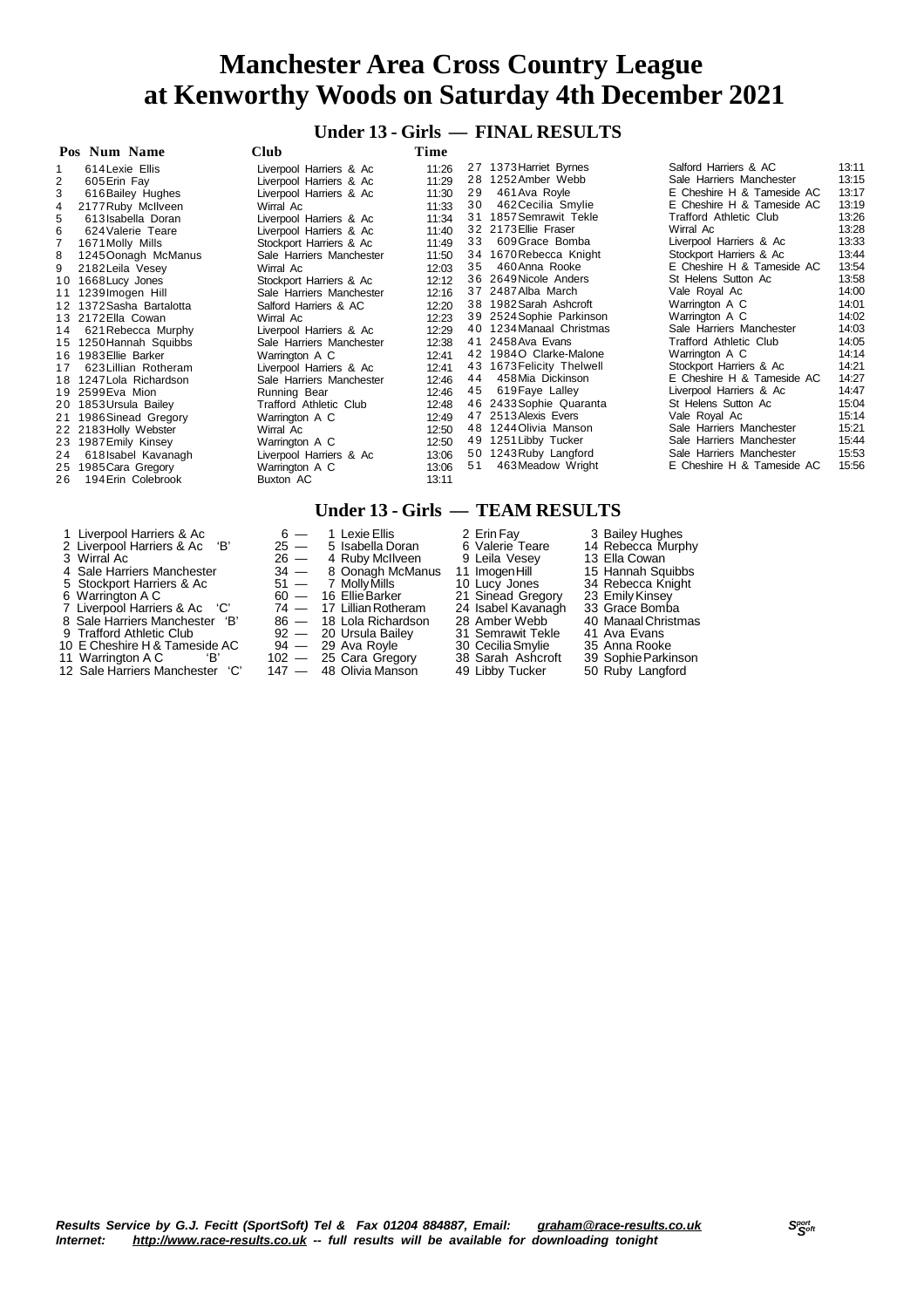**Under 15 - Boys — FINAL RESULTS (\$=non-counter)**

|     | Pos Num Name            | <b>Club</b>                   | Time  |    |                           |                               |       |
|-----|-------------------------|-------------------------------|-------|----|---------------------------|-------------------------------|-------|
|     | 637 Max Webster         | Liverpool Harriers & Ac       | 14:36 |    | 23 2611 Sam Elliott       | Stockport Harriers & Ac       | 16:07 |
|     | 2192Ben Williams        | Wirral Ac                     | 14:44 | 24 | 781 Tom Farrelly          | Manchester Harriers & AC      | 16:07 |
| 3   | 1511 Gabriel Mullen     | St Helens Sutton Ac           | 14:55 |    | 25 1380 Samuel Barlow     | Salford Harriers & AC         | 16:13 |
| 4   | 2187 Jack Heap          | Wirral Ac                     | 14:57 |    | 26 1509 Liam Johnson      | St Helens Sutton Ac           | 16:29 |
| 5   | 1257 Finlay Goddard     | Sale Harriers Manchester      | 15:02 | 27 | 696 Matthew Walker        | Macclesfield Harriers & AC    | 16:29 |
| 6   | 2634 Rhys Bowden        | Vale Royal Ac                 | 15:02 |    | 28 2404 Samuel Pearce     | Sale Harriers Manchester      | 16:33 |
|     | 2501 Thomas Taylor      | Vale Royal Ac                 | 15:11 |    | 29 1681 Oliver Thornhill  | Stockport Harriers & Ac       | 16:39 |
| 8   | 1387 Alfie Simons       | Salford Harriers & AC         | 15:12 |    | 30 1862 Jay Hutchinson    | Trafford Athletic Club        | 16:52 |
| 9   | 2561 Riley Malone       | Liverpool Harriers & Ac       | 15:26 |    | 31 1508 Charlie Griffiths | St Helens Sutton Ac           | 16:53 |
| 10  | 697 Michael Wood        | Macclesfield Harriers & AC    | 15:31 | 32 | 465 Cole Wright           | E Cheshire H & Tameside AC    | 16:54 |
| 11  | 1675 Felix Benson       | Stockport Harriers & Ac       | 15:36 |    | 33 1679 Joel Hulley       | Stockport Harriers & Ac       | 16:59 |
| 12. | 1869 Josh Watson        | Trafford Athletic Club        | 15:38 |    | 34 1988 Thomas Dawson     | Warrington A C                | 17:21 |
| 13  | 174 Hugh Noden          | <b>Bramhall Runners</b>       | 15:43 | 35 | 464 Finnan Docherty       | E Cheshire H & Tameside AC    | 17:42 |
|     | 14 2357 Finley Foote    | Macclesfield Harriers & AC    | 15:48 |    | 36 1255 Alfie Clare       | Sale Harriers Manchester      | 18:04 |
|     | 15 2647 \$Oliver Bailey | Staffs Moorland AC            | 15:51 | 37 | 173 Samuel Bailey         | <b>Bramhall Runners</b>       | 18:26 |
| 16  | 630Tom Byrne            | Liverpool Harriers & Ac       | 15:55 |    | 38 1870 Zack Watson       | <b>Trafford Athletic Club</b> | 18:47 |
| 17  | 1386 Lewis Kirk         | Salford Harriers & AC         | 15:56 |    | 39 1864 Berji Metcalf     | <b>Trafford Athletic Club</b> | 19:13 |
| 18  | 1256 Finlay Day         | Sale Harriers Manchester      | 15:56 |    | 40 1858 Jamie Anderton    | <b>Trafford Athletic Club</b> | 19:19 |
| 19  | 1381 Alfie Bundy        | Salford Harriers & AC         | 15:57 |    | 41 1866 Edwyn Robinson    | <b>Trafford Athletic Club</b> | 19:40 |
| 20  | 195 Jack Cook           | Buxton AC                     | 16:00 |    | 42 1676 Lucas Brundrett   | Stockport Harriers & Ac       | 19:50 |
| 21  | 1260 James O'Brien      | Sale Harriers Manchester      | 16:00 |    | 43 1677 Edward Gough      | Stockport Harriers & Ac       | 19:50 |
|     | 22 1868 James Walton    | <b>Trafford Athletic Club</b> | 16:06 |    | 44 1680 Elliot Jones      | Stockport Harriers & Ac       | 20:28 |

#### **Under 15 - Boys — TEAM RESULTS**

#### **NOTE:Unattached and non-counters are DELETEDbefore teams are calculated**

| 1 Liverpool Harriers & Ac     | 25 - 1 Max Webster     | 9 Rilev Malone     | 15 Tom Byrne         |
|-------------------------------|------------------------|--------------------|----------------------|
| 2 Salford Harriers & AC       | $42 - 8$ Alfie Simons  | 16 Lewis Kirk      | 18 Alfie Bundy       |
| 3 Sale Harriers Manchester    | 42 - 5 Finlay Goddard  | 17 Finlay Day      | 20 James O'Brien     |
| 4 Macclesfield Harriers & AC  | 50 - 10 Michael Wood   | 14 Finley Foote    | 26 Matthew Walker    |
| 5 St Helens Sutton Ac         | 58 - 3 Gabriel Mullen  | 25 Liam Johnson    | 30 Charlie Griffiths |
| 6 Stockport Harriers & Ac     | $61 - 11$ Felix Benson | 22 Sam Elliott     | 28 Oliver Thornhill  |
| 7 Trafford Athletic Club      | $62 - 12$ Josh Watson  | 21 James Walton    | 29 Jay Hutchinson    |
| 8 Trafford Athletic Club 'B'  | $114 - 37$ Zack Watson | 38 Berji Metcalf   | 39 Jamie Anderton    |
| 9 Stockport Harriers & Ac 'B' | $115 - 32$ Joel Hullev | 41 Lucas Brundrett | 42 Edward Gough      |

#### **Under 15 - Girls — FINAL RESULTS (\$=non-counter)**

|                | Pos Num Name             | <b>Club</b>              | Time  |    |                            |                               |       |
|----------------|--------------------------|--------------------------|-------|----|----------------------------|-------------------------------|-------|
|                | 1999 Imogen Wharton      | Warrington A C           | 15:37 |    | 24 1683 Rosie Bradshaw     | Stockport Harriers & Ac       | 18:11 |
| $\overline{2}$ | 2041 Jessica Lark        | West Cheshire AC         | 15:51 | 25 | 468 Alice Cunningham       | E Cheshire H & Tameside AC    | 18:31 |
| 3              | 1685 Ella Buckley        | Stockport Harriers & Ac  | 16:04 |    | 26 1514 Lily Birkett       | St Helens Sutton Ac           | 18:31 |
| 4              | 1997 Esme Heavey         | Warrington A C           | 16:14 | 27 | 467 Kayla Corbett          | E Cheshire H & Tameside AC    | 18:33 |
| 5              | 1263 Isabella Appleby    | Sale Harriers Manchester | 16:18 |    | 28 2610 Caitlin Hill       | Stockport Harriers & Ac       | 19:08 |
| 6              | 1691 Niamh Mackintosh    | Stockport Harriers & Ac  | 16:22 | 29 | 470 Erin Lord              | E Cheshire H & Tameside AC    | 19:24 |
|                | 1998 Alice Nicholson     | Warrington A C           | 16:33 |    | 30 1269 Daria Dwyer-Ross   | Sale Harriers Manchester      | 19:36 |
| 8              | 1690 Gracie Hunt         | Stockport Harriers & Ac  | 16:34 |    | 31 2346 Martha Ireland     | Macclesfield Harriers & AC    | 19:43 |
|                | 52 Eleanor Nicholson     | Altrincham & District AC | 16:42 | 32 | 469 Harri Fleet            | E Cheshire H & Tameside AC    | 19:44 |
| 10             | 1392 Darcy Slattery      | Salford Harriers & AC    | 16:44 |    | 33 1264 Sophie Armitage    | Sale Harriers Manchester      | 19:50 |
| 11             | 2040 Sophie Haslam       | West Cheshire AC         | 16:52 |    | 34 2394 Rachel Venables    | Sale Harriers Manchester      | 19:56 |
| 12             | 1694 Rosie Philbin       | Stockport Harriers & Ac  | 16:53 |    | 35 1688 Lydia Garrod       | Stockport Harriers & Ac       | 20:04 |
|                | 13 2445 Ellena Walker    | Stockport Harriers & Ac  | 17:00 |    | 36 1265 Na'ilah Christmas  | Sale Harriers Manchester      | 20:24 |
|                | 14 1692 Saffron Meade    | Stockport Harriers & Ac  | 17:00 | 37 | 197 Rebecca Cudahy         | Buxton AC                     | 20:25 |
|                | 15 2409 Elena Bartalotta | Salford Harriers & AC    | 17:00 |    | 38 1686 Natasha Davies     | Stockport Harriers & Ac       | 20:25 |
|                | 16 2193 Hannah Brearton  | Wirral Ac                | 17:01 |    | 39 1877 Rosa Morrello      | <b>Trafford Athletic Club</b> | 20:27 |
|                | 17 2204 Sarah Theobald   | Wirral Ac                | 17:03 | 40 | 642 Miriam Wilson          | Liverpool Harriers & Ac       | 20:31 |
| 18             | 1271 Madison Holt        | Sale Harriers Manchester | 17:20 |    | 41 2636 Anna Smith         | Vale Royal Ac                 | 20:38 |
| 19             | 641 Phoebe Melia         | Liverpool Harriers & Ac  | 17:22 |    | 42 1874 Fay Lewis          | <b>Trafford Athletic Club</b> | 20:47 |
| 20             | 638 Beatrix Cole         | Liverpool Harriers & Ac  | 17:24 |    | 43 1470 Charlotte Gee      | Salford Metropolitan Ac       | 21:01 |
| 21             | 1391 Amber Davidson      | Salford Harriers & AC    | 17:31 |    | 44 2635 Isabelle Maundrill | Vale Royal Ac                 | 21:23 |
| 22             | 1684 Aisling Brooks      | Stockport Harriers & Ac  | 17:42 | 45 | 471 Maria Rooke            | E Cheshire H & Tameside AC    | 21:26 |
|                | 23 1472 Esme Sly         | Salford Metropolitan Ac  | 17:45 |    | 46 2623 Diana Talib        | <b>Trafford Athletic Club</b> | 21:37 |
|                |                          |                          |       |    |                            |                               |       |

#### **Under 15 - Girls — TEAM RESULTS**

| 1 Warrington A C               | $12 - 1$ Imogen Wharton   | 4 Esme Heavey                    | 7 Alice Nicholson    |
|--------------------------------|---------------------------|----------------------------------|----------------------|
| 2 Stockport Harriers & Ac      | 17 — 3 Ella Bucklev       | 6 Niamh Mackintosh 8 Gracie Hunt |                      |
| 3 Stockport Harriers & Ac 'B'  | $39 - 12$ Rosie Philbin   | 13 Ellena Walker                 | 14 Saffron Meade     |
| 4 Salford Harriers & AC        | 46 - 10 Darcy Slattery    | 15 Elena Bartalotta              | 21 Amber Davidson    |
| 5 Sale Harriers Manchester     | $53 - 5$ Isabella Appleby | 18 Madison Holt                  | 30 Daria Dwyer-Ross  |
| 6 Stockport Harriers & Ac 'C'  | 74 — 22 Aisling Brooks    | 24 Rosie Bradshaw                | 28 Caitlin Hill      |
| 7 Liverpool Harriers & Ac      | 79 — 19 Phoebe Melia      | 20 Beatrix Cole                  | 40 Miriam Wilson     |
| 8 E Cheshire H & Tameside AC   | 81 - 25 Alice Cunningham  | 27 Kayla Corbett                 | 29 Erin Lord         |
| 9 Sale Harriers Manchester 'B' | 103 - 33 Sophie Armitage  | 34 Rachel Venables               | 36 Na'ilah Christmas |
| 10 Trafford Athletic Club      | 127 — 39 Rosa Morrello    | 42 Fay Lewis                     | 46 Diana Talib       |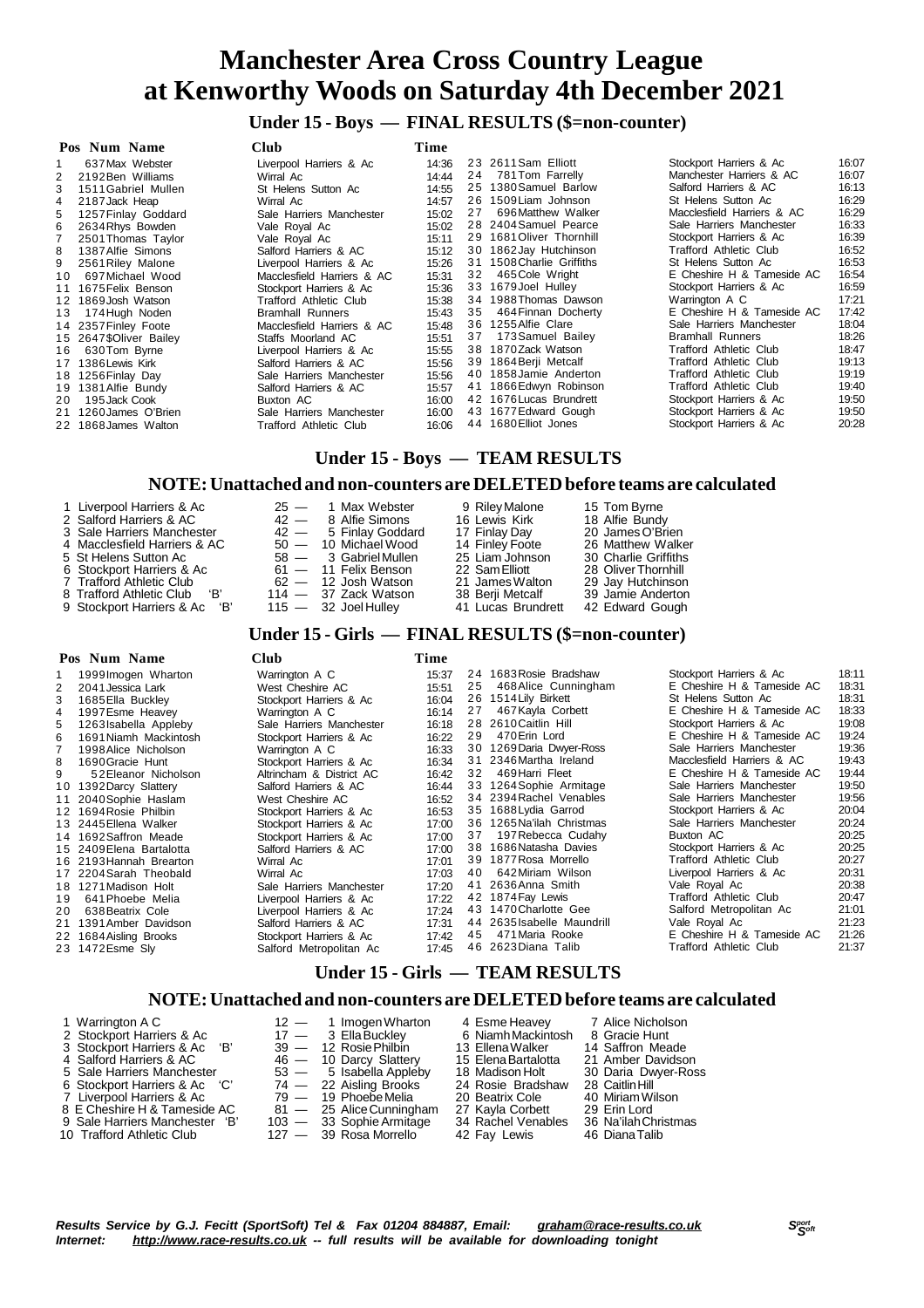## **Under 17 - Men — FINAL RESULTS**

| Pos Num Name                                                                                                                                                                                                                                                                                                                                    | Club                                                                                                                                                                                                                                                                         | Time                                                                                                                                                                                                                                                                                                                                                                                                                                                                                                                                                                                                                                                                                          |                                                                                                 |  |  |  |  |  |  |  |  |  |
|-------------------------------------------------------------------------------------------------------------------------------------------------------------------------------------------------------------------------------------------------------------------------------------------------------------------------------------------------|------------------------------------------------------------------------------------------------------------------------------------------------------------------------------------------------------------------------------------------------------------------------------|-----------------------------------------------------------------------------------------------------------------------------------------------------------------------------------------------------------------------------------------------------------------------------------------------------------------------------------------------------------------------------------------------------------------------------------------------------------------------------------------------------------------------------------------------------------------------------------------------------------------------------------------------------------------------------------------------|-------------------------------------------------------------------------------------------------|--|--|--|--|--|--|--|--|--|
| 2044 Jamie Richardson<br>$\mathbf{1}$<br>$\overline{2}$<br>2211 William Strickley<br>3<br>1701 Henry Pickard<br>1700 Thomas Manton<br>4<br>5<br>1885 Louie McCormack<br>1698 Jack Catterall<br>6<br>$\overline{7}$<br>2043 Sammy Hollins<br>8<br>643 Alex Kelly<br>9<br>2210 Jack Strickley<br>10 1888Ned Silvey                                | West Cheshire AC<br>Wirral Ac<br>Stockport Harriers & Ac<br>Stockport Harriers & Ac<br><b>Trafford Athletic Club</b><br>Stockport Harriers & Ac<br>West Cheshire AC<br>Liverpool Harriers & Ac<br>Wirral Ac<br><b>Trafford Athletic Club</b>                                 | 20:14<br>11 2354 Rohan Jensen<br>Macclesfield Harriers & AC<br>20:39<br>12 2416 Lewis Brown<br>Salford Harriers & AC<br>21:00<br><b>Trafford Athletic Club</b><br>13 1893 Sonny Wilson<br>21:21<br>14 1882 Jack Haworth<br><b>Trafford Athletic Club</b><br>21:47<br>15 1474 Benjamin Knight<br>Salford Metropolitan Ac<br>22:00<br>16 1396 Freddie Oldfield<br>Salford Harriers & AC<br>22:14<br>17 2045 Henry Robinson<br>West Cheshire AC<br>22:25<br>18 2650J Colquhoun-Lynn<br>Sale Harriers Manchester<br>22:30<br>19 1887 Jamie Robertson<br><b>Trafford Athletic Club</b><br>22:38                                                                                                    | 22:47<br>22:53<br>23:11<br>23:13<br>23:17<br>23:17<br>23:31<br>23:41<br>25:25                   |  |  |  |  |  |  |  |  |  |
| Under 17 - Men — TEAM RESULTS                                                                                                                                                                                                                                                                                                                   |                                                                                                                                                                                                                                                                              |                                                                                                                                                                                                                                                                                                                                                                                                                                                                                                                                                                                                                                                                                               |                                                                                                 |  |  |  |  |  |  |  |  |  |
| Stockport Harriers & Ac<br>3 Henry Pickard<br>4 Thomas Manton<br>6 Jack Catterall<br>$13 -$<br>2 West Cheshire AC<br>$25 -$<br>1 Jamie Richardson<br>7 Sammy Hollins<br>17 Henry Robinson<br>3 Trafford Athletic Club<br>$28 -$<br>5 Louie McCormack<br>10 Ned Silvey<br>13 Sonny Wilson                                                        |                                                                                                                                                                                                                                                                              |                                                                                                                                                                                                                                                                                                                                                                                                                                                                                                                                                                                                                                                                                               |                                                                                                 |  |  |  |  |  |  |  |  |  |
|                                                                                                                                                                                                                                                                                                                                                 |                                                                                                                                                                                                                                                                              | Under 17 - Ladies - FINAL RESULTS                                                                                                                                                                                                                                                                                                                                                                                                                                                                                                                                                                                                                                                             |                                                                                                 |  |  |  |  |  |  |  |  |  |
| Pos Num Name                                                                                                                                                                                                                                                                                                                                    | Club                                                                                                                                                                                                                                                                         | <b>Time</b>                                                                                                                                                                                                                                                                                                                                                                                                                                                                                                                                                                                                                                                                                   |                                                                                                 |  |  |  |  |  |  |  |  |  |
| 2004 Orla Gregory<br>1<br>2<br>1895 Freya Griffiths<br>3<br>2294 Grace Tobin<br>4<br>2048 Carys Roberts<br>5<br>2215 Abbie Page-Jones<br>6<br>2295 Ella McMutrie<br>$\overline{7}$<br>2046Jodi Bemand<br>1284 Olivia Russell<br>8<br>9<br>2001 Joy Ashcroft-Carter<br>10 1281 Elizabeth Hill<br>11 2217 Emma Theobald<br>648 Emma Gittens<br>12 | Warrington A C<br><b>Trafford Athletic Club</b><br>Liverpool Harriers & Ac<br>West Cheshire AC<br>Wirral Ac<br>Liverpool Harriers & Ac<br>West Cheshire AC<br>Sale Harriers Manchester<br>Warrington A C<br>Sale Harriers Manchester<br>Wirral Ac<br>Liverpool Harriers & Ac | 474 Aliesha Smith<br>E Cheshire H & Tameside AC<br>13<br>23:18<br>14 2653 Harriett Bain<br>Liverpool Harriers & Ac<br>23:56<br>15 1285 Carmen Safranauskas<br>Sale Harriers Manchester<br>24:41<br>16 1705 Isabel Brundrett<br>Stockport Harriers & Ac<br>24:49<br><b>Trafford Athletic Club</b><br>17 1894 Cleo Bentall<br>25:11<br>18 2565 Ella Heap<br>Wirral Ac<br>25:17<br>19 1520 Taylor Massey<br>St Helens Sutton Ac<br>25:35<br>20 2296 Megan McMutrie<br>Liverpool Harriers & Ac<br>25:52<br>21 782 Violet Claxton<br>Manchester Harriers & AC<br>26:03<br>Stockport Harriers & Ac<br>22 2562 Sarayah Ormerod<br>26:05<br>23 2006 Molly Wormald<br>Warrington A C<br>26:10<br>26:17 | 26:21<br>26:49<br>26:51<br>26:52<br>27:24<br>27:58<br>28:00<br>30:21<br>30:55<br>31:10<br>32:02 |  |  |  |  |  |  |  |  |  |
|                                                                                                                                                                                                                                                                                                                                                 |                                                                                                                                                                                                                                                                              | <b>Under 17 - Ladies — TEAM RESULTS</b>                                                                                                                                                                                                                                                                                                                                                                                                                                                                                                                                                                                                                                                       |                                                                                                 |  |  |  |  |  |  |  |  |  |
| 1 Liverpool Harriers & Ac<br>2 Sale Harriers Manchester<br>3 Warrington A C<br>4 Wirral Ac                                                                                                                                                                                                                                                      | 3 Grace Tobin<br>$21 -$<br>$33 -$<br>8 Olivia Russell<br>$33 -$<br>1 Orla Gregory<br>$34 -$                                                                                                                                                                                  | 6 Ella McMutrie<br>12 Emma Gittens<br>15 Carmen Safranauskas<br>10 Elizabeth Hill<br>9 Joy Ashcroft-Carter23 Molly Wormald<br>5 Abbie Page-Jones 11 Emma Theobald<br>18 Ella Heap                                                                                                                                                                                                                                                                                                                                                                                                                                                                                                             |                                                                                                 |  |  |  |  |  |  |  |  |  |
|                                                                                                                                                                                                                                                                                                                                                 |                                                                                                                                                                                                                                                                              | Senior Ladies aged 17 to 19                                                                                                                                                                                                                                                                                                                                                                                                                                                                                                                                                                                                                                                                   |                                                                                                 |  |  |  |  |  |  |  |  |  |
| Pos Num Name Cat/Pos                                                                                                                                                                                                                                                                                                                            | <b>Club</b>                                                                                                                                                                                                                                                                  | Time                                                                                                                                                                                                                                                                                                                                                                                                                                                                                                                                                                                                                                                                                          |                                                                                                 |  |  |  |  |  |  |  |  |  |
| 2219 Ellen Kearney<br>1<br>2220 Rachael Theobald L20 2 Wirral Ac<br>2<br>198 Amy Whelan<br>3<br>$\overline{4}$<br>784 Sophie Kilpatrick<br>5<br>1713 Esther Hulley<br>6<br>1294 Lucy Armitage<br>$\overline{7}$<br>2013 Ellen Turnbull                                                                                                          | L20 1 Wirral Ac<br>L20 3 Buxton AC<br>L20 4 Manchester Harriers & AC<br>L20 5 Stockport Harriers & Ac<br>L20 6 Sale Harriers Manchester<br>L20 7 Warrington A C                                                                                                              | 8<br>797 Grace Mitchell<br>L20 8 Manchester Metropolitan Uni<br>27:12<br>1052Megan BartholomewL20 9 Oldham & Royton H & Ac<br>9<br>29:33<br>10 2236 Sophie Vickers<br>L2010 Manchester Metropolitan Uni<br>30:16<br>11 1051 Lauren Bartholomew L2011 Oldham & Royton H & Ac<br>30:29<br>12 1714 Lydia Hulley<br>L2012 Stockport Harriers & Ac<br>30:41<br>13 2374 Ellie Dixon<br>L2013 Manchester Metropolitan Uni<br>31:16<br>796 Ella McHale<br>L2014 Manchester Metropolitan Uni<br>14<br>32:19                                                                                                                                                                                            | 33:53<br>36:46<br>36:49<br>37:19<br>38:46<br>38:49<br>42:42                                     |  |  |  |  |  |  |  |  |  |
|                                                                                                                                                                                                                                                                                                                                                 |                                                                                                                                                                                                                                                                              | Senior Ladies aged 17 to 19 - TEAM RESULTS                                                                                                                                                                                                                                                                                                                                                                                                                                                                                                                                                                                                                                                    |                                                                                                 |  |  |  |  |  |  |  |  |  |
|                                                                                                                                                                                                                                                                                                                                                 |                                                                                                                                                                                                                                                                              | NOTE: Unattached and non-counters are DELETED before teams are calculated                                                                                                                                                                                                                                                                                                                                                                                                                                                                                                                                                                                                                     |                                                                                                 |  |  |  |  |  |  |  |  |  |
| 1 Manchester Metropolitan Uni                                                                                                                                                                                                                                                                                                                   | $31 -$<br>8 Grace Mitchell                                                                                                                                                                                                                                                   | 10 Sophie Vickers<br>13 Ellie Dixon                                                                                                                                                                                                                                                                                                                                                                                                                                                                                                                                                                                                                                                           |                                                                                                 |  |  |  |  |  |  |  |  |  |

#### **Senior Men aged 17 to 19**

|   | Pos Num Name Cat/Pos  | <b>Club</b>                       | Time  |                         |                                   |       |
|---|-----------------------|-----------------------------------|-------|-------------------------|-----------------------------------|-------|
|   | 569Toby Middleton     | U20 1 Horwich R M I Harriers      | 34.15 | 11 2353 Laurence Manley | U2011 Macclesfield Harriers & AC  | 39:16 |
|   | 2 1707 Harry Ellwood  | U20 2 Stockport Harriers & Ac     | 35:15 | 12 1286Zac Gaillemin    | U2012 Sale Harriers Manchester    | 39:52 |
|   | 3 2007 Joseph Buckley | U20 3 Warrington A C              | 35.43 | 13 475 Michael Obi      | U2013 E Cheshire H & Tameside AC  | 40:50 |
|   | 4 2238 Charlie Smith  | U20 4 Manchester Metropolitan Uni | 36:05 | 14 2586\$Jackson Sloan  | U2014 Lancaster & Morecambe Ac    | 41:42 |
|   | 5 1403 Oliver Cook    | U20 5 Salford Harriers & AC       | 36:09 | 15 2471 George Glennon  | U2015 Trafford Athletic Club      | 41:44 |
| 6 | 783 Joseph Farrelly   | U20 6 Manchester Harriers & AC    | 37:04 | 16 2377 Harri Jackson   | U2016 Manchester Metropolitan Uni | 42:37 |
|   | 7 2637R Evans         | U20 7 Windsor Slough Eton & Houns | 38:39 | 17 1476 Ben Stanley     | U2017 Salford Metropolitan Ac     | 47:35 |
| 8 | 1708 Alex Macfarlane  | U20 8 Stockport Harriers & Ac     | 38:43 | 18 2280Tobias Walsh     | U2018 E Cheshire H & Tameside AC  | 52:57 |
|   | 9 1289 Alex James     | U20 9 Sale Harriers Manchester    | 39:08 | 19 2596Tobias Sze       | U2019 Manchester Metropolitan Uni | 57:29 |
|   | 10 794 Harry Read     | U2010 Manchester Metropolitan Uni | 39:10 |                         |                                   |       |

#### **Senior Men aged 17 to 19 — TEAM RESULTS**

#### **NOTE:Unattached and non-counters are DELETEDbefore teams are calculated**

1 Manchester Metropolitan Uni 29 - 4 Charlie Smith 10 Harry Read 15 Harri Jackson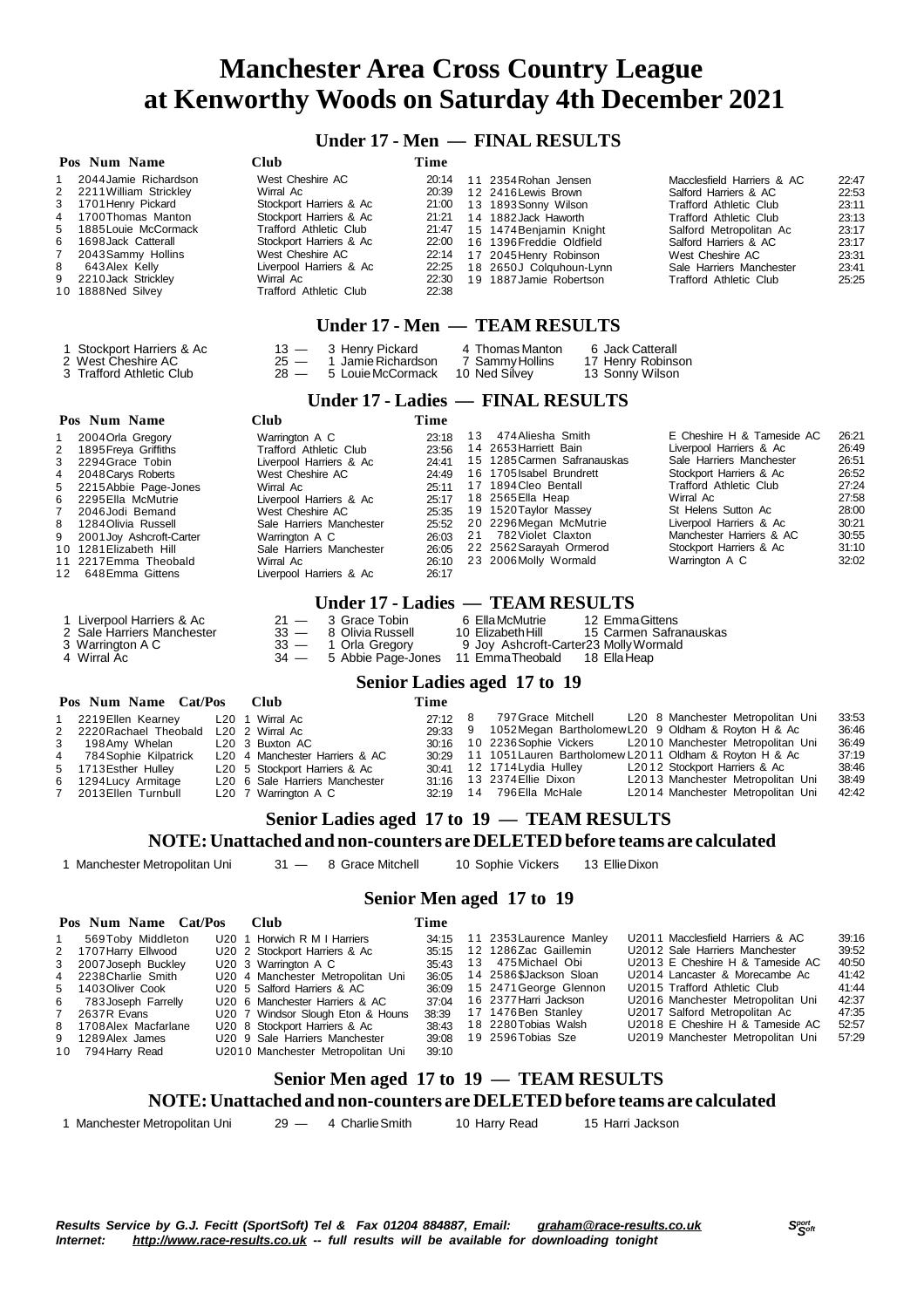#### **Senior Ladies aged 20 to 34**

| Pos Num Name Cat/Pos               | Club                          | Time  |    |                           |                               |       |
|------------------------------------|-------------------------------|-------|----|---------------------------|-------------------------------|-------|
| 2543 Sophie Tarver                 | Wirral Ac                     | 25:08 | 33 | 857 Fiona Blagg           | Manchester Triathlon Club     | 32:40 |
| $\overline{2}$<br>1187 Sophie Wood | Sale Harriers Manchester      | 26:36 |    | 34 1968 Faye Lawton       | Warrington A C                | 32:48 |
| 1363 Ruth Jones                    | Salford Harriers & AC         | 26:56 |    | 35 1822 Ruth Beresford    | <b>Trafford Athletic Club</b> | 33:12 |
| 4<br>2145 Naomi Alleyne            | Wirral Ac                     | 27:22 |    | 36 2026 Claire Harris     | West Cheshire AC              | 33:29 |
| 5<br>1939 Kate Moulds              | Vale Royal Ac                 | 27:50 | 37 | 305 Francesca Bale        | Chorlton Runners              | 33:35 |
| 6<br>1823 Vicki Cronin             | <b>Trafford Athletic Club</b> | 28:06 |    | 38 1164 Michele Dawson    | Sale Harriers Manchester      | 34:03 |
| 2587\$Leah Peploe                  | Leigh Harriers & Ac           | 28:56 | 39 | 679Shan Preece            | Macclesfield Harriers & AC    | 34:03 |
| 8<br>791 Amy Jackson               | Manchester Metropolitan Uni   | 29:18 | 40 | 322 Eryl Davies           | Chorlton Runners              | 34:15 |
| 9<br>1158 Laura Barber             | Sale Harriers Manchester      | 29:29 | 41 | 1575 Jess Mohan           | Start2jog                     | 34:19 |
| 2030 Kate Titlow<br>10             | West Cheshire AC              | 29:42 | 42 | 76 Sally Dewhirst         | Belle Vue Racers              | 34:27 |
| 1654 Faye Waterhouse<br>11         | Stockport Harriers & Ac       | 29:56 |    | 43 2442 Amie-Erika Hughes | Stockport Harriers & Ac       | 34:32 |
| 925 Heather Hughes<br>12           | Manchester Ymca Harriers      | 30:03 | 44 | 889 Natasha Sutherland    | Manchester Triathlon Club     | 34:59 |
| 13 2393 Calvi Thompson             | Sale Harriers Manchester      | 30:10 |    | 45 2624 Amyrose Cauley    | <b>Trafford Athletic Club</b> | 35:14 |
| 14 1638 Emilia Gaida               | Stockport Harriers & Ac       | 30:11 | 46 | 336 Emma Neal             | <b>Chorlton Runners</b>       | 35:38 |
| 313 Rachel Brown<br>15             | Chorlton Runners              | 30:14 |    | 47 1081 Emily Harvey      | Saddleworth Runners Club      | 35:43 |
| 2105 Mattie Edwards<br>16.         | <b>Wilmslow Striders</b>      | 30:24 |    | 48 1578 Jade Peacock      | Start2jog                     | 36:51 |
| 17 1184 Jane Thomas                | Sale Harriers Manchester      | 30:27 |    | 49 1644 Rebekah Livsey    | Stockport Harriers & Ac       | 36:57 |
| 1061 Lucy Gleave<br>18             | Running Bear                  | 30:49 | 50 | 385 Hanifa Greenwood      | Didsbury Runners              | 36:59 |
| 1940 Clara Pettitt                 | Vale Royal Ac                 | 30:50 | 51 | 340 Emma Rose             | Chorlton Runners              | 37:02 |
| 1833Zoe Storr<br>20                | Trafford Athletic Club        | 30:50 | 52 | 737 Vanessa Rowell        | Manchester Frontrunners       | 37:33 |
| 21<br>440 Hayley Simpson           | E Cheshire H & Tameside AC    | 30:54 |    | 53 2616 Paris Potts       | Swinton Running Club          | 37:48 |
| 22 1442 Chloe Elliott              | Salford Metropolitan Ac       | 30:57 | 54 | 598 Laura Oldroyd         | Knutsford Tri Club            | 37:55 |
| 324 Gabrielle Day<br>23            | Chorlton Runners              | 30:59 |    | 55 2289 lona Macrury      | Knutsford Tri Club            | 37:55 |
| 1083 Rowen Pymm<br>24              | Saddleworth Runners Club      | 31:01 |    | 56 1579 Katie Rawlinson   | Start2jog                     | 38:33 |
| 353 Siobhan Woods<br>25            | <b>Chorlton Runners</b>       | 31:11 | 57 | 82Emma Kerwin             | Belle Vue Racers              | 39:19 |
| 1831 Melanie Monks<br>26           | Trafford Athletic Club        | 31:13 | 58 | 377 Hanna Burgess         | Didsbury Runners              | 40:05 |
| 1180R Rozhdestvenskaya<br>27       | Sale Harriers Manchester      | 31:18 | 59 | 677 Daisy Pickles         | Macclesfield Harriers & AC    | 40:13 |
| 926 Rachel Meredith<br>28          | Manchester Ymca Harriers      | 31:23 | 60 | 895 Lauren Williamson     | Manchester Triathlon Club     | 40:22 |
| 29<br>390 Emily Jeffs              | Didsbury Runners              | 31:38 | 61 | 2373 Maddie Gordon        | Manchester Metropolitan Uni   | 40:54 |
| 1645 Ruth Mackenzie<br>30          | Stockport Harriers & Ac       | 31:50 |    | 62 1569 Kaylea Haynes     | Start2jog                     | 41:12 |
| 1830 Kate Meeson<br>31             | <b>Trafford Athletic Club</b> | 31:57 | 63 | 885 Sarah Roberts         | Manchester Triathlon Club     | 41:44 |
| 2444 Imogen Nutter<br>32           | Stockport Harriers & Ac       | 32:00 |    |                           |                               |       |
|                                    |                               |       |    |                           |                               |       |

#### **Senior Ladies (Vets) aged 35 to 39**

#### **Pos Num Name Cat/Pos Club Time** 1 2092Nicola Reece L35 1 Wilmslow Running Club 29:05 2 2627 Joanne Dawes L35 2 Trafford Athletic Club 3 152 Samantha Jones L35 3 Bramhall Runners 29:54<br>4 771 Cara O'Brien L35 4 Manchester Harriers & AC 30:08 4 771 Cara O'Brien L35 4 Manchester Harriers & AC 30:08<br>5 351 Amy Wevers L35 5 Chorlton Runners 30:11 351 Amy Weyers L35 5 Chorlton Runners 30:11<br>2338 Faye Sharpley L35 6 Macclesfield Harriers & AC 30:26 6 2338Faye Sharpley L35 6 Macclesfield Harriers & AC 30:26 7 1358Sarah Carroll L35 7 Salford Harriers & AC 31:08 L35 8 Chorlton Runners 9 2485Siobhan Tarbuck L35 9 Vale Royal Ac 31:51 1 0 339Sarah Renshaw L35 1 0 Chorlton Runners 32:26 11 1360 Laura Coucill 15511 Salford Harriers & AC 32:36<br>12 2343 Kate Robinson 1.3512 Macclesfield Harriers & AC 32:39 12 2343Kate Robinson L35 12 Macclesfield Harriers & AC 32:39<br>13 1821 Louise Ambler L35 13 Trafford Athletic Club 32:49 13 1821 Louise Ambler L35 13 Trafford Athletic Club 32:49<br>14 732 Rachel Kenyon L35 14 Manchester Frontrunners 33:24 1 4 732Rachel Kenyon L35 1 4 Manchester Frontrunners 33:24 15 311 Alexa Besnard L35 1 5 Chorlton Runners 33:27<br>16  1931 Anna Begbie L35 1 6 Vale Royal Ac 33:32 17 921 Hannah Brierley L35 17 Manchester Ymca Harriers 33:38<br>18 1045 Jodie Tinker L35 18 Oldham & Rovton H & Ac 33:46 1 8 1045Jodie Tinker L35 1 8 Oldham & Royton H & Ac 33:46 19 355 Andreja Zevnik L35 19 Chorlton Runners 33:47<br>20 342 Naomi Stones L35 20 Chorlton Runners 33:54 L35 20 Chorlton Runners 21 773 Emily Quin L35 21 Manchester Harriers & AC 35:10<br>22 670 Saranya Hasler L35 22 Macclesfield Harriers & AC 36:25 22 670 Saranya Hasler L35 22 Macclesfield Harriers & AC 36:25<br>23 354 Denise Yarrow L35 23 Chorlton Runners 37:10 23 354Denise Yarrow L3523 Chorlton Runners 37:10<br>24 2656Rachel Thomas L3524 Salford Metropolitan Ac 37:10 2 4 2656Rachel Thomas L35 2 4 Salford Metropolitan Ac 37:12 2 5 323Joanne Davies L35 2 5 Chorlton Runners 37:23 2 6 968Chelsea Mears-GrahamL3526Marple Runners 37:48 2 7 735Aleksandra Piekarska L35 2 7 Manchester Frontrunners 37:55 2 8 1439Laura Benefer L35 2 8 Salford Metropolitan Ac 38:41 2 9 1023Janine Jordan L35 2 9 Middleton Harriers AC 39:22 30 1794 Hannah Lee L35 30 Swinton Running Club 42:05<br>31 2256 Aimee Woolley L35 31 Belle Vue Racers 43:05 31 2256Aimee Woolley L35 31 Belle Vue Racers 43:05<br>32 334 Carly Lyes L35 32 Choriton Runners 43:07 3 2 334Carly Lyes L35 3 2 Chorlton Runners 43:07 33 952Laura Ahearn L3533 Marple Runners<br>34 2366Laura Przylipiak L3534 Manchester Harri<br>35 2125Charlotte Dean L3535 Winston Runners 3 4 2366Laura Przylipiak L35 3 4 Manchester Harriers & AC 43:52 35 2125Charlotte Dean L35 35 Winston Runners 44:55<br>36 44Claire Irons L35 36 Minston Runners 44:55 3 6 4 4Claire Irons L35 3 6 Altrincham & District AC 47:14 37 2595Tracy Farrell L3537 Manchester Harriers & AC 48:35<br>38 2382Rachel Myers L3538 Marple Runners 48:44 3 8 2382Rachel Myers L35 3 8 Marple Runners 48:44 L3539 Belle Vue Racers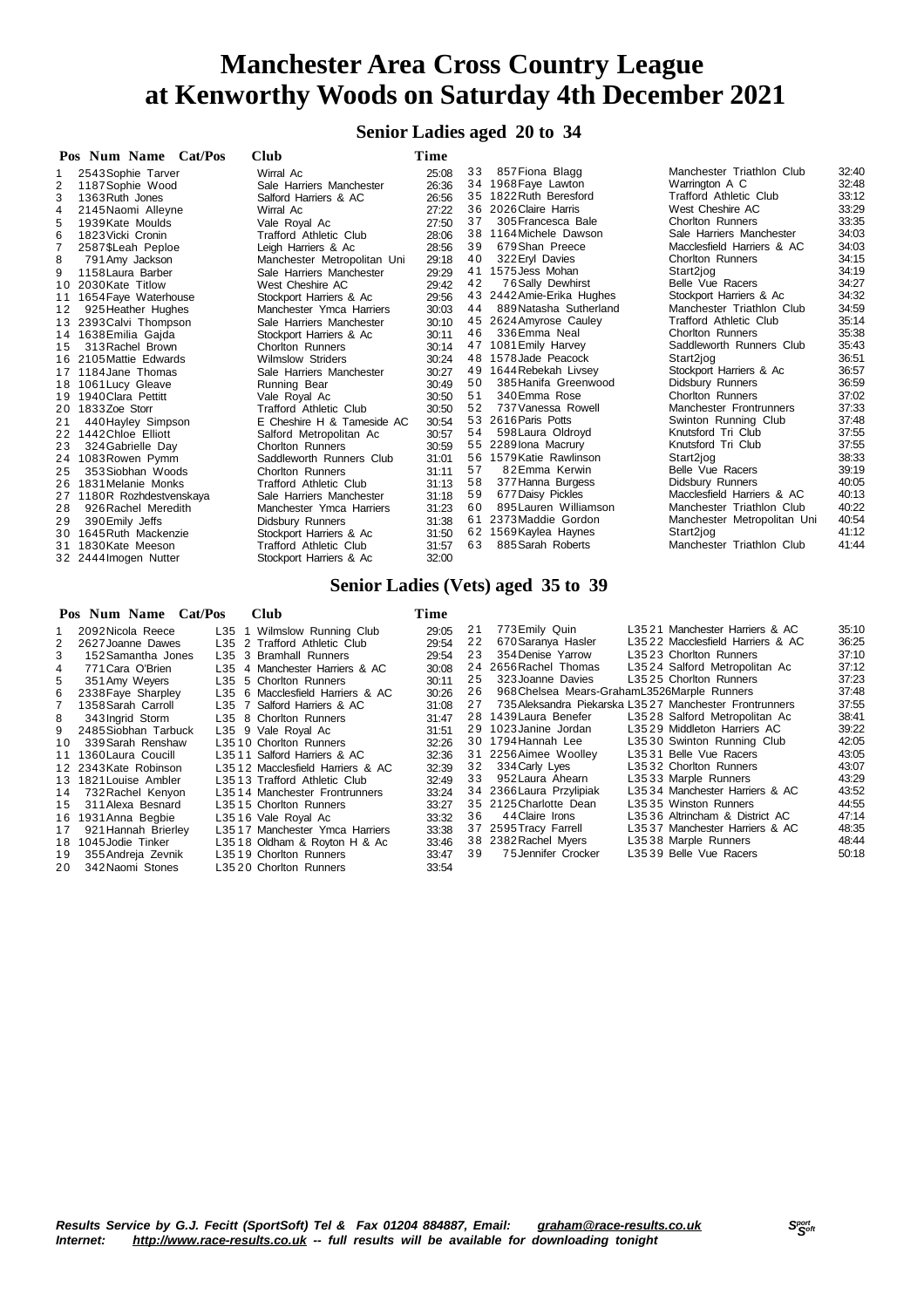## **Senior Ladies (Vets) aged 40 to 44**

|    | Pos Num Name Cat/Pos     | <b>Club</b>                     | Time  |    |                           |                                  |       |
|----|--------------------------|---------------------------------|-------|----|---------------------------|----------------------------------|-------|
|    | 2089Diane McVey          | L40 1 Wilmslow Running Club     | 29:14 | 27 | 389 Yvonne Hung           | L4027 Didsbury Runners           | 37:08 |
| 2  | 2523 Claire Andrew       | L40 2 Warrington A C            | 29:22 | 28 | 759 Caroline Baba         | L4028 Manchester Harriers & AC   | 37:15 |
| 3  | 1632 Belinda Brennan     | L40 3 Stockport Harriers & Ac   | 29:59 |    | 29 2342 Jennie Martin     | L4029 Macclesfield Harriers & AC | 37:17 |
| 4  | 41 Lora Blann            | L40 4 Altrincham & District AC  | 30:00 | 30 | 294 Alison Wainwright     | L4030 Chorlton Runners           | 37:20 |
| 5  | 874 Deirdre McCarthy     | L40 5 Manchester Triathlon Club | 31:28 |    | 31 1801 Cheryl Pate       | L4031 Swinton Running Club       | 37:34 |
| 6  | 1169 Harriet Hamilton    | L40 6 Sale Harriers Manchester  | 31:32 |    | 32 1577 Reilly Sinead O   | L4032 Start2jog                  | 37:40 |
| 7  | 1797 Rebecca Mills       | L40 7 Swinton Running Club      | 32:33 |    | 33 1791 Julie Hamilton    | L4033 Swinton Running Club       | 37:53 |
| 8  | 1942 Claire Thompson     | L40 8 Vale Royal Ac             | 32:39 |    | 34 2134W Wood             | L4034 Winston Runners            | 38:05 |
| 9  | 2120 Laura Bell          | L40 9 Winston Runners           | 32:43 | 35 | 974 Katrina Stephens      | L4035 Marple Runners             | 38:16 |
|    | 10 2642 Helen Kini       | L4010 Wirral Ac                 | 32:43 |    | 36 1742 Dawn Fenton       | L4036 Stockport Tri Club         | 38:20 |
| 11 | 187 Samantha Willis      | L4011 Buxton AC                 | 33:01 |    | 37 1788 Rachel Billington | L4037 Swinton Running Club       | 38:37 |
|    | 12 1798 Helen Nation     | L4012 Swinton Running Club      | 33:10 |    | 38 1735 Charlotte Black   | L4038 Stockport Tri Club         | 38:40 |
| 13 | 879 Jenny Outhwaite      | L4013 Manchester Triathlon Club | 33:12 | 39 | 73 Yana Anderton          | L4039 Belle Vue Racers           | 38:44 |
| 14 | 856 Sophie Barnett       | L4014 Manchester Triathlon Club | 33:53 | 40 | 763 Lindsey Farrelly      | L4040 Manchester Harriers & AC   | 39:00 |
|    | 15 2585 Rebecca Day      | L4015 Goyt Valley Striders      | 33:55 | 41 | 307 Alison Barbuti        | L4041 Chorlton Runners           | 39:27 |
| 16 | 376 Laura Brown          | L4016 Didsbury Runners          | 33:59 | 42 | 438 Catherine Daly        | L4042 E Cheshire H & Tameside AC | 39:57 |
| 17 | 524S Fanthorpe-Smith     | L4017 Goyt Valley Striders      | 34:20 | 43 | 320 Caroline Crosswell    | L4043 Chorlton Runners           | 41:03 |
| 18 | 965 Victoria Jackson     | L4018 Marple Runners            | 34:30 | 44 | 963 Taylor Giacoma        | L4044 Marple Runners             | 41:08 |
| 19 | 184 Ruth Gowers          | L4019 Buxton AC                 | 34:47 | 45 | 887 Jayne Speers          | L4045 Manchester Triathlon Club  | 41:15 |
|    | 20 1170 Belinda Hammond  | L4020 Sale Harriers Manchester  | 34:49 | 46 | 154 Kata Kolozsvary       | L4046 Bramhall Runners           | 41:46 |
|    | 21 2128 Jennifer Lutton  | L4021 Winston Runners           | 35:08 | 47 | 966Emma Loveridge         | L4047 Marple Runners             | 42:05 |
| 22 | 729 Jacqui Baines        | L4022 Manchester Frontrunners   | 35:11 | 48 | 397 Anna Thurston         | L4048 Didsbury Runners           | 42:55 |
| 23 | 327 Sally Grimwood       | L4023 Chorlton Runners          | 35:24 | 49 | 953 Emily Bamford         | L4049 Marple Runners             | 43:48 |
| 24 | 171 Karen Wileman        | L4024 Bramhall Runners          | 35:40 | 50 | 733 Paula Medley          | L4050 Manchester Frontrunners    | 43:57 |
|    | 25 1744 Clare Pickford   | L4025 Stockport Tri Club        | 36:11 |    | 51 2149 Uyai Ikpatt       | L4051 Wirral Ac                  | 44:43 |
|    | 26 2124 Jayne Cordingley | L4026 Winston Runners           | 36:25 |    | 52 2132 Kathleen Tyms     | L4052 Winston Runners            | 53:24 |

#### **Senior Ladies (Vets) aged 45 to 49**

|    | Pos Num Name Cat/Pos       |     | <b>Club</b>                      | Time  |    |                                            |                                   |       |
|----|----------------------------|-----|----------------------------------|-------|----|--------------------------------------------|-----------------------------------|-------|
|    | 666 Kristy Gill            | L45 | 1 Macclesfield Harriers & AC     | 30:01 | 28 | 415 Joanne Healy                           | L4528 Dragons Running Club (sale) | 36:27 |
| 2  | 1162 Anne Chinoy           |     | L45 2 Sale Harriers Manchester   | 31:03 |    | 29 2154 Anne Rosbottom                     | $L4529$ Wirral Ac                 | 36:38 |
|    | 2085 Sharon Johnstone      |     | L45 3 Wilmslow Running Club      | 31:48 | 30 | 139 Caroline Canty                         | L4530 Bramhall Runners            | 36:56 |
|    | 345 Katalin Szabo          |     | L45 4 Chorlton Runners           | 31:50 | 31 | 1447 Laura Mercer                          | L4531 Salford Metropolitan Ac     | 37:38 |
|    | 1649 Jennie Pickard        |     | L45 5 Stockport Harriers & Ac    | 31:55 | 32 | 306 Emma Banister                          | L4532 Chorlton Runners            | 37:52 |
| 6  | 1155 Helen Armitage        |     | L45 6 Sale Harriers Manchester   | 32:05 | 33 | 90 Rachel Watson                           | L4533 Belle Vue Racers            | 37:52 |
|    | 2031 Anna Woolgar          |     | L45 7 West Cheshire AC           | 32:16 |    | 34 2133 Gaynor Williams                    | L4534 Winston Runners             | 38:11 |
| 8  | 892 Jude Wall              |     | L45 8 Manchester Triathlon Club  | 32:30 | 35 | 977 Helena Tinker                          | L4535 Marple Runners              | 38:11 |
| 9  | 1173 Clare McCarron        |     | L45 9 Sale Harriers Manchester   | 33:10 | 36 | 386 Miranda Hall                           | L4536 Didsbury Runners            | 38:14 |
| 10 | 2655 Belinda Neild         |     | L4510 Salford Metropolitan Ac    | 33:42 | 37 | 74 Karen Charters                          | L4537 Belle Vue Racers            | 38:24 |
| 11 | 1443 Amanda Hurndall       |     | L4511 Salford Metropolitan Ac    | 33:49 | 38 | 864Jo Dogherty                             | L4538 Manchester Triathlon Club   | 38:31 |
|    | 12 2628 Claire Chaffer     |     | L4512 Trafford Athletic Club     | 34:01 | 39 | 1441 Jennifer Donaldson                    | L4539 Salford Metropolitan Ac     | 38:41 |
| 13 | 1795 Lauren Marsden        |     | L4513 Swinton Running Club       | 34:01 | 40 | 48 Nicola Leese                            | L4540 Altrincham & District AC    | 38:48 |
| 14 | 525 Rebecca Glen           |     | L4514 Goyt Valley Striders       | 34:11 | 41 | 1737 Nicola Brundrett                      | L4541 Stockport Tri Club          | 39:11 |
| 15 | 681 Sue Stockdale          |     | L4515 Macclesfield Harriers & AC | 34:23 | 42 | 1650 Nicola Pickford                       | L4542 Stockport Harriers & Ac     | 39:38 |
| 16 | 1641 Jennifer Hulley       |     | L4516 Stockport Harriers & Ac    | 34:50 | 43 | 157 Rosemarie McArdle                      | L4543 Bramhall Runners            | 41:01 |
| 17 | 1028 Martha Urwin          |     | L4517 Middleton Harriers AC      | 35:02 | 44 | 958 Melanie Commins                        | L4544 Marple Runners              | 41:03 |
| 18 | 961 Elise Evans            |     | L4518 Marple Runners             | 35:15 | 45 | 975 Joanne Stephenson L4545 Marple Runners |                                   | 41:18 |
| 19 | 1078 Suzanne Darke         |     | L4519 Saddleworth Runners Club   | 35:35 |    | 46 2341 Emma Lord                          | L4546 Macclesfield Harriers & AC  | 41:28 |
| 20 | 976 Sarah Stutchfield      |     | L4520 Marple Runners             | 35:39 | 47 | 394 Isabelle Qamar                         | L4547 Didsbury Runners            | 41:39 |
| 21 | 1800 Lisa Ottiwell         |     | L4521 Swinton Running Club       | 35:45 | 48 | 382 Chapala Dey                            | L4548 Didsbury Runners            | 41:56 |
| 22 | 1648 Ruth Murdoch          |     | L4522 Stockport Harriers & Ac    | 35:45 |    | 49 2121 Helen Blissett                     | L4549 Winston Runners             | 42:19 |
|    | 23 2438 Harriet Rimington  |     | L4523 Stockport Harriers & Ac    | 36:01 |    | 50 2025 Alex Duffey                        | L4550 West Cheshire AC            | 42:46 |
|    | 24 1740 Christine Dewsbury |     | L4524 Stockport Tri Club         | 36:18 | 51 | 137 Sarah Beattie                          | L4551 Bramhall Runners            | 43:58 |
|    | 25 1171 Catherine Jones    |     | L4525 Sale Harriers Manchester   | 36:19 | 52 | 853 Gillian Aspin                          | L4552 Manchester Triathlon Club   | 47:05 |
| 26 | 182 Joanne Cudahy          |     | L4526 Buxton AC                  | 36:22 |    | 53 2615 Annabell Hunt                      | L4553 Stockport Harriers & Ac     | 47:13 |
|    | 27 2568 Angela Tegg        |     | L4527 West Cheshire AC           | 36:24 |    | 54 1782 Andy Smith                         | L4554 Swinton Running Club        | 50:39 |
|    |                            |     |                                  |       |    |                                            |                                   |       |

# **Senior Ladies (Vets) aged 50 to 54**

 **Pos Num Name Cat/Pos Club** 

| 5<br>6<br>9<br>18<br>19 | 2249 Philippa Cameron<br>441 Michelle Vaughan<br>341 Stephanie Stevens<br>2437 Jayne Lawton<br>2147 Maggie Cooper<br>158 Vikki Murphy<br>1440 Jaine Brocklehurst<br>2079 Janine Ellis<br>2454 Alison Drasdo<br>10 2455 Louise Mangan<br>11 1941 Helen Smith<br>12 1646 Melanie Mather<br>13 1647 Estelle McGuire<br>14 1079 Fiona Dyson<br>15 2109 Philippa Whitting ham L5015 Wilmslow Striders<br>16 1967 Anne Gregory<br>17 2024 Debra Bemand<br>316 Helen Cain<br>766 Catherine Jones<br>20 1018 Karen Hallett | L50 1 Altrincham & District AC<br>L50 2 E Cheshire H & Tameside AC<br>L50 3 Chorlton Runners<br>L50 4 Stockport Harriers & Ac<br>L50 5 Wirral Ac<br>L50 6 Bramhall Runners<br>L50 7 Salford Metropolitan Ac<br>L50 8 Wilmslow Running Club<br>L50 9 Trafford Athletic Club<br>L5010 Trafford Athletic Club<br>L5011 Vale Roval Ac<br>L5012 Stockport Harriers & Ac<br>L5013 Stockport Harriers & Ac<br>L5014 Saddleworth Runners Club<br>L5016 Warrington A C<br>L5017 West Cheshire AC<br>L5018 Chorlton Runners<br>L5019 Manchester Harriers & AC<br>L5020 Middleton Harriers AC | 30:21<br>31:03<br>31:36<br>32:19<br>32:46<br>33:04<br>33:14<br>33:58<br>34:04<br>34:15<br>34:16<br>35:02<br>35:02<br>35:10<br>35:53<br>36:54<br>37:29<br>37:36<br>37:38<br>37:46 | 25<br>28<br>29<br>30<br>31<br>32<br>33<br>34<br>36<br>37<br>38<br>39<br>40<br>41<br>42 | 23 1741 Gillian Doolan<br>24 1738 Laura Carter<br>501 Charmayne Brierley<br>26 1062 Lucy Lewis<br>27 1176 Helen Reagan<br>599 Miranda Taylor<br>163Breeshey Smith<br>683Jane Wilde<br>78Julia Fov<br>1572 Clare Leith<br>862 Claire Deane<br>772 Catherine Poole<br>35 1027 Catherine Murphy<br>109 Erika Heap<br>890 Jacky Taylor<br>894 Michelle Wilder<br>1548 Chris Forber<br>162 Emma Roberts<br>159 Diane Owens<br>959 Samantha Cook | L5023 Stockport Tri Club<br>L5024 Stockport Tri Club<br>L5025 Glossopdale Harriers<br>L5026 Running Bear<br>L5027 Sale Harriers Manchester<br>L5028 Knutsford Tri Club<br>L5029 Bramhall Runners<br>L5030 Macclesfield Harriers & AC<br>L5031 Belle Vue Racers<br>L5032 Start2jog<br>L5033 Manchester Triathlon Club<br>L5034 Manchester Harriers & AC<br>L5035 Middleton Harriers AC<br>L5036 Bramhall Runners<br>L5037 Manchester Triathlon Club<br>L5038 Manchester Triathlon Club<br>L5039 St Helens Tri<br>L5040 Bramhall Runners<br>L5041 Bramhall Runners | 37:54<br>38:20<br>38:26<br>39:39<br>40:33<br>40:34<br>40:40<br>40:53<br>41:17<br>41:38<br>41:54<br>42:16<br>42:47<br>43:29<br>44:01<br>44:08<br>44:31<br>47:08<br>47:11<br>47:40 |
|-------------------------|--------------------------------------------------------------------------------------------------------------------------------------------------------------------------------------------------------------------------------------------------------------------------------------------------------------------------------------------------------------------------------------------------------------------------------------------------------------------------------------------------------------------|------------------------------------------------------------------------------------------------------------------------------------------------------------------------------------------------------------------------------------------------------------------------------------------------------------------------------------------------------------------------------------------------------------------------------------------------------------------------------------------------------------------------------------------------------------------------------------|----------------------------------------------------------------------------------------------------------------------------------------------------------------------------------|----------------------------------------------------------------------------------------|--------------------------------------------------------------------------------------------------------------------------------------------------------------------------------------------------------------------------------------------------------------------------------------------------------------------------------------------------------------------------------------------------------------------------------------------|------------------------------------------------------------------------------------------------------------------------------------------------------------------------------------------------------------------------------------------------------------------------------------------------------------------------------------------------------------------------------------------------------------------------------------------------------------------------------------------------------------------------------------------------------------------|----------------------------------------------------------------------------------------------------------------------------------------------------------------------------------|
|                         |                                                                                                                                                                                                                                                                                                                                                                                                                                                                                                                    |                                                                                                                                                                                                                                                                                                                                                                                                                                                                                                                                                                                    |                                                                                                                                                                                  |                                                                                        |                                                                                                                                                                                                                                                                                                                                                                                                                                            |                                                                                                                                                                                                                                                                                                                                                                                                                                                                                                                                                                  |                                                                                                                                                                                  |
|                         |                                                                                                                                                                                                                                                                                                                                                                                                                                                                                                                    |                                                                                                                                                                                                                                                                                                                                                                                                                                                                                                                                                                                    |                                                                                                                                                                                  |                                                                                        |                                                                                                                                                                                                                                                                                                                                                                                                                                            | L5042 Marple Runners                                                                                                                                                                                                                                                                                                                                                                                                                                                                                                                                             |                                                                                                                                                                                  |
|                         | 21 1787 Rhona Barker                                                                                                                                                                                                                                                                                                                                                                                                                                                                                               | L5021 Swinton Running Club                                                                                                                                                                                                                                                                                                                                                                                                                                                                                                                                                         | 37:50                                                                                                                                                                            | 43                                                                                     | 166 Emma Turner                                                                                                                                                                                                                                                                                                                                                                                                                            | L5043 Bramhall Runners                                                                                                                                                                                                                                                                                                                                                                                                                                                                                                                                           | 47:47                                                                                                                                                                            |
|                         | 22 2223\$Catherine Jackson L5022 Styal Running Club                                                                                                                                                                                                                                                                                                                                                                                                                                                                |                                                                                                                                                                                                                                                                                                                                                                                                                                                                                                                                                                                    | 37:51                                                                                                                                                                            | 44                                                                                     | 155 Melanie Li                                                                                                                                                                                                                                                                                                                                                                                                                             | L5044 Bramhall Runners                                                                                                                                                                                                                                                                                                                                                                                                                                                                                                                                           | 51:36                                                                                                                                                                            |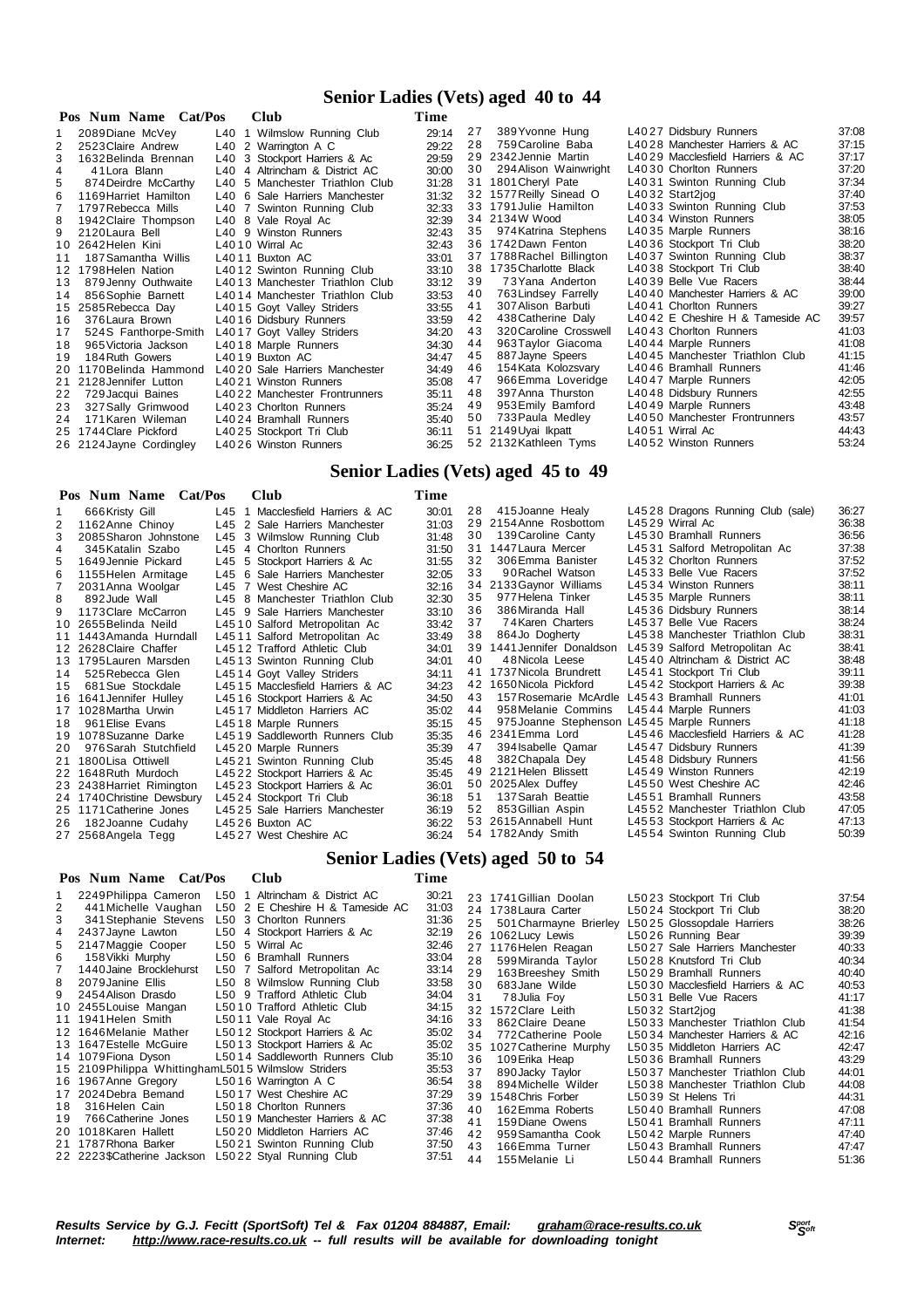## **Senior Ladies (Vets) aged 55 to 59**

|    | Pos Num Name Cat/Pos                         | <b>Club</b>                      | Time     |                                                         |                                |       |
|----|----------------------------------------------|----------------------------------|----------|---------------------------------------------------------|--------------------------------|-------|
|    | 1 2028 Traci Shipley                         | L55 1 West Cheshire AC           | 33:50    | 14 1021 Janet Hunt                                      | L5514 Middleton Harriers AC    | 40:35 |
| 2  | 188 Tania Wilson                             | L55 2 Buxton AC                  | 33:52    | 15 2566 Kerry Gleave                                    | L5515 Running Bear             | 40:57 |
|    | 3 2571 Maureen Wilkins                       | L55 3 Stockport Harriers & Ac    | 34:39    | 16 765 Helen Holme                                      | L5516 Manchester Harriers & AC | 41:35 |
| 4  | 736 Linda Rix                                | L55 4 Manchester Frontrunners    | 34:40    | 17 1013 Kyrinda Carter-MooreL5517 Middleton Harriers AC |                                | 41:41 |
|    | 5 1828 Joanne Lott                           | L55 5 Trafford Athletic Club     | 35:47    | 18 1025 Sandra McGrail                                  | L5518 Middleton Harriers AC    | 41:57 |
| 6  | 43 Carole Harrison                           | L55 6 Altrincham & District AC   | 36:02    | 19 760 Deborah Beresford                                | L5519 Manchester Harriers & AC | 42:29 |
| 7  | 138 Andrea Buckingham L55 7 Bramhall Runners |                                  | 36:16    | 20 2130 Helen Rust                                      | L5520 Winston Runners          | 45:31 |
| 8  | 142 Fiona Cooke                              | L55 8 Bramhall Runners           | 37:32    | 21 2248 Hazel Harrington                                | L5521 Bramhall Runners         | 46:21 |
|    | 9 2340 Joanna Miles                          | L55 9 Macclesfield Harriers & AC | 38:19    | 22 1451 Amanda Stanley                                  | L5522 Salford Metropolitan Ac  | 47:56 |
|    | 10 2378 Debbie Heap                          | L5510 Manchester Triathlon Club  | 38:41    | 23 768 Caroline Lacey                                   | L5523 Manchester Harriers & AC | 48:35 |
| 11 | 50Alison Vesey                               | L5511 Altrincham & District AC   | 38:47    | 24 145 Bev Denby                                        | L5524 Bramhall Runners         | 49:10 |
|    | 12 349 Sue Waring                            | L5512 Chorlton Runners           | 39:15 25 | 762 Linda Cross                                         | L5525 Manchester Harriers & AC | 51:17 |
| 13 | 526 Helen Gray                               | L5513 Goyt Valley Striders       | 39:40    |                                                         |                                |       |

#### **Senior Ladies (Vets) aged 60 to 64**

|   | Pos Num Name Cat/Pos |                         |  | Club                              | Time  |
|---|----------------------|-------------------------|--|-----------------------------------|-------|
| 1 |                      | 565 Janet Rashleigh     |  | L60 1 Horwich R M I Harriers      | 32:09 |
| 2 |                      | 1651 Glennis Richardson |  | L60 2 Stockport Harriers & Ac     | 34:30 |
| 3 | 668 Sallyann Hales   |                         |  | L60 3 Macclesfield Harriers & AC  | 36:17 |
| 4 |                      | 1179 Lynda Rowlinson    |  | L60 4 Sale Harriers Manchester    | 37:23 |
| 5 |                      | 181 Sheila Bradley      |  | L60 5 Buxton AC                   | 37:48 |
| 6 |                      | 2381 Anna Ashton        |  | L60 6 Marple Runners              | 38:08 |
|   | 7 419 Sue Strickland |                         |  | L60 7 Dragons Running Club (sale) | 40:23 |
| 8 |                      | 317 Ann Carney          |  | L60 8 Chorlton Runners            | 40:31 |
| 9 |                      | 2339 Barbara Murray     |  | L60 9 Macclesfield Harriers & AC  | 41:06 |
|   | 10 530 Tracy Vernon  |                         |  | L6010 Goyt Valley Striders        | 42:29 |

#### **Senior Ladies (Vets) aged 65 to 69**

|              | Pos Num Name Cat/Pos | Club                           | Time  |
|--------------|----------------------|--------------------------------|-------|
| $\mathbf{1}$ | 80 Annie Hirsch      | L65 1 Belle Vue Racers         | 37:28 |
| 2            | 920 Gail Brierley    | L65 2 Manchester Ymca Harriers | 37:55 |
| 3            | 1653 Helen Todd      | L65 3 Stockport Harriers & Ac  | 39:17 |
| 4            | 1011 Fiona Bolton    | L65 4 Middleton Harriers AC    | 40:44 |
| -5           | 1825Sue Exon         | L65 5 Trafford Athletic Club   | 41:32 |
| 6            | 1020 Teresa Hollins  | L65 6 Middleton Harriers AC    | 42:35 |
|              | 7 304 Ruth Abbott    | L65 7 Chorlton Runners         | 44:11 |
| 8            | 134 Christine Adkins | L65 8 Bramhall Runners         | 51:36 |

#### **Senior Ladies (Vets) over 70**

|                        | Pos Num Name Cat/Pos | <b>Club</b>                   | Time  |
|------------------------|----------------------|-------------------------------|-------|
| 1 1637 Alexis Dinsmor  |                      | L70 1 Stockport Harriers & Ac | 49:07 |
| 2 2057 Trevor Faulkner |                      | L75 1 Wilmslow Running Club   | 53:55 |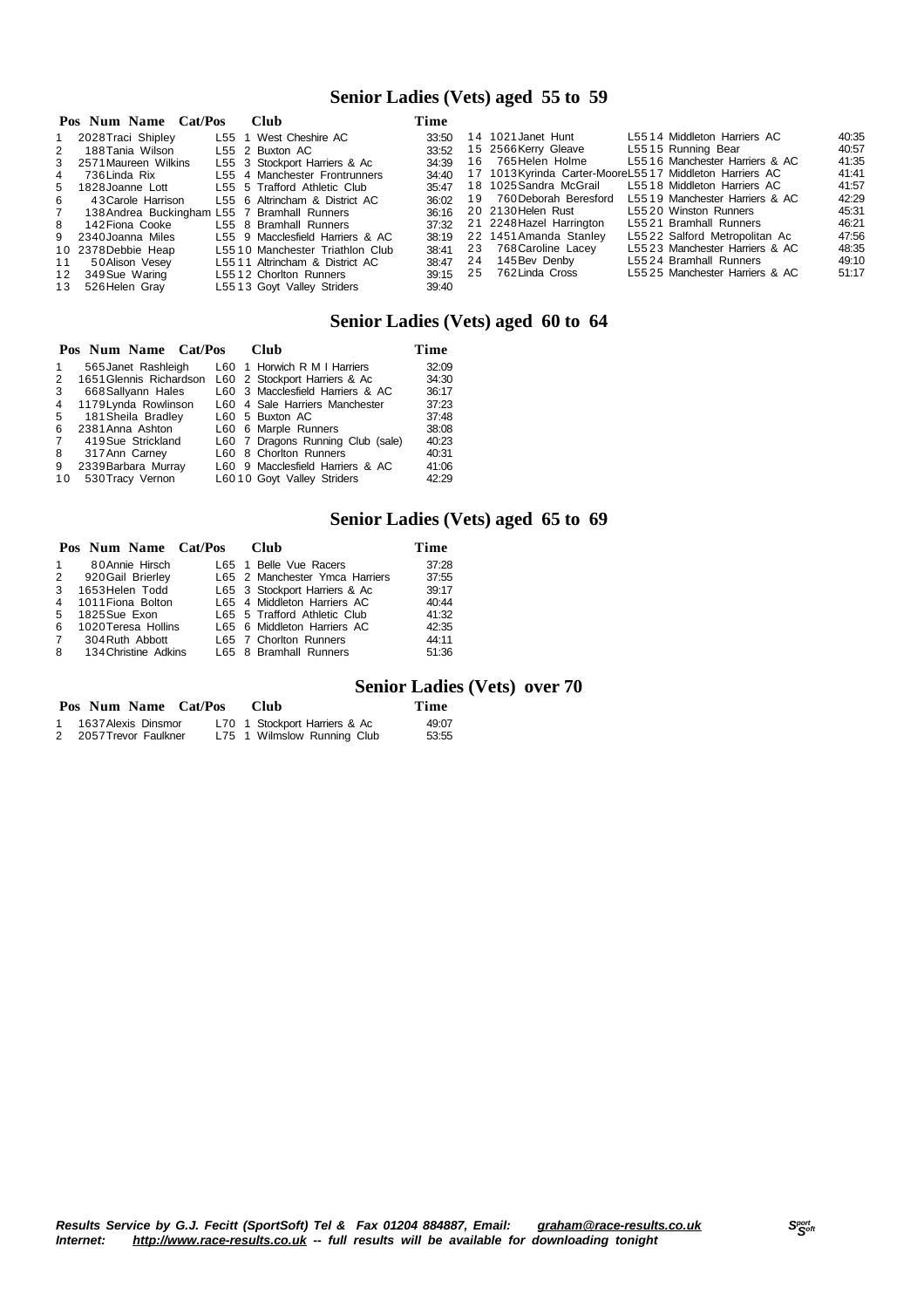**Senior Ladies — FINAL RESULTS (\$=non-counter)**

|    | Pos Num Name Cat/Pos                                 |       | Club                                                         | Time           |                                                                           |                                                                      |                |
|----|------------------------------------------------------|-------|--------------------------------------------------------------|----------------|---------------------------------------------------------------------------|----------------------------------------------------------------------|----------------|
| 1  | 2543 Sophie Tarver                                   |       | Wirral Ac                                                    | 25:08          | 85 1440 Jaine Brocklehurst                                                | L50 7 Salford Metropolitan Ac                                        | 33:14          |
| 2  | 1187 Sophie Wood                                     |       | Sale Harriers Manchester                                     | 26:36          | 732 Rachel Kenyon<br>86                                                   | L3514 Manchester Frontrunners                                        | 33:24          |
| 3  | 1363 Ruth Jones                                      |       | Salford Harriers & AC                                        | 26:56          | 87<br>311 Alexa Besnard                                                   | L3515 Chorlton Runners                                               | 33:27          |
| 4  | 2219 Ellen Kearney                                   |       | L <sub>20</sub> 1 Wirral Ac                                  | 27:12          | 88 2026 Claire Harris                                                     | West Cheshire AC                                                     | 33:29          |
| 5  | 2145 Naomi Alleyne                                   |       | Wirral Ac                                                    | 27:22          | 89 1931 Anna Begbie                                                       | L3516 Vale Royal Ac                                                  | 33:32          |
| 6  | 1939 Kate Moulds                                     |       | Vale Royal Ac                                                | 27:50          | 90<br>305 Francesca Bale                                                  | <b>Chorlton Runners</b>                                              | 33:35          |
| 7  | 1823 Vicki Cronin                                    |       | <b>Trafford Athletic Club</b>                                | 28:06          | 91<br>921 Hannah Brierley                                                 | L3517 Manchester Ymca Harriers                                       | 33:38          |
| 8  | 2587\$Leah Peploe                                    |       | Leigh Harriers & Ac                                          | 28:56          | 92 2655 Belinda Neild                                                     | L4510 Salford Metropolitan Ac                                        | 33:42          |
| 9  | 2092 Nicola Reece                                    |       | L35 1 Wilmslow Running Club                                  | 29:05          | 93 1045 Jodie Tinker                                                      | L3518 Oldham & Royton H & Ac                                         | 33:46          |
|    | 10 2089 Diane McVey                                  |       | L40 1 Wilmslow Running Club                                  | 29:14          | 94<br>355 Andreja Zevnik                                                  | L3519 Chorlton Runners                                               | 33:47          |
| 11 | 791 Amy Jackson                                      |       | Manchester Metropolitan Uni                                  | 29:18          | 95 1443 Amanda Hurndall                                                   | L4511 Salford Metropolitan Ac                                        | 33:49          |
|    | 12 2523 Claire Andrew                                |       | L40 2 Warrington $A \, C$                                    | 29:22          | 96 2028 Traci Shipley                                                     | L55 1 West Cheshire AC<br>L55 2 Buxton AC                            | 33:50          |
|    | 13 1158 Laura Barber                                 |       | Sale Harriers Manchester                                     | 29:29          | 97<br>188 Tania Wilson<br>98<br>797 Grace Mitchell                        |                                                                      | 33:52          |
|    | 14 2220 Rachael Theobald                             |       | L20 2 Wirral Ac                                              | 29:33          | 99<br>856 Sophie Barnett                                                  | L20 8 Manchester Metropolitan Uni<br>L4014 Manchester Triathlon Club | 33:53<br>33:53 |
|    | 15 2030 Kate Titlow                                  |       | West Cheshire AC                                             | 29:42          | 100 342 Naomi Stones                                                      | L3520 Chorlton Runners                                               | 33:54          |
|    | 16 2627 Joanne Dawes                                 |       | L35 2 Trafford Athletic Club<br>L35 3 Bramhall Runners       | 29:54          | 1012585 Rebecca Day                                                       | L4015 Goyt Valley Striders                                           | 33:55          |
| 17 | 152 Samantha Jones<br>18 1654 Faye Waterhouse        |       | Stockport Harriers & Ac                                      | 29:54<br>29:56 | 102 2079 Janine Ellis                                                     | L50 8 Wilmslow Running Club                                          | 33:58          |
|    | 19 1632 Belinda Brennan                              |       | L40 3 Stockport Harriers & Ac                                | 29:59          | 103 376 Laura Brown                                                       | L4016 Didsbury Runners                                               | 33:59          |
| 20 | 41 Lora Blann                                        |       | L40 4 Altrincham & District AC                               | 30:00          | 104 2628 Claire Chaffer                                                   | L4512 Trafford Athletic Club                                         | 34:01          |
| 21 | 666 Kristy Gill                                      |       | L45 1 Macclesfield Harriers & AC                             | 30:01          | 1051795 Lauren Marsden                                                    | L4513 Swinton Running Club                                           | 34:01          |
| 22 | 925 Heather Hughes                                   |       | Manchester Ymca Harriers                                     | 30:03          | 1061164 Michele Dawson                                                    | Sale Harriers Manchester                                             | 34:03          |
| 23 | 771 Cara O'Brien                                     |       | L35 4 Manchester Harriers & AC                               | 30:08          | 107 679 Shan Preece                                                       | Macclesfield Harriers & AC                                           | 34:03          |
|    | 24 2393 Calvi Thompson                               |       | Sale Harriers Manchester                                     | 30:10          | 108 2454 Alison Drasdo                                                    | L50 9 Trafford Athletic Club                                         | 34:04          |
| 25 | 351 Amy Weyers                                       |       | L35 5 Chorlton Runners                                       | 30:11          | 109 525 Rebecca Glen                                                      | L4514 Goyt Valley Striders                                           | 34:11          |
| 26 | 1638 Emilia Gajda                                    |       | Stockport Harriers & Ac                                      | 30:11          | 1102455 Louise Mangan                                                     | L5010 Trafford Athletic Club                                         | 34:15          |
| 27 | 313 Rachel Brown                                     |       | <b>Chorlton Runners</b>                                      | 30:14          | 111 322 Eryl Davies                                                       | Chorlton Runners                                                     | 34:15          |
| 28 | 198 Amy Whelan                                       |       | L20 3 Buxton AC                                              | 30:16          | 1121941 Helen Smith                                                       | L5011 Vale Royal Ac                                                  | 34:16          |
| 29 | 2249 Philippa Cameron                                |       | L50 1 Altrincham & District AC                               | 30:21          | 1131575 Jess Mohan                                                        | Start2jog                                                            | 34:19          |
|    | 30 2105 Mattie Edwards                               |       | <b>Wilmslow Striders</b>                                     | 30:24          | 114 524S Fanthorpe-Smith                                                  | L4017 Goyt Valley Striders                                           | 34:20          |
|    | 31 2338 Faye Sharpley                                |       | L35 6 Macclesfield Harriers & AC                             | 30:26          | 115 681 Sue Stockdale                                                     | L4515 Macclesfield Harriers & AC                                     | 34:23          |
|    | 32 1184 Jane Thomas                                  |       | Sale Harriers Manchester                                     | 30:27          | 116<br>76Sally Dewhirst                                                   | Belle Vue Racers                                                     | 34:27          |
| 33 | 784 Sophie Kilpatrick                                |       | L <sub>20</sub> 4 Manchester Harriers & AC                   | 30:29          | 117 965 Victoria Jackson                                                  | L4018 Marple Runners                                                 | 34:30          |
|    | 34 1713 Esther Hulley                                |       | L20 5 Stockport Harriers & Ac                                | 30:41          | 118 1651 Glennis Richardson                                               | L60 2 Stockport Harriers & Ac                                        | 34:30          |
|    | 35 1061 Lucy Gleave                                  |       | Running Bear                                                 | 30:49          | 119 2442 Amie-Erika Hughes                                                | Stockport Harriers & Ac                                              | 34:32          |
|    | 36 1940 Clara Pettitt                                |       | Vale Royal Ac                                                | 30:50          | 120 2571 Maureen Wilkins                                                  | L55 3 Stockport Harriers & Ac                                        | 34:39          |
|    | 37 1833Zoe Storr                                     |       | Trafford Athletic Club                                       | 30:50          | 121 736 Linda Rix                                                         | L55 4 Manchester Frontrunners                                        | 34:40          |
| 38 | 440 Hayley Simpson                                   |       | E Cheshire H & Tameside AC                                   | 30:54          | 122 184 Ruth Gowers                                                       | L4019 Buxton AC                                                      | 34:47<br>34:49 |
|    | 39 1442 Chloe Elliott                                |       | Salford Metropolitan Ac                                      | 30:57          | 1231170 Belinda Hammond<br>124 1641 Jennifer Hulley                       | L4020 Sale Harriers Manchester<br>L4516 Stockport Harriers & Ac      | 34:50          |
| 40 | 324 Gabrielle Day                                    |       | <b>Chorlton Runners</b>                                      | 30:59          | 125 889 Natasha Sutherland                                                | Manchester Triathlon Club                                            | 34:59          |
|    | 41 1083 Rowen Pymm                                   |       | Saddleworth Runners Club<br>L50 2 E Cheshire H & Tameside AC | 31:01<br>31:03 | 1261028 Martha Urwin                                                      | L4517 Middleton Harriers AC                                          | 35:02          |
| 42 | 441 Michelle Vaughan<br>43 1162 Anne Chinoy          |       | L45 2 Sale Harriers Manchester                               | 31:03          | 1271646Melanie Mather                                                     | L5012 Stockport Harriers & Ac                                        | 35:02          |
|    | 44 1358 Sarah Carroll                                |       | L35 7 Salford Harriers & AC                                  | 31:08          | 128 1647 Estelle McGuire                                                  | L5013 Stockport Harriers & Ac                                        | 35:02          |
| 45 | 353 Siobhan Woods                                    |       | <b>Chorlton Runners</b>                                      | 31:11          | 1292128 Jennifer Lutton                                                   | L4021 Winston Runners                                                | 35:08          |
|    | 46 1831 Melanie Monks                                |       | <b>Trafford Athletic Club</b>                                | 31:13          | 130 773 Emily Quin                                                        | L3521 Manchester Harriers & AC                                       | 35:10          |
|    | 47 1294 Lucy Armitage                                |       | L20 6 Sale Harriers Manchester                               | 31:16          | 1311079 Fiona Dyson                                                       | L5014 Saddleworth Runners Club                                       | 35:10          |
|    | 48 1180R Rozhdestvenskaya                            |       | Sale Harriers Manchester                                     | 31:18          | 132 729 Jacqui Baines                                                     | L4022 Manchester Frontrunners                                        | 35:11          |
| 49 | 926 Rachel Meredith                                  |       | Manchester Ymca Harriers                                     | 31:23          | 133 2624 Amyrose Cauley                                                   | <b>Trafford Athletic Club</b>                                        | 35:14          |
| 50 | 874 Deirdre McCarthy                                 |       | L40 5 Manchester Triathlon Club                              | 31:28          | 134 961 Elise Evans                                                       | L4518 Marple Runners                                                 | 35:15          |
|    | 51 1169 Harriet Hamilton                             |       | L40 6 Sale Harriers Manchester                               | 31:32          | 135 327 Sally Grimwood                                                    | L4023 Chorlton Runners                                               | 35:24          |
| 52 | 341 Stephanie Stevens                                |       | L50 3 Chorlton Runners                                       | 31:36          | 1361078 Suzanne Darke                                                     | L4519 Saddleworth Runners Club                                       | 35:35          |
| 53 | 390 Emily Jeffs                                      |       | Didsbury Runners                                             | 31:38          | 137 336 Emma Neal                                                         | <b>Chorlton Runners</b>                                              | 35:38          |
| 54 | 343 Ingrid Storm                                     |       | L35 8 Chorlton Runners                                       | 31:47          | 138 976 Sarah Stutchfield                                                 | L4520 Marple Runners                                                 | 35:39          |
|    | 55 2085 Sharon Johnstone L45 3 Wilmslow Running Club |       |                                                              | 31:48          | 139 171 Karen Wileman                                                     | L4024 Bramhall Runners                                               | 35:40          |
|    | 56 1645 Ruth Mackenzie                               |       | Stockport Harriers & Ac                                      | 31:50          | 140 1081 Emily Harvey                                                     | Saddleworth Runners Club                                             | 35:43          |
| 57 | 345 Katalin Szabo                                    | L45 4 | <b>Chorlton Runners</b>                                      | 31:50          | 1411800Lisa Ottiwell                                                      | L4521 Swinton Running Club                                           | 35:45          |
| 58 | 2485Siobhan Tarbuck                                  |       | L35 9 Vale Royal Ac                                          | 31.51          | 1421648 Ruth Murdoch                                                      | L4522 Stockport Harriers & Ac                                        | 35:45          |
|    | 59 1649 Jennie Pickard                               |       | L45 5 Stockport Harriers & Ac                                | 31:55          | 1431828 Joanne Lott<br>1442109Philippa WhittinghamL5015 Wilmslow Striders | L55 5 Trafford Athletic Club                                         | 35:47<br>35:53 |
|    | 60 1830 Kate Meeson                                  |       | Trafford Athletic Club                                       | 31:57          | 145 2438 Harriet Rimington                                                | L4523 Stockport Harriers & Ac                                        | 36:01          |
| 61 | 2444 Imogen Nutter                                   |       | Stockport Harriers & Ac<br>L45 6 Sale Harriers Manchester    | 32:00<br>32:05 | 146<br>43 Carole Harrison                                                 | L55 6 Altrincham & District AC                                       | 36:02          |
|    | 62 1155 Helen Armitage<br>565 Janet Rashleigh        |       | L60 1 Horwich R M I Harriers                                 | 32:09          | 1471744 Clare Pickford                                                    | L4025 Stockport Tri Club                                             | 36:11          |
| 63 | 64 2031 Anna Woolgar                                 |       | L45 7 West Cheshire AC                                       | 32:16          | 148 138 Andrea Buckingham L55 7 Bramhall Runners                          |                                                                      | 36:16          |
|    | 65 2437 Jayne Lawton                                 |       | L50 4 Stockport Harriers & Ac                                | 32:19          | 149 668 Sallyann Hales                                                    | L60 3 Macclesfield Harriers & AC                                     | 36:17          |
|    | 66 2013 Ellen Turnbull                               |       | L <sub>20</sub> 7 Warrington A C                             | 32:19          | 150 1740 Christine Dewsbury                                               | L4524 Stockport Tri Club                                             | 36:18          |
| 67 | 339 Sarah Renshaw                                    |       | L3510 Chorlton Runners                                       | 32:26          | 151 1171 Catherine Jones                                                  | L4525 Sale Harriers Manchester                                       | 36:19          |
| 68 | 892 Jude Wall                                        |       | L45 8 Manchester Triathlon Club                              | 32:30          | 152 182 Joanne Cudahy                                                     | L4526 Buxton AC                                                      | 36:22          |
|    | 69 1797 Rebecca Mills                                |       | L40 7 Swinton Running Club                                   | 32:33          | 1532568 Angela Tegg                                                       | L4527 West Cheshire AC                                               | 36:24          |
|    | 70 1360 Laura Coucill                                |       | L3511 Salford Harriers & AC                                  | 32:36          | 154 2124 Jayne Cordingley                                                 | L4026 Winston Runners                                                | 36:25          |
|    | 71 1942 Claire Thompson                              |       | L40 8 Vale Royal Ac                                          | 32:39          | 155 670 Saranya Hasler                                                    | L3522 Macclesfield Harriers & AC                                     | 36:25          |
|    | 72 2343 Kate Robinson                                |       | L3512 Macclesfield Harriers & AC                             | 32:39          | 156 415 Joanne Healy                                                      | L4528 Dragons Running Club (sale)                                    | 36:27          |
| 73 | 857 Fiona Blagg                                      |       | Manchester Triathlon Club                                    | 32:40          | 157 2154 Anne Rosbottom                                                   | L4529 Wirral Ac                                                      | 36:38          |
|    | 74 2120 Laura Bell                                   |       | L40 9 Winston Runners                                        | 32:43          | 1581052Megan Bartholomew L20 9 Oldham & Royton H & Ac                     |                                                                      | 36:46          |
|    | 75 2642Helen Kini                                    |       | L4010 Wirral Ac                                              | 32:43          | 159 2236 Sophie Vickers                                                   | L2010 Manchester Metropolitan Uni                                    | 36:49          |
|    | 76 2147 Maggie Cooper                                |       | L50 5 Wirral Ac                                              | 32:46          | 1601578 Jade Peacock                                                      | Start2jog                                                            | 36:51          |
|    | 77 1968 Faye Lawton                                  |       | Warrington A C                                               | 32:48          | 1611967 Anne Gregory                                                      | L5016 Warrington A C                                                 | 36:54          |
|    | 78 1821 Louise Ambler                                |       | L3513 Trafford Athletic Club                                 | 32:49          | 162 139 Caroline Canty                                                    | L4530 Bramhall Runners                                               | 36:56          |
| 79 | 187 Samantha Willis                                  |       | L4011 Buxton AC                                              | 33:01          | 163 1644 Rebekah Livsey                                                   | Stockport Harriers & Ac                                              | 36:57          |
| 80 | 158 Vikki Murphy                                     |       | L50 6 Bramhall Runners                                       | 33:04          | 164 385 Hanifa Greenwood                                                  | Didsbury Runners                                                     | 36:59          |
|    | 81 1798 Helen Nation                                 |       | L4012 Swinton Running Club                                   | 33:10          | 165 340 Emma Rose                                                         | <b>Chorlton Runners</b>                                              | 37:02          |
|    | 82 1173 Clare McCarron                               |       | L45 9 Sale Harriers Manchester                               | 33:10          | 166 389 Yvonne Hung                                                       | L4027 Didsbury Runners                                               | 37:08          |
|    | 83 1822 Ruth Beresford                               |       | <b>Trafford Athletic Club</b>                                | 33:12          | 167 354 Denise Yarrow                                                     | L3523 Chorlton Runners                                               | 37:10          |
| 84 | 879 Jenny Outhwaite                                  |       | L4013 Manchester Triathlon Club                              | 33:12          | 168 2656 Rachel Thomas                                                    | L3524 Salford Metropolitan Ac                                        | 37:12          |

Results Service by G.J. Fecitt (SportSoft) Tel & Fax 01204 884887, Email: <u>[graham@race-results.co.uk](mailto:graham@race-results.co.uk)</u> S<sup>oon</sup><br>Internet: <u><http://www.race-results.co.uk></u> -- full results will be available for downloading tonight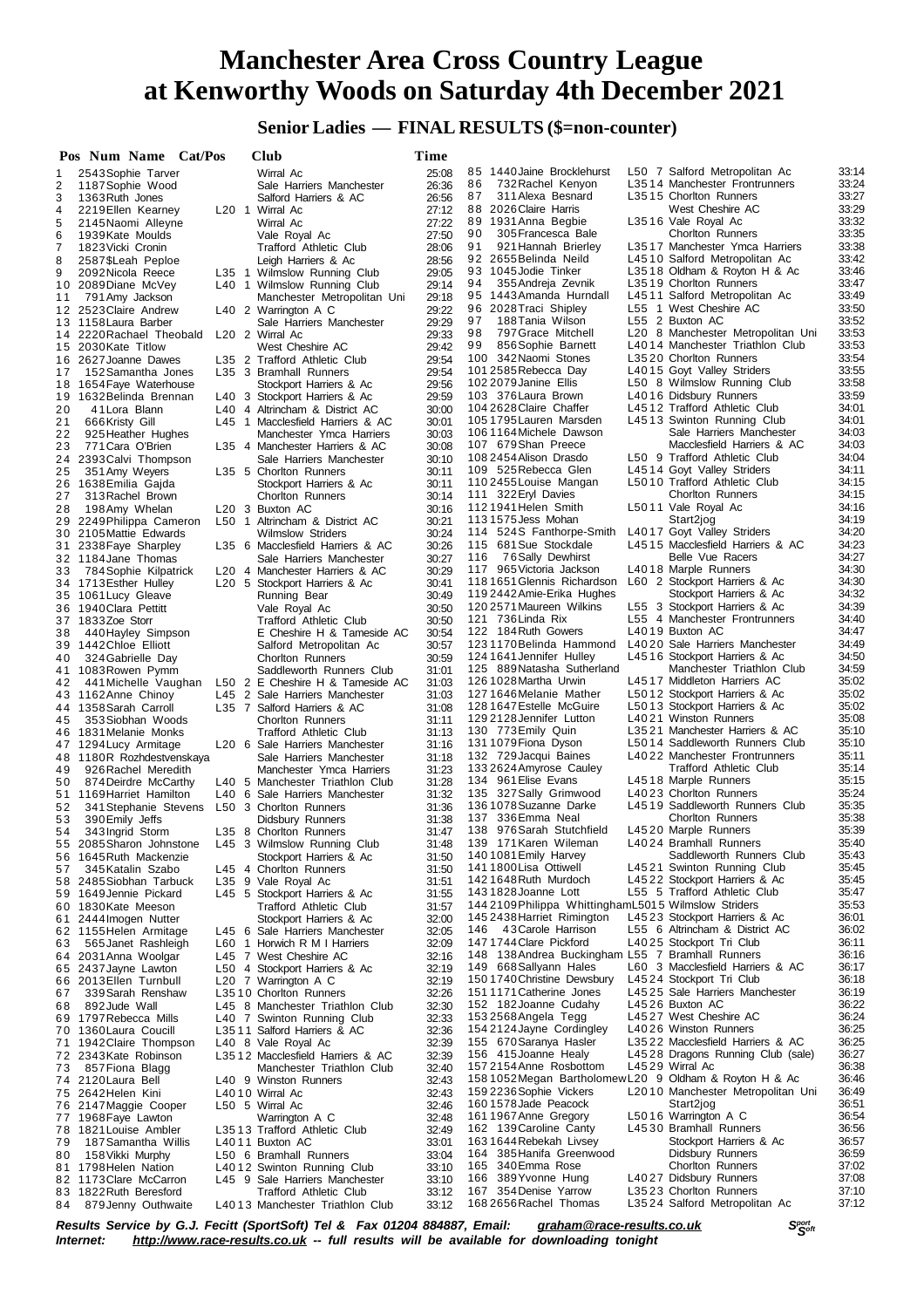193 1741 Gillian Doolan L50 23 Stockport Tri Club<br>194 598 Laura Oldroyd Knutsford Tri Club<br>195 920 Gail Brierley L65 2 Manchester Ymca

169 759 Caroline Baba L40 28 Manchester Harriers & AC 37:15<br>170 234 2 Jennie Martin L40 29 Macclesfield Harriers & AC 37:17 170 L40 29 Macclesfield Harriers & AC 37:17<br>1710 20 11 Oldham & Royton H & Ac 37:19 171 1051Lauren Bartholomew L20 1 1 Oldham & Royton H & Ac 37:19 172 294 Alison Wainwright L40 30 Chorlton Runners 37:20<br>173 1179 Lynda Rowlinson L60 4 Sale Harriers Manchester 37:23 173 1179Lynda Rowlinson L60 4 Sale Harriers Manchester 37:23 174 323Joanne Davies L35 2 5 Chorlton Runners 37:23 175 80 Annie Hirsch L65 1 Belle Vue Racers 37:28<br>176 2024 Debra Bemand L50 17 West Cheshire AC 37:29 176 2024Debra Bemand L50 1 7 West Cheshire AC 37:29 8 Bramhall Runners 37:32<br>Manchester Frontrunners 37:33 178 737 Vanessa Rowell Manchester Frontrunners 37:33<br>179 1801 Cheryl Pate L40 31 Swinton Running Club 37:34 179 1801 Cheryl Pate L40 31 Swinton Running Club 37:34<br>180 316 Helen Cain L50 18 Chorlton Runners 37:36 L50 18 Chorlton Runners 181 1447 Laura Mercer L45 31 Salford Metropolitan Ac 37:38<br>182 766 Catherine Jones L50 19 Manchester Harriers & AC 37:38 182 766Catherine Jones L50 1 9 Manchester Harriers & AC 37:38 183 1577 Reilly Sinead O L40 32 Start2jog 37:40<br>184 1018 Karen Hallett L50 20 Middleton Harriers AC 37:46 L50 20 Middleton Harriers AC 185 968 Chelsea Mears-Graham L35 26 Marple Runners 37:48<br>186 2616 Paris Potts 37:48 Swinton Running Club 37:48 187:48 Swinton Running Club 37:48<br>187:48 L60 5 Buxton AC 187 181 Sheila Bradley L60 5 Buxton AC 37:48<br>188 1787 Rhona Barker L50 21 Swinton Running Club 37:50 188 1787Rhona Barker L50 2 1 Swinton Running Club 37:50 189 2223\$Catherine Jackson L50 2 2 Styal Running Club 37:51 190 306Emma Banister 145 32 Chorlton Runners 190 306Emma Banister 145 32 Chorlton Runners 37:52<br>191 90 Rachel Watson 145 33 Belle Vue Racers 37:52 191 90 Rachel Watson L45 33 Belle Vue Racers 37:52<br>1921 791 Julie Hamilton L40 33 Swinton Running Club 37:53 192 1791 Julie Hamilton L40 33 Swinton Running Club 37:53<br>193 1741 Gillian Doolan L50 23 Stockport Tri Club 37:54 194 598Laura Oldroyd Knutsford Tri Club 37:55 195 920Gail Brierley L65 2 Manchester Ymca Harriers 37:55 196 2289 Iona Macrury Knutsford Tri Club 37:55<br>197 735 Aleksandra Piekarska L35 27 Manchester Frontrunners 37:55 197 735 Aleksandra Piekarska L35 27 Manchester Frontrunners 37:55<br>198 2134 W Wood 1 L40 34 Winston Runners 38:05 198 2134 W Wood L40 34 Winston Runners 38:05<br>199 2381 Anna Ashton L60 6 Marple Runners 38:08 L60 6 Marple Runners 200 21 33 Gaynor Williams L45 34 Winston Runners 38:11<br>201 977 Helena Tinker L45 35 Marple Runners 38:11 200 21 33 Gaynor Williams Lunders (1981)<br>1201 977 Helena Tinker Lunders (1985 Marple Runners (1981)<br>1202 386 Miranda Hall Lunders (1986 Didsbury Runners (1981) 202 28:14 L45 36 Didsbury Runners 38:14<br>1202 135 Marple Runners 38:16 203 974 Katrina Stephens L40 35 Marple Runners 38:16<br>204 234 0 Joanna Miles L55 9 Macclesfield Harriers & AC 38:19 204 2340Joanna Miles L55 9 Macclesfield Harriers & AC 38:19 205 1738Laura Carter L50 2 4 Stockport Tri Club 38:20 206 1742Dawn Fenton L40 3 6 Stockport Tri Club 38:20 207 7 4Karen Charters L45 3 7 Belle Vue Racers 38:24 208 501 Charmayne Brierley L50 25 Glossopdale Harriers 38:26<br>209 864 Jo Dogherty L45 38 Manchester Triathlon Club 38:31 209 209 201 L45 38 Manchester Triathlon Club<br>Start2jog 38:33 210 1579 Katie Rawlinson Start2jog 38:33<br>2111788 Rachel Billington L40 37 Swinton Running Club 38:33 211 1788Rachel Billington L40 3 7 Swinton Running Club 38:37 212 1735 Charlotte Black L40 38 Stockport Tri Club 38:40<br>213 1439 Laura Benefer 135 28 Salford Metropolitan Ac 38:41 213 1439 Laura Benefer L35 28 Salford Metropolitan Ac 38:41<br>214 2378 Debbie Heap L55 10 Manchester Triathlon Club 38:41 1.55.1.0 Manchester Triathlon Club 215 1441 Jennifer Donaldson L45 39 Salford Metropolitan Ac 38:41<br>216 73 Yana Anderton L40 39 Belle Vue Racers 38:44 216 73Yana Anderton L40 39 Belle Vue Racers 38:44<br>217 1714 Lydia Hulley L20 12 Stockport Harriers & Ac 38:46 217 1714 Lydia Hulley L2012 Stockport Harriers & Ac 38:46<br>218 50 Alison Vesey L5511 Altrincham & District AC 38:47 218 5 0 Alison Vesey L55 11 Altrincham & District AC 38:47<br>219 14 8 Nicola Leese L145 40 Altrincham & District AC 38:48 219 4 8 Nicola Leese L45 4 0 Altrincham & District AC 38:48<br>220 2374 Ellie Dixon L20 1 3 Manchester Metropolitan Uni 38:49 L20 13 Manchester Metropolitan Uni 221 1634 L4040 Manchester Harriers & AC 39:00<br>29:11 L4541 Stockport Tri Club 221 763 Lindsey Farrelly L4040 Manchester Harriers & AC 39:00<br>222 1737 Nicola Brundrett L45 4 1 Stockport Tri Club 39:11<br>223 349 Sue Waring L55 12 Chortton Runners 39:15 223 349 Sue Waring L55 12 Chorlton Runners 39:15<br>224 1653 Helen Todd L65 3 Stockport Harriers & Ac 39:15 224 1653Helen Todd L65 3 Stockport Harriers & Ac 39:17 225 8 2Emma Kerwin Belle Vue Racers 39:19 L35 29 Middleton Harriers AC 227 307 Alison Barbuti L40 41 Chorlton Runners 39:27<br>228 1650 Nicola Pickford L45 42 Stockport Harriers & Ac 39:38 228 1650 Nicola Pickford L45 4 2 Stockport Harriers & Ac 39:38<br>228 1650 Nicola Pickford L45 4 2 Stockport Harriers & Ac 39:38 229 1062Lucy Lewis L50 2 6 Running Bear 39:39 230 526Helen Gray L55 1 3 Goyt Valley Striders 39:40 231 438Catherine Daly L40 4 2 E Cheshire H & Tameside AC 39:57 232 377Hanna Burgess Didsbury Runners 40:05 233 677Daisy Pickles Macclesfield Harriers & AC 40:13 234 895Lauren Williamson Manchester Triathlon Club 40:22 235 419Sue Strickland L60 7 Dragons Running Club (sale) 40:23<br>236 317Ann Carney L60 8 Chorlton Runners 40:31 236 317Ann Carney L60 8 Chorlton Runners 40:31 Example 27 Sale Harriers Manchester 40:33<br>L50 28 Knutsford Tri Club 40:34 238 599 Miranda Taylor L50 28 Knutsford Tri Club 40:34<br>239 1021 Janet Hunt L55 14 Middleton Harriers AC 40:35 239 1021Janet Hunt L55 1 4 Middleton Harriers AC 40:35 240 163Breeshey Smith L50 2 9 Bramhall Runners 40:40

241 1011Fiona Bolton L65 4 Middleton Harriers AC 40:44 242 683Jane Wilde L50 30 Macclesfield Harriers & AC 40:53<br>243 2373 Maddie Gordon Manchester Metropolitan Uni 40:54 243 Manchester Metropolitan Uni<br>240:57 L5515 Running Bear 40:57 244 2566 Kerry Gleave L5515 Running Bear 157 245 157 Rosemarie McArdle L4543 Bramhall Runners 41:01 245 157Rosemarie McArdle L45 4 3 Bramhall Runners 41:01 246 958Melanie Commins L45 4 4 Marple Runners 41:03 247 320 Caroline Crosswell L40 43 Chorlton Runners 41:03<br>248 2339 Barbara Murray L60 9 Macclesfield Harriers & AC 41:06 248 2339Barbara Murray L60 9 Macclesfield Harriers & AC 41:06 249 963Taylor Giacoma L40 4 4 Marple Runners 41:08 250 1569 Kaylea Haynes Start2jog 41:12<br>251 887 Jayne Speers L4045 Manchester Triathlon Club 41:15 251 887Jayne Speers L4045 Manchester Triathlon Club 41:15<br>252 78Julia Fov L5031 Belle Vue Racers 41:17 L50 31 Belle Vue Racers 253 975Joanne Stephenson L45 4 5 Marple Runners 41:18 254 2341Emma Lord L45 4 6 Macclesfield Harriers & AC 41:28 255 1825Sue Exon L65 5 Trafford Athletic Club 41:32 256 765Helen Holme L55 16 Manchester Harriers & AC<br>257 1572 Clare Leith L50 32 Start2jog 257 1572Clare Leith L50 3 2 Start2jog 41:38 258 394Isabelle Qamar L45 4 7 Didsbury Runners 41:39 259 1013Kyrinda Carter-MooreL55 1 7 Middleton Harriers AC 41:41 260 885Sarah Roberts Manchester Triathlon Club 41:44 261 154Kata Kolozsvary L4046 Bramhall Runners 41:46<br>262 862 Claire Deane L5033 Manchester Triathlon Club 41:54 262 862Claire Deane L50 3 3 Manchester Triathlon Club 41:54 263 382Chapala Dey L4548 Didsbury Runners 1988 41:56<br>264 1025 Sandra McGrail L5518 Middleton Harriers AC 41:57 264 1025Sandra McGrail L55 1 8 Middleton Harriers AC 41:57 265 1794 Hannah Lee L35 30 Swinton Running Club<br>266 966 Emma Loveridge L40 47 Marple Runners<br>267 772 Catherine Poole L50 34 Manchester Harriers & / 266 966Emma Loveridge L40 4 7 Marple Runners 42:05 267 772Catherine Poole L50 3 4 Manchester Harriers & AC 42:16 268 2121 Helen Blissett L45 4 9 Winston Runners 42:19<br>269 760 Deborah Beresford L55 1 9 Manchester Harriers & AC 42:29 269 760 Deborah Beresford L55 19 Manchester Harriers & AC 42:29<br>270 530 Tracy Vernon L60 10 Goyt Valley Striders 42:29 270 530Tracy Vernon L6010 Goyt Valley Striders 42:29<br>2711020Teresa Hollins L65 6 Middleton Harriers AC 42:35 271 1020 Teresa Hollins L65 6 Middleton Harriers AC<br>272 796 Ella McHale L2014 Manchester Metropolit<br>273 2025 Alex Duffey L4550 West Cheshire AC 272 796Ella McHale L20 1 4 Manchester Metropolitan Uni 42:42 273 2025Alex Duffey L45 5 0 West Cheshire AC 42:46 274 1027 Catherine Murphy L50 35 Middleton Harriers AC 42:47<br>275 397 Anna Thurston L40 48 Didsbury Runners 42:55 275 397 Anna Thurston L40 48 Didsbury Runners 42:55<br>276 2256 Aimee Woolley L35 31 Belle Vue Racers 43:05 276 2256 Aimee Woolley L35 31 Belle Vue Racers 43:05<br>277 334 Carly Lyes L35 32 Choriton Runners 43:07 277 334Carly Lyes (277 277 278 109 Erika Heap (278 109 Erika Heap (278 109 Erika Heap (278 109 278 109 278 10 L5036 Bramhall Runners 279 952Laura Ahearn L35 3 3 Marple Runners 43:29 280 953 Emily Bamford L4049 Marple Runners 43:48<br>281 2366 Laura Przylipiak L3534 Manchester Harriers & AC 43:52 281 2366 Laura Przylipiak L35 34 Manchester Harriers & AC 43:52<br>282 733 Paula Medley L40 50 Manchester Frontrunners 43:57 282 733 Paula Medley L40 50 Manchester Frontrunners 43:57<br>283 137 Sarah Beattie L45 51 Bramhall Runners 43:58 283 137Sarah Beattie L45 51 Bramhall Runners 43:58<br>284 890Jacky Taylor L50 37 Manchester Triathlon Club 44:01<br>285 894 Michelle Wilder L50 38 Manchester Triathlon Club 44:08 L5037 Manchester Triathlon Club 44:01<br>L5038 Manchester Triathlon Club 44:08 285 894Michelle Wilder L50 3 8 Manchester Triathlon Club 44:08 L65 7 Chorlton Runners<br>15039 St Helens Tri 287 1548 Chris Forber 1990 1990 1991 1288 2149 Units At 288 2149 Units At 288 2149 Units At 24:43<br>14:43 288 2149 Units At 289 214:43 288 2149Uyai Ikpatt L40 5 1 Wirral Ac 44:43 289 2125Charlotte Dean L35 3 5 Winston Runners 44:55 290 2130 2130 2130 2145:31<br>155 21 Bramhall Runners 46:21 291 2248 Hazel Harrington L55 21 Bramhall Runners 46:21<br>292 853 Gillian Aspin L45 52 Manchester Triathlon Club 47:05 292 853Gillian Aspin L4552 Manchester Triathlon Club<br>293 162 Emma Roberts L5040 Bramhall Runners 293 162Emma Roberts 19708 L5040 Bramhall Runners 17:08<br>294 159 Diane Owens 19708 L5041 Bramhall Runners 17:11 294 159Diane Owens L5041 Bramhall Runners 47:11<br>295 2615 Annabell Hunt L4553 Stockport Harriers & Ac 47:13 295 2615Annabell Hunt L45 5 3 Stockport Harriers & Ac 47:13 296 266 Altrincham & District AC 47:14<br>1961 1296 247:14<br>47:40 47:40 297 959 Samantha Cook L5042 Marple Runners 47:40<br>298 166 Emma Turner L5043 Bramhall Runners 47:47 L50 43 Bramhall Runners 299 1451Amanda Stanley L55 2 2 Salford Metropolitan Ac 47:56 300 768Caroline Lacey L55 2 3 Manchester Harriers & AC 48:35 301 2595Tracy Farrell L35 3 7 Manchester Harriers & AC 48:35 302 2382Rachel Myers L35 3 8 Marple Runners 48:44 303 1637Alexis Dinsmor L70 1 Stockport Harriers & Ac 49:07 304 145Bev Denby L5524 Bramhall Runners<br>305 75Jennifer Crocker L3539 Belle Vue Racers<br>3061782Andy Smith L4554 Swinton Running<br>307 762Linda Cross L5525 Manchester Harriers L35 39 Belle Vue Racers 50:18 306 1782Andy Smith L45 5 4 Swinton Running Club 50:39 307 762 Linda Cross L55 25 Manchester Harriers & AC 51:17<br>308 155 Melanie Li L5044 Bramhall Runners 51:36 308 155Melanie Li L50 4 4 Bramhall Runners 51:36 309 134Christine Adkins L65 8 Bramhall Runners 51:36 310 2132Kathleen Tyms L40 5 2 Winston Runners 53:24 L75 1 Wilmslow Running Club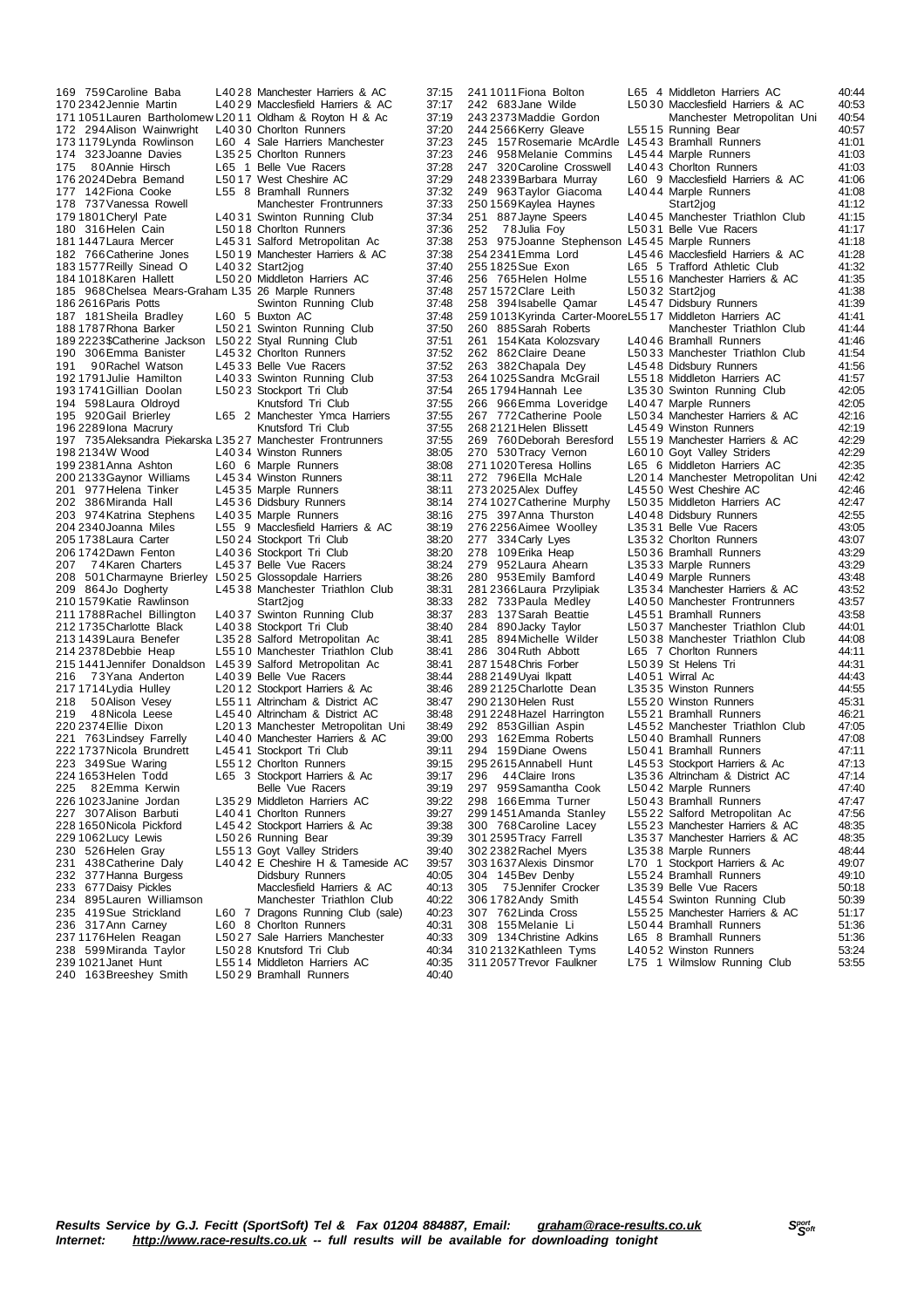#### **Senior Ladies — TEAM RESULTS**

|    | 1 Wirral Ac                       | $23 -$  | 1 Sophie Tarver                                                                            | 4 Ellen Kearney                                          | 5 Naomi Alleyne                         | 13 Rachael Theobald                            |
|----|-----------------------------------|---------|--------------------------------------------------------------------------------------------|----------------------------------------------------------|-----------------------------------------|------------------------------------------------|
| 2  | Sale Harriers Manchester          | $68 -$  | 2 Sophie Wood                                                                              | 12 Laura Barber                                          | 23 Calvi Thompson                       | 31 Jane Thomas                                 |
| 3  | Stockport Harriers & Ac           | $93 -$  | 17 Faye Waterhouse                                                                         | 18 Belinda Brennan                                       | 25 Emilia Gajda                         | 33 Esther Hulley                               |
| 4  | <b>Trafford Athletic Club</b>     | $103 -$ | 7 Vicki Cronin                                                                             | 15 Joanne Dawes                                          | 36 Zoe Storr                            | 45 Melanie Monks                               |
|    | 5 Chorlton Runners                | $133 -$ | 24 Amy Weyers                                                                              | 26 Rachel Brown                                          | 39 Gabrielle Day                        | 44 Siobhan Woods                               |
|    | 6 Vale Royal Ac                   | $168 -$ | 6 Kate Moulds                                                                              | 35 Clara Pettitt                                         |                                         | 57 Siobhan Tarbuck 70 Claire Thompson          |
|    | 7 Wilmslow Running Club           | $172 -$ | 8 Nicola Reece                                                                             | 9 Diane McVey                                            | 54 Sharon Johnstone 101 Janine Ellis    |                                                |
|    | 8 Sale Harriers Manchester 'B'    | $185 -$ | 42 Anne Chinoy                                                                             | 46 Lucy Armitage                                         | 47 R Rozhdestvenskaya 50                | Harriet Hamilton                               |
|    | 9 Chorlton Runners<br>'В'         | $226 -$ | 51 Stephanie Stevens 53 Ingrid Storm                                                       |                                                          | 56 Katalin Szabo                        | 66 Sarah Renshaw                               |
|    | 10 Macclesfield Harriers & AC     | $227 -$ | 20 Kristy Gill                                                                             | 30 Faye Sharpley                                         | 71 Kate Robinson                        | 106 Shan Preece                                |
|    | 11 Stockport Harriers & Ac<br>ʻВ' | $237 -$ | 55 Ruth Mackenzie                                                                          | 58 Jennie Pickard                                        | 60 Imogen Nutter                        | 64 Jayne Lawton                                |
|    | 12 West Cheshire AC               | $259 -$ | 14 Kate Titlow                                                                             | 63 Anna Woolgar                                          | 87 Claire Harris                        | 95 Traci Shipley                               |
|    | 13 Manchester Triathlon Club      | $271 -$ | 49 Deirdre McCarthy                                                                        | 67 Jude Wall                                             |                                         |                                                |
|    |                                   | $307 -$ | 38 Chloe Elliott                                                                           | 84 Jaine Brocklehurst 91 Belinda Neild                   | 72 Fiona Blagg                          | 83 Jenny Outhwaite<br>94 Amanda Hurndall       |
|    | 14 Salford Metropolitan Ac        |         |                                                                                            |                                                          |                                         |                                                |
|    | 15 Warrington A C                 | $312 -$ | 11 Claire Andrew                                                                           | 65 Ellen Turnbull                                        | 76 Faye Lawton                          | 160 Anne Gregory                               |
|    | 16 Trafford Athletic Club<br>'B'  | $321 -$ | 59 Kate Meeson                                                                             | 77 Louise Ambler                                         | 82 Ruth Beresford                       | 103 Claire Chaffer                             |
|    | 17 Buxton AC                      | $322 -$ | 27 Amy Whelan                                                                              | 78 Samantha Willis                                       | 96 Tania Wilson                         | 121 Ruth Gowers                                |
|    | 18 Manchester Harriers & AC       | $351 -$ | 22 Cara O'Brien                                                                            | 32 Sophie Kilpatrick                                     | 129 Emily Quin                          | 168 Caroline Baba                              |
|    | 19 Manchester Ymca Harriers       | $352 -$ | 21 Heather Hughes                                                                          | 48 Rachel Meredith                                       | 90 Hannah Brierley 193 Gail Brierley    |                                                |
|    | 20 Chorlton Runners<br>'С'        | $367 -$ | 86 Alexa Besnard                                                                           | 89 Francesca Bale                                        | 93 Andreja Zevnik                       | 99 Naomi Stones                                |
|    | 21 Sale Harriers Manchester 'C'   | $369 -$ | 61 Helen Armitage                                                                          | 81 Clare McCarron                                        |                                         | 105 Michele Dawson 122 Belinda Hammond         |
|    | 22 Bramhall Runners               | $380 -$ | 16 Samantha Jones                                                                          | 79 Vikki Murphy                                          |                                         | 138 Karen Wileman 147 Andrea Buckingham        |
|    | 23 Swinton Running Club           | $392 -$ | 68 Rebecca Mills                                                                           | 80 Helen Nation                                          | 104 Lauren Marsden 140 Lisa Ottiwell    |                                                |
|    | 24 Altrincham & District AC       | $408 -$ | 19 Lora Blann                                                                              | 28 Philippa Cameron 145 Carole Harrison 216 Alison Vesey |                                         |                                                |
|    | 25 Saddleworth Runners Club       | $444 -$ | 40 Rowen Pymm                                                                              | 130 Fiona Dyson                                          | 135 Suzanne Darke 139 Emily Harvey      |                                                |
|    | 26 Stockport Harriers & Ac<br>'C' |         | 477 - 117 Glennis Richardson 118 Amie-Erika Hughes 119 Maureen Wilkins 123 Jennifer Hulley |                                                          |                                         |                                                |
|    | 27 Didsbury Runners               | $482 -$ | 52 Emily Jeffs                                                                             | 102 Laura Brown                                          | 163 Hanifa Greenwood165                 | Yvonne Hung                                    |
|    | 28 Manchester Metropolitan Uni    |         | 483 - 10 Amy Jackson                                                                       | 97 Grace Mitchell                                        | 158 Sophie Vickers 218 Ellie Dixon      |                                                |
|    | 29 Trafford Athletic Club<br>'C'  |         | 490 - 107 Alison Drasdo                                                                    | 109 Louise Mangan                                        | 132 Amyrose Cauley 142 Joanne Lott      |                                                |
|    | 30 Manchester Frontrunners        |         | 513 - 85 Rachel Kenyon                                                                     | 120 Linda Rix                                            | 131 Jacqui Baines                       | 177 Vanessa Rowell                             |
|    | 31 Stockport Harriers & Ac<br>'D' |         | 538 - 126 Melanie Mather                                                                   | 127 Estelle McGuire                                      | 141 Ruth Murdoch                        | 144 Harriet Rimington                          |
|    | 'D'<br>32 Chorlton Runners        |         | 544 - 110 Eryl Davies                                                                      | 134 Sally Grimwood                                       | 136 EmmaNeal                            | 164 Emma Rose                                  |
|    | 33 Goyt Valley Striders           |         | 549 - 100 Rebecca Day                                                                      | 108 Rebecca Glen                                         | 113 S Fanthorpe-Smith 228 Helen Gray    |                                                |
|    | 34 Winston Runners                |         | 550 - 73 Laura Bell                                                                        | 128 Jennifer Lutton                                      | 153 Jayne Cordingley 196 W Wood         |                                                |
|    | 35 Marple Runners                 |         | 570 - 116 Victoria Jackson                                                                 | 133 Elise Evans                                          |                                         | 137 Sarah Stutchfield 184 Chelsea Mears-Graham |
|    | 36 Macclesfield Harriers & AC 'B' |         | 585 - 114 Sue Stockdale                                                                    | 148 Sallyann Hales                                       | 154 Saranya Hasler 169 Jennie Martin    |                                                |
|    | 'B'<br>37 Wirral Ac               |         | 591 - 74 Helen Kini                                                                        | 75 Maggie Cooper                                         | 156 Anne Rosbottom 286 Uyailkpatt       |                                                |
|    | 38 Manchester Triathlon Club 'B'  |         | 641 - 98 Sophie Barnett                                                                    | 124 Natasha Sutherland207                                |                                         | Jo Dogherty 212 Debbie Heap                    |
| 39 | Start2jog                         |         | $661 - 112$ Jess Mohan                                                                     | 159 Jade Peacock                                         | 182 Reilly Sinead O 208 Katie Rawlinson |                                                |
|    | 40 Belle Vue Racers               |         | 683 - 115 Sally Dewhirst                                                                   | 174 Annie Hirsch                                         | 189 Rachel Watson 205 Karen Charters    |                                                |
|    | Έ'                                |         |                                                                                            |                                                          |                                         |                                                |
|    | 41 Chorlton Runners               |         | 689 - 166 Denise Yarrow                                                                    | 171 Alison Wainwright 173 Joanne Davies                  |                                         | 179 Helen Cain                                 |
|    | 42 Stockport Tri Club             |         | 689 - 146 Clare Pickford                                                                   | 149 Christine Dewsbury191                                |                                         | Gillian Doolan 203 Laura Carter                |
|    | 'В'<br>43 Swinton Running Club    |         | 740 - 178 Cheryl Pate                                                                      | 185 Paris Potts                                          | 187 Rhona Barker                        | 190 Julie Hamilton                             |
|    | 44 Middleton Harriers AC          |         | 769 - 125 Martha Urwin                                                                     | 183 Karen Hallett                                        | 224 Janine Jordan                       | 237 Janet Hunt                                 |
|    | 'В'<br>45 Salford Metropolitan Ac |         | 771 - 167 Rachel Thomas                                                                    | 180 Laura Mercer                                         | 211 Laura Benefer                       | 213 Jennifer Donaldson                         |
|    | 'В'<br>46 Bramhall Runners        |         | 818 - 161 Caroline Canty                                                                   | 176 Fiona Cooke                                          |                                         | 238 Breeshey Smith 243 Rosemarie McArdle       |
|    | 'Е'<br>47 Stockport Harriers & Ac |         | 825 - 162 Rebekah Livsey                                                                   | 215 Lydia Hulley                                         | 222 Helen Todd                          | 226 Nicola Pickford                            |
|    | 48 Marple Runners<br>'B'          |         | 841 - 197 Anna Ashton                                                                      | 199 Helena Tinker                                        |                                         | 201 Katrina Stephens 244 Melanie Commins       |
|    | ʻF'<br>49 Chorlton Runners        |         | 868 - 188 Emma Banister                                                                    | 221 Sue Waring                                           | 225 Alison Barbuti                      | 234 Ann Carney                                 |
|    | 50 Macclesfield Harriers & AC 'C' |         | 919 - 202 Joanna Miles                                                                     | 231 Daisy Pickles                                        | 240 Jane Wilde                          | 246 Barbara Murray                             |
|    | 51 Manchester Harriers & AC 'B'   |         | 919 - 181 Catherine Jones                                                                  | 219 Lindsey Farrelly                                     | 254 Helen Holme                         | 265 Catherine Poole                            |
|    | 52 Didsbury Runners<br>'В'        |         | 947 - 200 Miranda Hall                                                                     | 230 Hanna Burgess                                        | 256 Isabelle Qamar                      | 261 Chapala Dey                                |
|    | 53 Belle Vue Racers<br>'В'        |         | 961 - 214 Yana Anderton                                                                    | 223 Emma Kerwin                                          | 250 Julia Foy                           | 274 Aimee Woolley                              |
|    | 54 Manchester Triathlon Club 'C'  |         | 999 - 232 Lauren Williamson 249 Jayne Speers                                               |                                                          | 258 Sarah Roberts                       | 260 Claire Deane                               |
|    | 'В'<br>55 Middleton Harriers AC   |         | 1027 - 239 Fiona Bolton                                                                    | 257 Kyrinda Carter-Moore262                              |                                         | Sandra McGrail 269 Teresa Hollins              |
|    | 'C'<br>56 Marple Runners          |         | 1039 - 247 Taylor Giacoma                                                                  | 251 Joanne Stephenson264                                 |                                         | Emma Loveridge 277 Laura Ahearn                |
|    | 'В'<br>57 Winston Runners         |         | 1039 - 198 Gaynor Williams                                                                 | 266 Helen Blissett                                       | 287 Charlotte Dean                      | 288 Helen Rust                                 |
|    | 'С'<br>58 Bramhall Runners        |         | 1105 — 259 Kata Kolozsvary                                                                 | 276 Erika Heap                                           | 281 Sarah Beattie                       | 289 Hazel Harrington                           |
|    | 59 Manchester Harriers & AC 'C'   |         | 1143 - 267 Deborah Beresford 279 Laura Przylipiak                                          |                                                          | 298 Caroline Lacey                      | 299 Tracy Farrell                              |
|    | ם'<br>60 Bramhall Runners         |         | 1181 - 291 EmmaRoberts                                                                     | 292 Diane Owens                                          | 296 EmmaTurner                          | 302 Bev Denby                                  |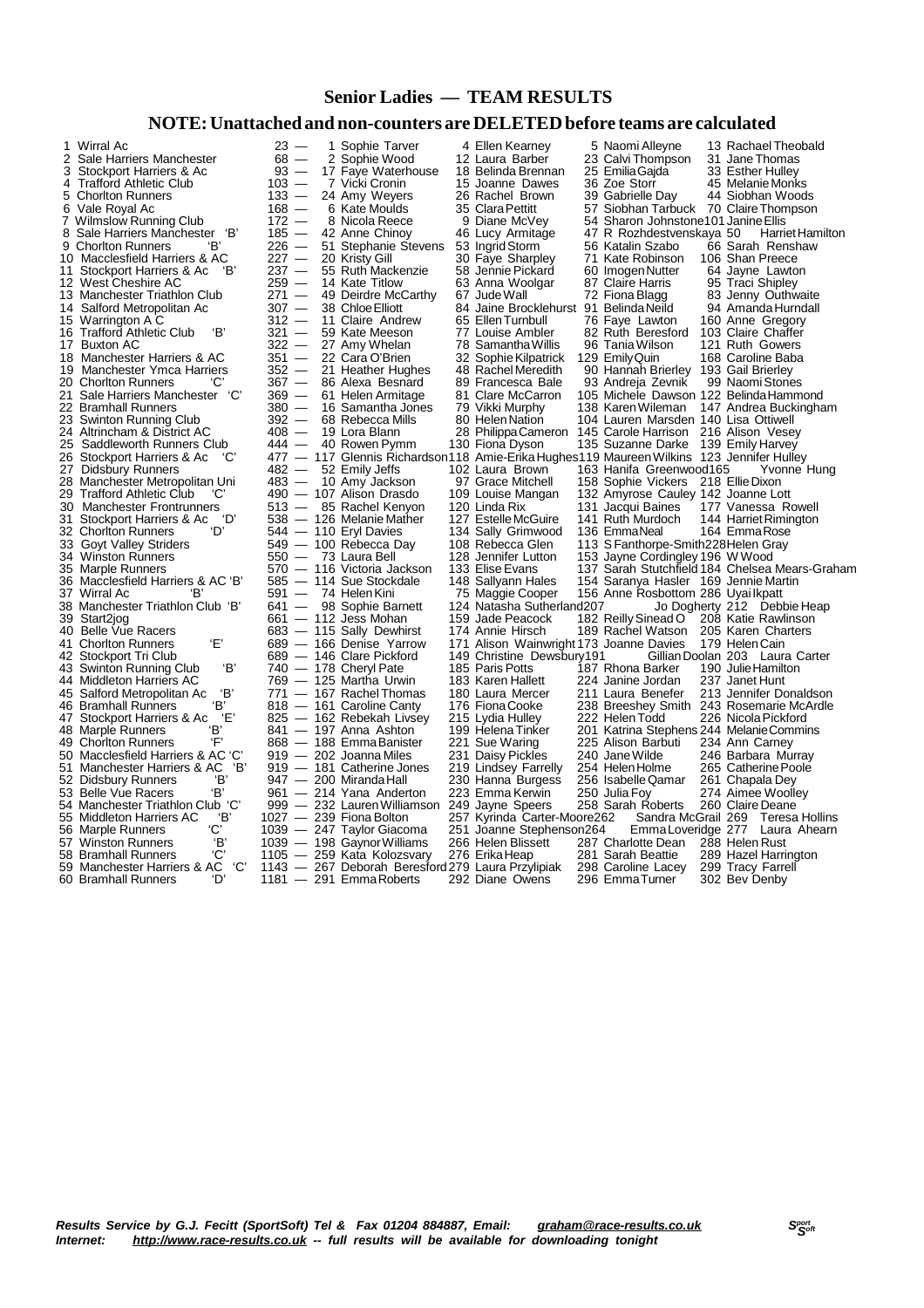#### **Senior Ladies (Vets) — TEAM RESULTS**

#### **NOTE:Unattached and non-counters are DELETEDbefore teams are calculated**

#### **Senior Ladies - Men over 70 (Vets) over 70**

#### **Pos Num Name Cat/Pos Club Time** 1 2057Trevor Faulkner L75 1 Wilmslow Running Club 53:55

#### **Senior Ladies - Men over 70 — TEAM RESULTS**

#### **No complete teams**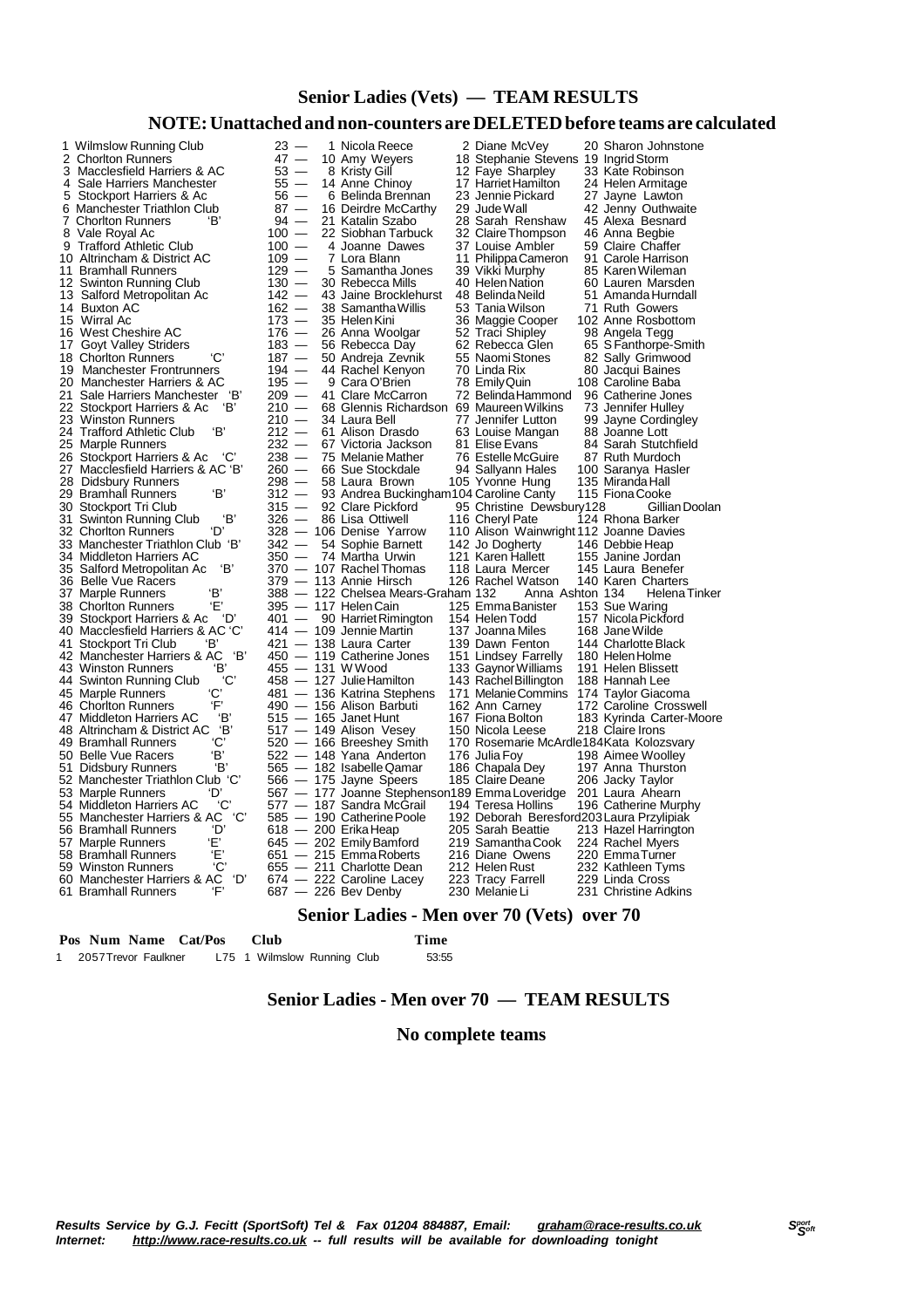#### **Senior Men aged 20 to 39**

#### **Pos Num Name Cat/Pos Club Time**

Sale Harriers Manchester 32:51 Vale Royal Ac 33:22<br>Sale Harriers Manchester 33:38 Sale Harriers Manchester 33:38<br>Unattached 33:44 Unattached Salford Harriers & AC 34:13<br>Sale Harriers Manchester 34:15 Sale Harriers Manchester 34:15<br>Chorlton Runners 34:15 24:15<br>
Horwich R M I Harriers 34:18 Horwich R M I Harriers 9 134:27 Salford Harriers & AC 34:27<br>Manchester Triathlon Club 34:49 Manchester Triathlon Club<br>E Cheshire H & Tameside AC 35:04 E Cheshire H & Tameside AC 35:04<br>Salford Harriers & AC 35:08 1 2 2 1309<br>Horwich R M I Harriers 35:08 1 Horwich R M I Harriers 35:10<br>Chorlton Runners 35:39 1 1 Chorlton Runners<br>1 35:39<br>Sale Harriers Manchester 35:54 1 Sale Harriers Manchester 35:54<br>Altrincham & District AC 35:54 Altrincham & District AC E Cheshire H & Tameside AC 35:56<br>Blackpool Wyre & Eylde Ac 36:08 E Shoot in a Transactor Research Blackpool Wyre & Fylde Ac 36:08<br>Vale Roval Ac 36:09 Vale Royal Ac 26:12<br>26:12 Hopwich R M I Harriers 36:18 26.18 Horwich R M I Harriers 36.18<br>Chorlton Runners 36:21 Chorlton Runners Oldham & Royton H & Ac 36:22 Altrincham & District AC 36:23<br>
Sale Harriers Manchester 36:27 2 Sale Harriers Manchester 36:27<br>Warrington A C 36:27 Warrington A C 26:32 Stockport Harriers & Ac 36:32<br>
Horwich R M I Harriers 36:44 Horwich R M I Harriers Salford Harriers & AC 37:00 Trafford Athletic Club 37:13<br>Chorlton Runners 37:24 Chorlton Runners 37:24<br>Macclesfield Harriers & AC 37:29 Macclesfield Harriers & AC 37:29<br>Vale Royal Ac 37:29 Vale Royal Ac 37:29<br>Altrincham & District AC 37:31 Altrincham & District AC Chorlton Runners 37:33 Stockport Harriers & Ac 37:37<br>Salford Harriers & AC 37:39 Salford Harriers & AC 37:39<br>Altrincham & District AC 37:44 Altrincham & District AC 37:44<br>Horwich R M I Harriers 38:09 Horwich R M I Harriers 38:09<br>Trafford Athletic Club 38:15 Trafford Athletic Club 38:15<br>Salford Metropolitan Ac 38:29 Salford Metropolitan Ac Chorlton Runners 38:43 Sale Harriers Manchester 38:52<br>Stockport Harriers & Ac 38:55 Stockport Harriers & Ac 38:55<br>Chorlton Runners 39:03 29:03 Chorlton Runners<br>Sale Harriers Manchester 39:25 Sale Harriers Manchester 39:25<br>E Cheshire H & Tameside AC 39:38 E Cheshire H & Tameside AC 39:38<br>Sale Harriers Manchester 39:53 Sale Harriers Manchester 39:53<br>Bramhall Runners 39:53 **Bramhall Runners** Altrincham & District AC 39:53<br>Govt Valley Striders 39:57 Goyt Valley Striders 39:57<br>Salford Harriers & AC 40:05 5 2 1328Michael Heaney Salford Harriers & AC 40:05 Trafford Athletic Club Manchester Triathlon Club 40:20<br>Wilmslow Striders 40:27 Wilmslow Striders 40:27<br>Wilmslow Running Club 40:54 Wilmslow Running Club 56 Chorlton Runners 40:56<br>Wilmslow Running Club 41:10 Wilmslow Running Club 41:10<br>Belle Vue Racers 41:14 Example Vue Racers<br>
Manchester Harriers & AC 41:28 Manchester Harriers & AC F Cheshire H & Tameside AC 41:31

1733 Michael Ruffles 589Chris Walton Mutsford Tri Club<br>371 Olly Smith Club Didsbury Runners 113 2427 Malcolm Orrell

6 2 802Archie Allen-Jones Manchester Triathlon Club 41:49 6 22 4Dan Martell **Altrincham & District AC** 41:50<br>64 60 Ben Marsh Belle Vue Racers 42:02 Belle Vue Racers 6 5 1599Blaine Emmett Stockport Harriers & Ac 42:03 6 6 277Alister Pearson Chorlton Runners 42:06 6 7 2:14<br>Manchester Ymca Harriers 42:18 6 8 903Richard Brierley Manchester Ymca Harriers 42:18 69 1105Conor Donaghy Sale Harriers Manchester 42:19<br>70 124Gareth Pritchard Bramhall Runners 42:24 7 0 124Gareth Pritchard Bramhall Runners 42:24 7 1 365Meng Leong Didsbury Runners 42:29 7 2 1060Billy Wilson Running Bear 42:31 7 3 1596 David Cross Stockport Harriers & Ac 42:32<br>74 225 Justin Cleary Chorlton Runners 42:34<br>75 1092 Oliver Bartlett Sale Harriers Manchester 42:35 225 Justin Cleary **Chorlton Runners** 42:34<br>1092 Oliver Bartlett **Charles Sale Harriers Manchester** 42:35 7 5 1092Oliver Bartlett Sale Harriers Manchester 42:35 76 2135 Richard Bargh Mirral Ac 42:39 Wirral Ac 42:39<br>17 368 Damien McHugh Didsbury Runners 42:40 7 7 368Damien McHugh Didsbury Runners 42:40 7 8 2273Stephen Smith Chorlton Runners 42:42 7 9 721Matt Perry Manchester Frontrunners 42:44 8 0 2580Luke Donald Chorlton Runners 42:45 81 2598Dan Timperley Coldham & Royton H & Ac 42:49<br>82 1032Sam Davies Coldham & Royton H & Ac 43:14 8 2 1032Sam Davies Oldham & Royton H & Ac 43:14 8 3 1125Simon Latham Sale Harriers Manchester 43:24 84 2659Andrew Ndlovu Middleton Harriers AC 43:25<br>85 1102D Cordingley-Gaunt Sale Harriers Manchester 43:36 85 1102D Cordingley-Gaunt Sale Harriers Manchester 43:36<br>86 2391 Stephen Ford Saddleworth Runners Club 43:48 8 6 2391Stephen Ford Saddleworth Runners Club 43:48 87 909 Joseph Hayes **Manchester Ymca Harriers** 43:48 88 3 Matthew Allen **Altrincham & District AC** 43:55 8 9248 Keith Holman Chorlton Runners 43:56<br>90 205 Tom Almond Chorlton Runners 44:32 Po 205Tom Almond Chorlton Runners 44:32<br>
91 1778 Daniel Martin Swinton Running Club 44:53 91 1778Daniel Martin Swinton Running Club 44:53<br>92 720 Blair Paterson Manchester Frontrunners 44:54 9 2 720Blair Paterson Manchester Frontrunners 44:54 93 719Thomas Marshall Manchester Frontrunners 45:10<br>94 1525 Kevin Dudlev St Helens Tri 45:59 94 1525 Kevin Dudley St Helens Tri 45:59<br>95 1733 Michael Ruffles Stockport Tri Club 46:02 96 1412David Cornes Salford Metropolitan Ac 46:24<br>97 654Chris Edwardson Macclesfield Harriers & AC 46:31 9 7 654 Chris Edwardson Macclesfield Harriers & AC 46:31<br>98 589 Chris Walton Knutsford Tri Club 46:38 9 9 371Olly Smith Didsbury Runners 46:48 100 427James Hartshorne E Cheshire H & Tameside AC 46:52 101 112Damian Jones Bramhall Runners 47:02 102 61 Paul Minton Belle Vue Racers 47:03<br>103 298 Steven Welch Chorlton Runners 47:24 103 298 Steven Welch Chorlton Runners 47:24<br>104 900 Daniel Bailey Manchester Ymca Harriers 47:25 104 900Daniel Bailey Manchester Ymca Harriers 47:25 105 251Etienne Humphries Chorlton Runners 47:35 106 2253 George Raffle **Altrincham & District AC** 47:43<br>107 1408 Matthew Bell **Access Salford Metropolitan Ac** 47:49 Salford Metropolitan Ac 108 221 Andrew Callaghan Chorlton Runners 47:50<br>109 817 Martin Forker Manchester Triathlon Club 47:51 109 817 Martin Forker Manchester Triathlon Club 47:51<br>110 843 Greg Strachey Manchester Triathlon Club 47:56 110 843Greg Strachey Manchester Triathlon Club 47:56 111 1151 Chris Webb Sale Harriers Manchester 48:44<br>112 705 James Bellingham Manchester Frontrunners 48:51 Manchester Frontrunners 48:51<br>Salford Metropolitan Ac 49:43 114 269Rob Mooney Chorlton Runners 49:46 115 581Adam Horrocks Knutsford Tri Club 49:58 116 724Edward Roberts Manchester Frontrunners 52:01 117 219Paul Brown Chorlton Runners 52:12 118 255 George Kirk Chorlton Runners 52:55<br>119 1620 Robert Platt Stockport Harriers & Ac 54:31 119 1620 Stockport Harriers & Ac 54:31<br>Middleton Harriers AC 55:08 120 999 Simon Scarfe Middleton Harriers AC 55:08<br>121 851 Frank White Manchester Triathlon Club 55:55 Manchester Triathlon Club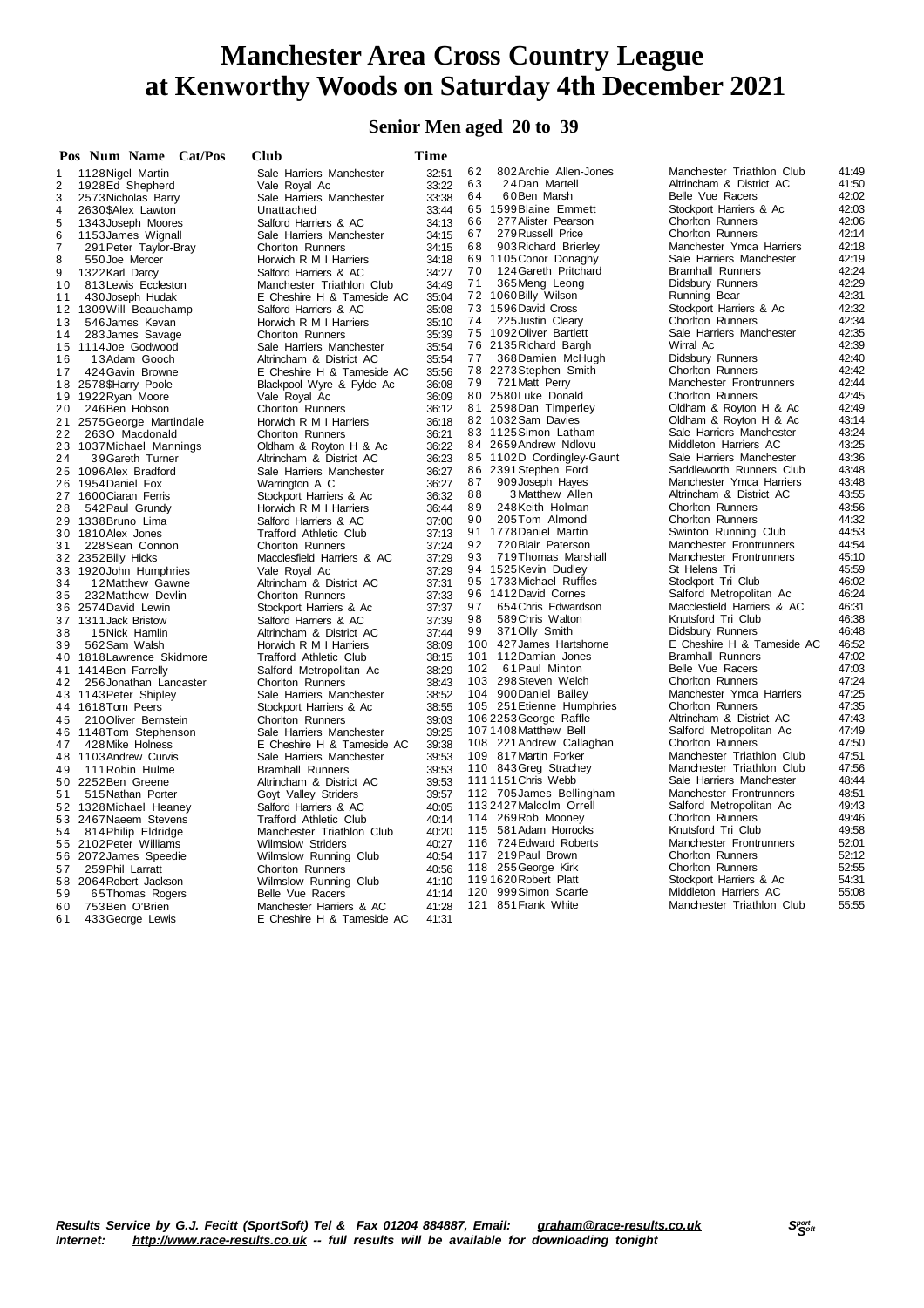## **Senior Men (Vets) aged 40 to 44**

| 44:47<br>33 1001 Andy Smith<br>V4033 Middleton Harriers AC<br>33:28<br>V40 1 Chorlton Runners<br>237 John Gilbert<br>1090 Paul Barrett<br>44:50<br>34<br>V4034 Sale Harriers Manchester<br>V40 2 Altrincham & District AC<br>34:45<br>30Andrew Norman<br>44:57<br>35<br>718 Nicholas Markley<br>V4035 Manchester Frontrunners<br>35:42<br>2658 Dean Hughes<br>V40 3 Chorlton Runners<br>45:00<br>36<br>716 Steve Hatton<br>V4036 Manchester Frontrunners<br>36:07<br>31 David Norman<br>V40 4 Altrincham & District AC<br>$\overline{4}$<br>37<br>45:26<br>40Neil Walker<br>V4037 Altrincham & District AC<br>36:12<br>1089 Matthew Barnes<br>V40 5 Sale Harriers Manchester<br>45:28<br>38<br>578 John Goggins<br>V4038 Knutsford Tri Club<br>36:18<br>V40 6 Chorlton Runners<br>6<br>286 Matthew Shaw<br>45:31<br>1030 Paul Bartholomew<br>V4039 Oldham & Royton H & Ac<br>39<br>36:24<br>2463 Gavin Tomlinson<br>V40 7 Trafford Athletic Club<br>45:38<br>656 Robert Hasler<br>V4040 Macclesfield Harriers & AC<br>40<br>36:35<br>8<br>2053 Richard Coen<br>V40 8 Wilmslow Running Club<br>2095 David Chambers<br>V4041 Wilmslow Striders<br>45:46<br>41<br>9<br>37:03<br>1332 Robert Hughes<br>V40 9 Salford Harriers & AC<br>42 1598 Darren Donald<br>45:50<br>V4042 Stockport Harriers & Ac<br>37:10<br>2144Tom Williams<br>V4010 Wirral Ac<br>10<br>995 Graham Jordan<br>V4043 Middleton Harriers AC<br>45:53<br>43<br>37:36<br>498 Chris Webb<br>V4011 Glossopdale Harriers<br>11<br>V4044 Stockport Harriers & Ac<br>46:08<br>44 1597 Peter Dean<br>37:50<br>234 Tim Fletcher<br>V4012 Chorlton Runners<br>12<br>46:27<br>261 Michael Lim<br>V4045 Chorlton Runners<br>45<br>38:21<br>1621J Scott-Buccleuch<br>V4013 Stockport Harriers & Ac<br>13<br>V4046 Salford Metropolitan Ac<br>46:50<br>1417 Richard Knight<br>46<br>38:44<br>740 Simon Bareford<br>V4014 Manchester Harriers & AC<br>14<br>47:13<br>47<br>755 Neil Ryan<br>V4047 Manchester Harriers & AC<br>1727 Carl Krystek<br>38:45<br>V4015 Stockport Tri Club<br>15<br>47:27<br>48 1776 Richard Jackson<br>V4048 Swinton Running Club<br>38:46<br>1354 Christopher Tully<br>V4016 Salford Harriers & AC<br>16<br>47:37<br>1410 Ben Capsey<br>V4049 Salford Metropolitan Ac<br>49<br>429Mr Horner<br>V4017 E Cheshire H & Tameside AC<br>39:14<br>17<br>50 1524 Gary Birch<br>V4050 St Helens Tri<br>47:45<br>39:27<br>662 Mark Walker<br>V4018 Macclesfield Harriers & AC<br>18<br>51<br>1595 lan Crabtree<br>47:57<br>V4051 Stockport Harriers & Ac<br>40:12<br>284 Gary Scott<br>V4019 Chorlton Runners<br>19<br>52<br>273 Alan Owst<br>V4052 Chorlton Runners<br>47:57<br>40:13<br>2654 Jorden Burke<br>V4020 Middleton Harriers AC<br>20<br>53<br>48:23<br>373 Ben Stredder<br>V4053 Didsbury Runners<br>40:32<br>21<br>120 Matt Moran<br>V4021 Bramhall Runners<br>49:25<br>V4054 Didsbury Runners<br>54<br>367 James Lord<br>22<br>41:23<br>752 Alex Masidlover<br>V4022 Manchester Harriers & AC<br>55<br>49:28<br>703P Anderson-Xuereb<br>V4055 Manchester Frontrunners<br>41:50<br>23<br>V4023 Chorlton Runners<br>202 Andy Adkin<br>50:05<br>56<br>2247 David Brocklebank<br>V4056 Chorlton Runners<br>1588 Philip Burns<br>42:00<br>V4024 Stockport Harriers & Ac<br>24<br>1772 Mike Donigan<br>V4057 Swinton Running Club<br>50:20<br>57<br>42:13<br>25<br>35 James Pattison<br>V4025 Altrincham & District AC<br>51:22<br>224 Simon Clarke<br>58<br>V4058 Chorlton Runners<br>42:32<br>1435 Andrew Van Damms<br>V4026 Salford Metropolitan Ac<br>26<br>51:47<br>59<br>714 James Fox<br>V4059 Manchester Frontrunners<br>42:35<br>27<br>821 Rob Harper<br>V4027 Manchester Triathlon Club<br>52:09<br>60<br>403 Duncan Gazeley<br>V4060 Dragons Running Club (sale)<br>43:22<br>28<br>399 Graham Brownhill<br>V4028 Dragons Running Club (sale)<br>1725 Gareth Jones<br>52:14<br>V4061 Stockport Tri Club<br>61<br>43:29<br>V4029 Wilmslow Running Club<br>2065 Allan McCormick<br>29<br>2365 Casey Longden<br>52:38<br>62<br>V4062 Manchester Harriers & AC<br>44:09<br>1411 Paul Connolly<br>V4030 Salford Metropolitan Ac<br>30<br>54:08<br>63<br>841 Declan Sealy<br>V4063 Manchester Triathlon Club<br>44:31<br>V4031 Chorlton Runners<br>31<br>233 Kevin Duxbury<br>816 Matthew Evans-Smith V4064 Manchester Triathlon Club<br>55:02<br>64 | Club<br>Pos Num Name Cat/Pos                 | Time  |  |  |  |
|--------------------------------------------------------------------------------------------------------------------------------------------------------------------------------------------------------------------------------------------------------------------------------------------------------------------------------------------------------------------------------------------------------------------------------------------------------------------------------------------------------------------------------------------------------------------------------------------------------------------------------------------------------------------------------------------------------------------------------------------------------------------------------------------------------------------------------------------------------------------------------------------------------------------------------------------------------------------------------------------------------------------------------------------------------------------------------------------------------------------------------------------------------------------------------------------------------------------------------------------------------------------------------------------------------------------------------------------------------------------------------------------------------------------------------------------------------------------------------------------------------------------------------------------------------------------------------------------------------------------------------------------------------------------------------------------------------------------------------------------------------------------------------------------------------------------------------------------------------------------------------------------------------------------------------------------------------------------------------------------------------------------------------------------------------------------------------------------------------------------------------------------------------------------------------------------------------------------------------------------------------------------------------------------------------------------------------------------------------------------------------------------------------------------------------------------------------------------------------------------------------------------------------------------------------------------------------------------------------------------------------------------------------------------------------------------------------------------------------------------------------------------------------------------------------------------------------------------------------------------------------------------------------------------------------------------------------------------------------------------------------------------------------------------------------------------------------------------------------------------------------------------------------------------------------------------------------------------------------------------------------------------------------------------------------------------------------------------------------------------------------------------------------------------------------------------------------------------------------------------------------------------------------------------------------------------------------------------------------------------------------------------------------------------------------------------------------------------------------------------------------------------------------------------------------------------------------------------------------------------------------------------------------------------------------------------------------------------------------------------------------------------------------------------------------------------------------------------------------------------------------------------------------------------------------------------------------------------------------------------------------------------------------------------------------------------------------------|----------------------------------------------|-------|--|--|--|
|                                                                                                                                                                                                                                                                                                                                                                                                                                                                                                                                                                                                                                                                                                                                                                                                                                                                                                                                                                                                                                                                                                                                                                                                                                                                                                                                                                                                                                                                                                                                                                                                                                                                                                                                                                                                                                                                                                                                                                                                                                                                                                                                                                                                                                                                                                                                                                                                                                                                                                                                                                                                                                                                                                                                                                                                                                                                                                                                                                                                                                                                                                                                                                                                                                                                                                                                                                                                                                                                                                                                                                                                                                                                                                                                                                                                                                                                                                                                                                                                                                                                                                                                                                                                                                                                                                                                      | 32<br>366Dan Levin<br>V4032 Didsbury Runners | 44:36 |  |  |  |

## **Senior Men (Vets) aged 45 to 49**

|    | Pos Num Name<br>Cat/Pos                     | Club                             | Time  |    |                          |                                   |         |
|----|---------------------------------------------|----------------------------------|-------|----|--------------------------|-----------------------------------|---------|
|    | 547 Nick Leigh                              | V45 1 Horwich R M I Harriers     | 35.51 | 34 | 1 Paul Abraham           | V4534 Altrincham & District AC    | 45:41   |
| 2  | 2020 Neil Finegan                           | V45 2 West Cheshire AC           | 37:51 |    | 35 2632 SLee McKeown     | V4535 Unattached                  | 45:41   |
| 3  | 1816 Jeff Prest                             | V45 3 Trafford Athletic Club     | 37:52 | 36 | 272 Andy Nicol           | V4536 Chorlton Runners            | 45:52   |
| 4  | 1129 Stephen McCarron                       | V45 4 Sale Harriers Manchester   | 37:54 | 37 | 2018 Mark Davies         | V4537 West Cheshire AC            | 46:11   |
| 5  | 1608Malcolm Johnson                         | V45 5 Stockport Harriers & Ac    | 38:18 | 38 | 652 Graeme Eddie         | V4538 Macclesfield Harriers & AC  | 46:12   |
| 6  | 1318 Mark Collier                           | V45 6 Salford Harriers & AC      | 38:19 | 39 | 231 Stephen Davison      | V4539 Chorlton Runners            | 46:15   |
| 7  | 1145 Matthew Spragg                         | V45 7 Sale Harriers Manchester   | 38:27 | 40 | 507 Alistair Fitzgerald  | V4540 Goyt Valley Striders        | 46:19   |
| 8  | 2141 James Mackie                           | V45 8 Wirral Ac                  | 38:31 | 41 | 1528 Andrew Fenney       | V4541 St Helens Tri               | 46:30   |
| 9  | 23 Richard Lane                             | V45 9 Altrincham & District AC   | 39:04 | 42 | 660 Gareth Stockdale     | V4542 Macclesfield Harriers & AC  | 46:34   |
| 10 | 1614 Ged McGrath                            | V4510 Stockport Harriers & Ac    | 39.54 | 43 | 404 Richard Healy        | V4543 Dragons Running Club (sale) | 46:56   |
| 11 | 14Tim Greenald                              | V4511 Altrincham & District AC   | 40:05 |    | 44 2074 Matthew Taylor   | V4544 Wilmslow Running Club       | 47:12   |
| 12 | 554 Alastair Murray                         | V4512 Horwich R M I Harriers     | 40:17 | 45 | 651 Richard Applewhite   | V4545 Macclesfield Harriers & AC  | 47:34   |
| 13 | 2614 David Maher                            | V4513 Stockport Harriers & Ac    | 40:21 | 46 | 932Dan Britton           | V4546 Marple Runners              | 47:52   |
| 14 | 1617 lain Murdoch                           | V4514 Stockport Harriers & Ac    | 40.23 | 47 | 2262 Steve McGovern      | V4547 Bramhall Runners            | 48:04   |
| 15 | 1038 Lee Robinson                           | V4515 Oldham & Royton H & Ac     | 40.29 | 48 | 262 Sean Lord            | V4548 Chorlton Runners            | 48:04   |
|    | 16 1529 Michael Forber                      | V4516 St Helens Tri              | 40:43 | 49 | 757 Andy Tulip           | V4549 Manchester Harriers & AC    | 48:39   |
|    | 17 1111 Tom Fordyce                         | V4517 Sale Harriers Manchester   | 41:04 | 50 | 756 Chris Sewart         | V4550 Manchester Harriers & AC    | 48:41   |
|    | 18 1112 Olivier Gaillemin                   | V4518 Sale Harriers Manchester   | 41:16 |    | 51 1768 Steve Billington | V4551 Swinton Running Club        | 48:43   |
| 19 | 288 Alan Steeple                            | V4519 Chorlton Runners           | 41:19 |    | 52 1734 Colin Shore      | V4552 Stockport Tri Club          | 49:32   |
| 20 | 1098 Nathan Cameron                         | V4520 Sale Harriers Manchester   | 42:02 |    | 53 2286 Roy Whittle      | V4553 Goyt Valley Striders        | 51:31   |
| 21 | 486 Jamie Helmer                            | V4521 Glossopdale Harriers       | 42:44 | 54 | 101 lan Dixon            | V4554 Bramhall Runners            | 52:09   |
| 22 | 950 Richard Williams                        | V4522 Marple Runners             | 42:47 | 55 | 951 Jeremy Woodham       | V4555 Marple Runners              | 52:40   |
| 23 | 1807 Daniel Hill                            | V4523 Trafford Athletic Club     | 43:00 | 56 | 406 Andy Redford         | V4556 Dragons Running Club (sale) | 52:41   |
| 24 | 1607 David Hulley                           | V4524 Stockport Harriers & Ac    | 43:04 |    | 57 1722 Paul Farrington  | V4557 Stockport Tri Club          | 53:24   |
| 25 | 2447 Adrian Nutter                          | V4525 Stockport Harriers & Ac    | 43:33 |    | 58 1094 Matthew Bell     | V4558 Sale Harriers Manchester    | 53:26   |
| 26 | 998 Michael Griffin                         | V4526 Middleton Harriers AC      | 43:45 |    | 59 2379 Phil Bainbridge  | V4559 Manchester Triathlon Club   | 54:17   |
| 27 | 943 Pete Ogley                              | V4527 Marple Runners             | 44:07 | 60 | 657 David Larkin         | V4560 Macclesfield Harriers & AC  | 54:25   |
| 28 | 57 Tony Coyne                               | V4528 Belle Vue Racers           | 44:11 | 61 | 2114 Paul Lockett        | V4561 Winston Runners             | 54:26   |
| 29 | 100M Deschoolmeester V4529 Bramhall Runners |                                  | 44:21 | 62 | 941 Martin Lynch         | V4562 Marple Runners              | 57:10   |
| 30 | 520 Pete Woodhead                           | V4530 Goyt Valley Striders       | 44:34 |    | 63 1561 Matthew Savory   | V4563 Start2jog                   | 58:00   |
| 31 | 32 Matt Page                                | V4531 Altrincham & District AC   | 44:42 |    | 64 2110 Steven Francom   | V4564 Winston Runners             | 58:59   |
| 32 | 437 Dennis Thomas                           | V4532 E Cheshire H & Tameside AC | 44:43 | 65 | 63Daniel Moody           | V4565 Belle Vue Racers            | 1:02:05 |
| 33 | 125 Phil Ramsey                             | V4533 Bramhall Runners           | 45:00 |    |                          |                                   |         |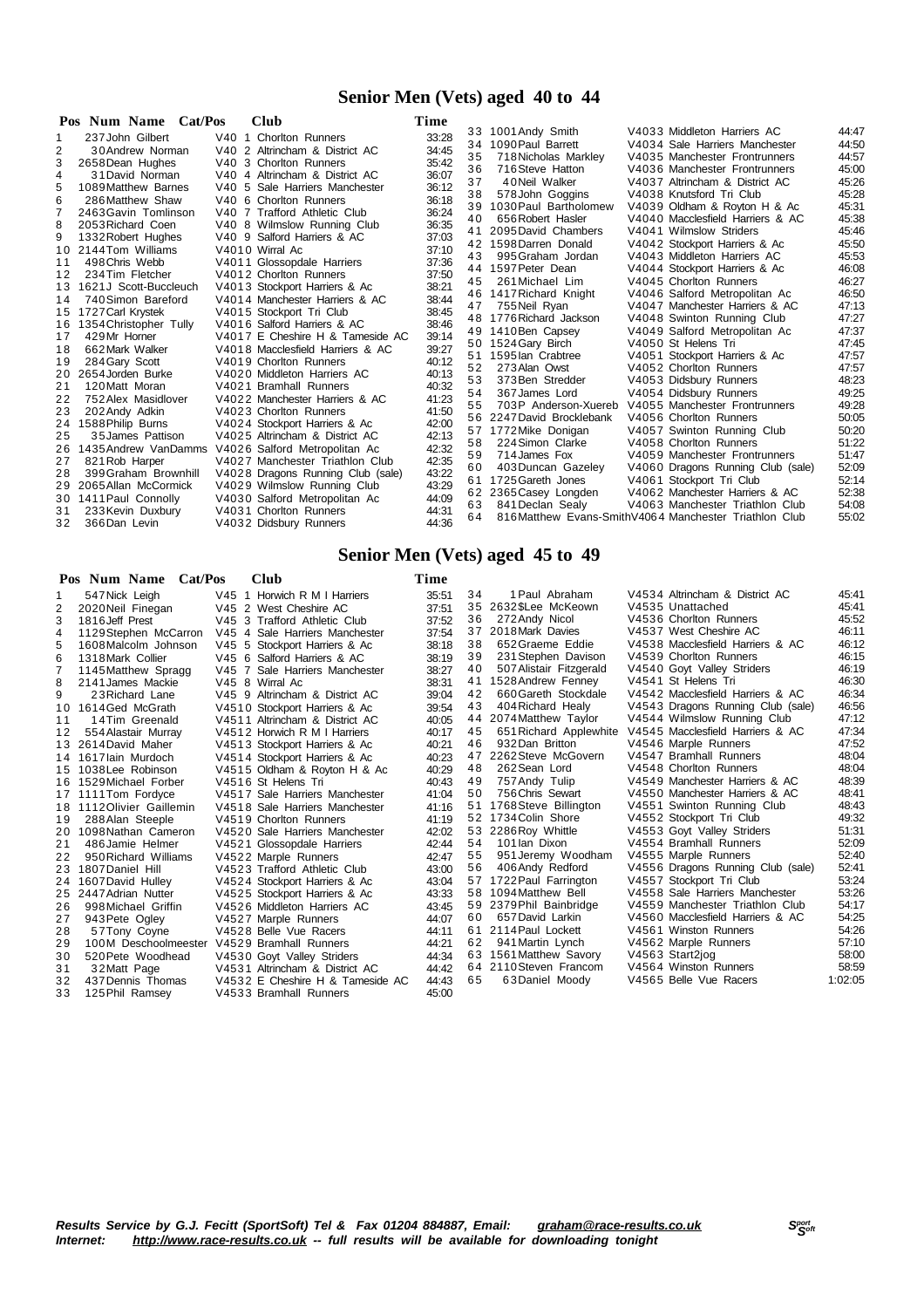#### **Senior Men (Vets) aged 50 to 54**

|    | Pos Num Name Cat/Pos       | Club                             | Time  |    |                           |                                   |       |
|----|----------------------------|----------------------------------|-------|----|---------------------------|-----------------------------------|-------|
|    | 541 Julian Goudge          | V50 1 Horwich R M I Harriers     | 38:12 |    | 25 2348 Barrie Thomason   | V5025 Macclesfield Harriers & AC  | 48:01 |
|    | 123 Andy Porter            | V50 2 Bramhall Runners           | 39:42 |    | 26 1429 Mark Shuttleworth | V5026 Salford Metropolitan Ac     | 48:02 |
|    | 914 Tim Shanker            | V50 3 Manchester Ymca Harriers   | 40:07 |    | 27 2097 Rob Hall          | V5027 Wilmslow Striders           | 48:04 |
| 4  | 1802 Matthew Lynas         | V50 4 Macclesfield Harriers & AC | 40:15 |    | 28 1071 Richard Mercer    | V5028 Saddleworth Runners Club    | 48:30 |
| 5  | 560 Marcus Taylor          | V50 5 Horwich R M I Harriers     | 40:21 | 29 | 746 David Dyer            | V5029 Manchester Harriers & AC    | 48:37 |
| 6  | 2583\$Bryan Lomas          | V50 6 Congleton Harriers         | 40.29 | 30 | 215 Warren Bowden         | V5030 Chorlton Runners            | 48:45 |
|    | 2067Jim Pendrill           | V50 7 Wilmslow Running Club      | 40:42 |    | 31 1537 Chris Murphy      | V5031 St Helens Tri               | 48:59 |
| 8  | 1619 Simon Pickard         | V50 8 Stockport Harriers & Ac    | 41:48 |    | 32 1541 Lee Stinch        | V5032 St Helens Tri               | 49:34 |
| 9  | 845 Stephen Taylor         | V50 9 Manchester Triathlon Club  | 41:59 |    | 33 1957 Mark Gregory      | V5033 Warrington A C              | 50:27 |
|    | 10 2582 \$Chris Moss       | V5010 Congleton Harriers         | 42:54 | 34 | 405 Paul Maybury          | V5034 Dragons Running Club (sale) | 50:50 |
|    | 11 2426 Shane Wolstencroft | V5011 Salford Metropolitan Ac    | 42:55 |    | 35 1034 John Felton       | V5035 Oldham & Royton H & Ac      | 51:16 |
|    | 12 1415 Paul Gee           | V5012 Salford Metropolitan Ac    | 43:07 |    | 36 1781 Jonathan Sides    | V5036 Swinton Running Club        | 51:17 |
|    | 13 2021 Richard Hayes      | V5013 West Cheshire AC           | 44:19 | 37 | 1616lan Mulligan          | V5037 Stockport Harriers & Ac     | 51:28 |
|    | 14 1930 Gareth Williams    | V5014 Vale Royal Ac              | 44:22 | 38 | 574 Alex Connell          | V5038 Knutsford Tri Club          | 52:05 |
| 15 | 827 Tim Johns              | V5015 Manchester Triathlon Club  | 44:35 | 39 | 98 Paul Cowell            | V5039 Bramhall Runners            | 52:26 |
| 16 | 116 Lok Li                 | V5016 Bramhall Runners           | 45:02 | 40 | 758 Lee Whittaker         | V5040 Manchester Harriers & AC    | 52:42 |
|    | 17 2660 Frank Podd         | V5017 Bramhall Runners           | 45:22 | 41 | 236 Mark Gamblin          | V5041 Chorlton Runners            | 53:40 |
|    | 18 2061 Jarrod Homer       | V5018 Wilmslow Running Club      | 45:27 |    | 42 2116 John Ross         | V5042 Winston Runners             | 54:05 |
| 19 | 930 Chris Barber           | V5019 Marple Runners             | 46:40 | 43 | 586 Edward Taylor         | V5043 Knutsford Tri Club          | 56:08 |
|    | 20 2016 Andrew Carter      | V5020 West Cheshire AC           | 46:54 |    | 44 2597 Andrew Hodson     | V5044 Marple Runners              | 56:21 |
| 21 | 934 Neil Commins           | V5021 Marple Runners             | 46:59 | 45 | 129Mike Utting            | V5045 Bramhall Runners            | 58:10 |
| 22 | 659 Steve Lomas            | V5022 Macclesfield Harriers & AC | 47:20 |    | 46 1731 Nick Roberts      | V5046 Stockport Tri Club          | 58:29 |
|    | 23 1113 Steve Gavin        | V5023 Sale Harriers Manchester   | 47:41 |    | 47 2581 Stephen Roberts   | V5047 Chorlton Runners            | 58:42 |
|    | 24 1927 Mark Pilliner      | V5024 Vale Royal Ac              | 47:53 |    |                           |                                   |       |

#### **Senior Men (Vets) aged 55 to 59**

|  | Pos Num Name Cat/Pos Club |  | Time |
|--|---------------------------|--|------|
|  |                           |  |      |

|    | 1964 Stephen Watmough V55 1 Warrington A C |                                  | 39:08 | 24 | 661 Michael Thorley      | V5524 Macclesfield Harriers & AC  | 49:41   |
|----|--------------------------------------------|----------------------------------|-------|----|--------------------------|-----------------------------------|---------|
| 2  | 22 Richard Johnson                         | V55 2 Altrincham & District AC   | 40:11 | 25 | 62Jimmy Mo               | V5525 Belle Vue Racers            | 49:45   |
| 3  | 1316 Shaun Chambers                        | V55 3 Salford Harriers & AC      | 40:30 |    | 26 1583 Andrew Bell      | V5526 Stockport Harriers & Ac     | 49:52   |
| 4  | 514 Paul Oakley                            | V55 4 Goyt Valley Striders       | 42:22 | 27 | 358 Dave Bradford        | V5527 Didsbury Runners            | 49:55   |
| 5  | 2593 James Noakes                          | V55 5 Macclesfield Harriers & AC | 42:39 | 28 | 244 Justin Hayes         | V5528 Chorlton Runners            | 49.56   |
| 6  | 10 Richard Evans                           | V55 6 Altrincham & District AC   | 43:57 | 29 | 103 Steve Fairclough     | V5529 Bramhall Runners            | 50:03   |
|    | 2251 Tim Raffle                            | V55 7 Altrincham & District AC   | 44:31 |    | 30 1075 James Sheard     | V5530 Saddleworth Runners Club    | 50:23   |
| 8  | 1559 Craig Leith                           | V55 8 Start2jog                  | 44:37 | 31 | 249 David Honeywell      | V5531 Chorlton Runners            | 50:25   |
| 9  | 2347 Julian Brown                          | V55 9 Macclesfield Harriers & AC | 44:56 |    | 32 2112 Anthony Harrison | V5532 Winston Runners             | 50:26   |
| 10 | 704 David Barlow                           | V5510 Manchester Frontrunners    | 45:19 |    | 33 2279 John Bowker      | V5533 E Cheshire H & Tameside AC  | 50:37   |
| 11 | 583 Paul Moore                             | V5511 Knutsford Tri Club         | 45.57 |    | 34 1924 John Moulds      | V5534 Vale Royal Ac               | 50:59   |
| 12 | 177 Andrew Lidstone                        | V5512 Buxton AC                  | 46:05 | 35 | 8 Duncan Dickinson       | V5535 Altrincham & District AC    | 51:05   |
| 13 | 209 Julian Beach                           | V5513 Chorlton Runners           | 46:13 |    | 36 2077 lan Smallwood    | V5536 Wilmslow Running Club       | 51:10   |
| 14 | 723 Roberto Raso                           | V5514 Manchester Frontrunners    | 46:26 | 37 | 106Mike Hall             | V5537 Bramhall Runners            | 52:29   |
|    | 15 2250 Gordon Nicoll                      | V5515 Altrincham & District AC   | 46:32 |    | 38 1004 Anthony Walsh    | V5538 Middleton Harriers AC       | 53:37   |
| 16 | 432 Alan Kennedy                           | V5516 E Cheshire H & Tameside AC | 46:36 | 39 | 509 Paul Hunt            | V5539 Goyt Valley Striders        | 54:15   |
|    | 17 2460 Richard Wallace                    | V5517 Trafford Athletic Club     | 47:05 | 40 | 276 Chris Peachey        | V5540 Chorlton Runners            | 54:52   |
| 18 | 805 Lee Benson                             | V5518 Manchester Triathlon Club  | 47:10 | 41 | 301 Francis Wooff        | V5541 Chorlton Runners            | 55:56   |
|    | 19 1416 Chris Jones                        | V5519 Salford Metropolitan Ac    | 47:29 |    | 42 1766 Mark Barton      | V5542 Swinton Running Club        | 58:40   |
|    | 20 748 Glen Gandy                          | V5520 Manchester Harriers & AC   | 47:38 |    | 43 2370 Craig Turner     | V5543 Manchester Harriers & AC    | 59:09   |
|    | 21 2111 James Golden                       | V5521 Winston Runners            | 47:47 | 44 | 479 Andrew Burnett       | V5544 Glossopdale Harriers        | 1:00:01 |
|    | 22 1602 Kevan Garner                       | V5522 Stockport Harriers & Ac    | 47:55 | 45 | 411 lan Yarwood          | V5545 Dragons Running Club (sale) | 1:00:12 |
|    | 23 1530 Andrew Gaskell                     | V5523 St Helens Tri              | 47.59 |    |                          |                                   |         |
|    |                                            |                                  |       |    | .                        |                                   |         |

#### **Senior Men (Vets) aged 60 to 64**

|   | Pos Num Name Cat/Pos                               | Club                           | Time    |                                                            |                                  |         |
|---|----------------------------------------------------|--------------------------------|---------|------------------------------------------------------------|----------------------------------|---------|
|   | 1951 Stephen Burthem                               | V60 1 Warrington A C           | 45:25 8 | 1101 Frank Cordingley                                      | V60 8 Sale Harriers Manchester   | 49:06   |
|   | 2 1137 Aidan Raftery                               | V60 2 Sale Harriers Manchester | 45:26 9 | 531 David Barnes                                           | V60 9 Horwich R M I Harriers     | 49:08   |
|   | 3 1431 Paul Stevenson                              | V60 3 Salford Metropolitan Ac  |         | 46:07 10 431 Derek Hughes                                  | V6010 E Cheshire H & Tameside AC | 49:47   |
|   | 4 994 Anthony Lowe                                 | V60 4 Middleton Harriers AC    |         | 46:56 11 1605 Tim Hargreaves                               | V6011 Stockport Harriers & Ac    | 51:01   |
| 5 | 480 David Chrystie-Lowe V60 5 Glossopdale Harriers |                                |         | 47:53 12 252 Christopher Jackson V6012 Choriton Runners    |                                  | 51:26   |
|   | 6 1135 Stephen Parry                               | V60 6 Sale Harriers Manchester |         | 48:36 13 1002 Craig Sutherland V6013 Middleton Harriers AC |                                  | 1:00:47 |
|   | 17 Graham Harrison                                 | V60 7 Altrincham & District AC | 48:46   |                                                            |                                  |         |

#### **Senior Men (Vets) aged 65 to 69**

#### **Pos Num Name Cat/Pos Club Time** 1 1344Stanley Owen V65 1 Salford Harriers & AC 43:27 2 1622Steve Shaughnessy V65 2 Stockport Harriers & Ac 49:09 3 3 7Peter Pickwell V65 3 Altrincham & District AC 49:19 4 1916John Clarke V65 4 Vale Royal Ac 51:40<br>5 11:40<br>5 987 Alan Garvey V65 5 Middleton Harriers AC 51:50 V65 5 Middleton Harriers AC 6 2633\$Kevin Fingleton V65 6 Unattached 52:57 7 287Jerry Smith V65 7 Chorlton Runners 56:41 8 947David Shoesmith V65 8 Marple Runners 59:18<br>9 1915Barry Chambers V65 9 Vale Royal Ac 1:00:03 V65 9 Vale Royal Ac

#### **Senior Men (Vets) over 70**

| Pos Num Name Cat/Pos | Club                           | Time  |
|----------------------|--------------------------------|-------|
| 1 2539 Andy Watts    | V70 1 Wilmslow Running Club    | 48:33 |
| 2 2246 John Archer   | V70 2 Sale Harriers Manchester | 54:28 |
| 3 1626 Robert Taylor | V70 3 Stockport Harriers & Ac  | 55:25 |
| 4 990 John Hall      | V75 1 Middleton Harriers AC    | 59:37 |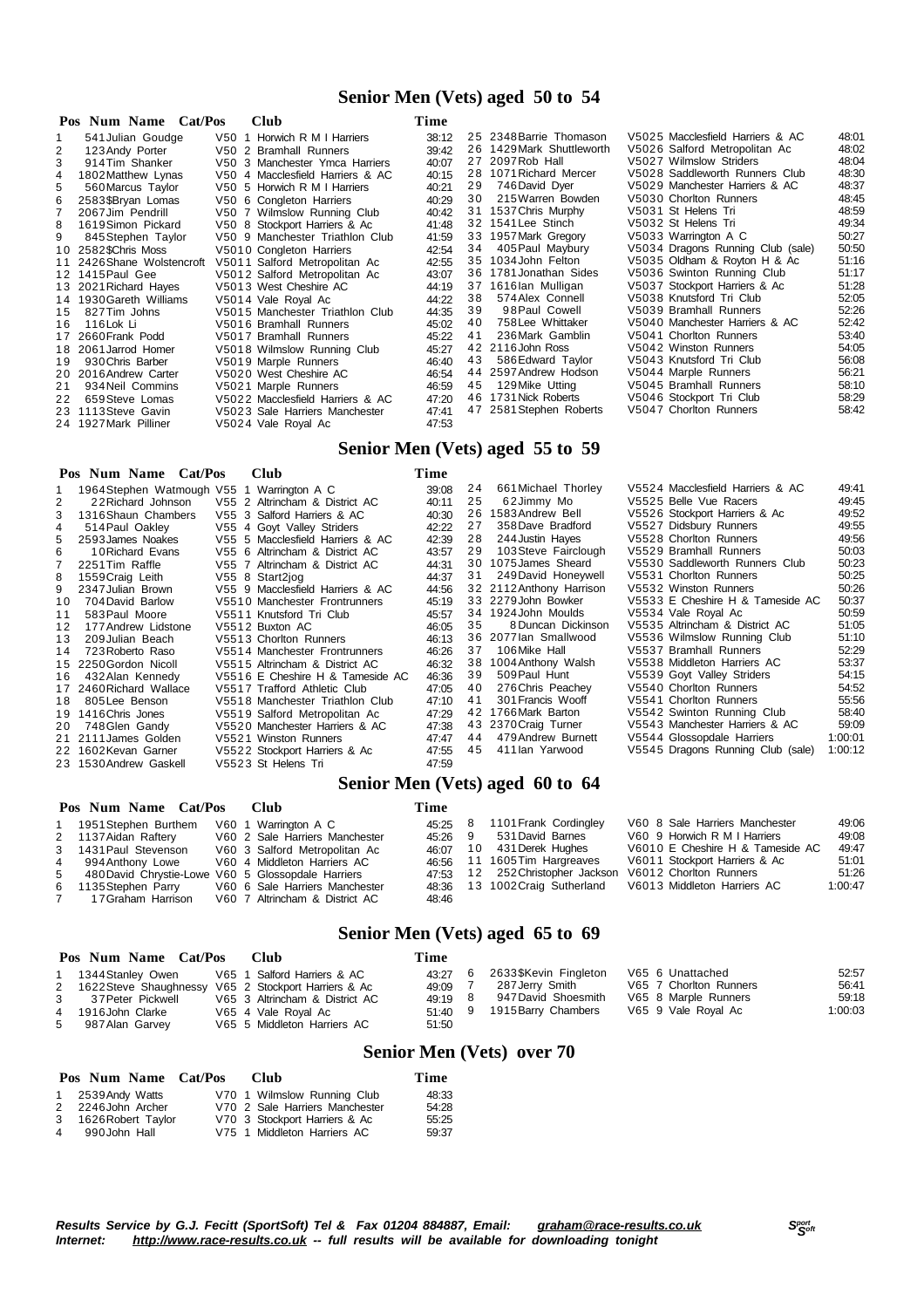## **Manchester Area Cross Country League at Kenworthy Woods on Saturday 4th December 2021 Senior Men — FINAL RESULTS (\$=non-counter)**

|    | Pos Num Name Cat/Pos                                             | Club                                                    | Time           |                                                        |                                                                  |                |
|----|------------------------------------------------------------------|---------------------------------------------------------|----------------|--------------------------------------------------------|------------------------------------------------------------------|----------------|
| 1  | 1128 Nigel Martin                                                | Sale Harriers Manchester                                | 32:51          | 85 1148Tom Stephenson                                  | Sale Harriers Manchester                                         | 39:25          |
| 2  | 1928Ed Shepherd                                                  | Vale Royal Ac                                           | 33:22          | 86<br>662 Mark Walker                                  | V4018 Macclesfield Harriers & AC                                 | 39:27          |
| 3  | 237 John Gilbert                                                 | V40 1 Chorlton Runners                                  | 33:28          | 87<br>428 Mike Holness                                 | E Cheshire H & Tameside AC                                       | 39:38          |
| 4  | 2573 Nicholas Barry                                              | Sale Harriers Manchester                                | 33:38          | 88<br>123 Andy Porter                                  | V50 2 Bramhall Runners                                           | 39:42          |
| 5  | 2630\$Alex Lawton                                                | Unattached                                              | 33:44          | 89 1286Zac Gaillemin                                   | U2012 Sale Harriers Manchester                                   | 39:52          |
| 6  | 1343 Joseph Moores                                               | Salford Harriers & AC                                   | 34:13          | 90 1103 Andrew Curvis                                  | Sale Harriers Manchester                                         | 39:53          |
| 7  | 1153 James Wignall                                               | Sale Harriers Manchester                                | 34:15          | 91<br>111 Robin Hulme                                  | <b>Bramhall Runners</b>                                          | 39:53          |
| 8  | 569Toby Middleton                                                | U20 1 Horwich R M I Harriers                            | 34:15          | 92 2252 Ben Greene                                     | Altrincham & District AC                                         | 39:53          |
| 9  | 291 Peter Taylor-Bray                                            | <b>Chorlton Runners</b>                                 | 34:15          | 93 1614 Ged McGrath                                    | V4510 Stockport Harriers & Ac                                    | 39:54          |
| 10 | 550 Joe Mercer                                                   | Horwich R M I Harriers                                  | 34:18          | 94<br>515 Nathan Porter                                | Goyt Valley Striders                                             | 39:57          |
|    | 11 1322 Karl Darcy                                               | Salford Harriers & AC                                   | 34:27          | 95 1328 Michael Heaney                                 | Salford Harriers & AC                                            | 40:05          |
| 12 | 30 Andrew Norman                                                 | V40 2 Altrincham & District AC                          | 34:45          | 96<br>14Tim Greenald<br>914Tim Shanker<br>97           | V4511 Altrincham & District AC<br>V50 3 Manchester Ymca Harriers | 40:05<br>40:07 |
| 13 | 813 Lewis Eccleston                                              | Manchester Triathlon Club                               | 34:49          | 98<br>22 Richard Johnson                               | V55 2 Altrincham & District AC                                   | 40:11          |
| 14 | 430 Joseph Hudak                                                 | E Cheshire H & Tameside AC                              | 35:04          | 99<br>284 Gary Scott                                   | V4019 Chorlton Runners                                           | 40:12          |
| 16 | 15 1309 Will Beauchamp<br>546 James Kevan                        | Salford Harriers & AC                                   | 35:08<br>35:10 | 100 2654 Jorden Burke                                  | V4020 Middleton Harriers AC                                      | 40:13          |
|    | 17 1707 Harry Ellwood                                            | Horwich R M I Harriers<br>U20 2 Stockport Harriers & Ac | 35:15          | 1012467 Naeem Stevens                                  | <b>Trafford Athletic Club</b>                                    | 40:14          |
| 18 | 283 James Savage                                                 | <b>Chorlton Runners</b>                                 | 35:39          | 1021802Matthew Lynas                                   | V50 4 Macclesfield Harriers & AC                                 | 40:15          |
|    | 19 2658 Dean Hughes                                              | V40 3 Chorlton Runners                                  | 35:42          | 103 554 Alastair Murray                                | V4512 Horwich R M I Harriers                                     | 40:17          |
|    | 20 2007 Joseph Buckley                                           | U20 3 Warrington A C                                    | 35:43          | 104 814 Philip Eldridge                                | Manchester Triathlon Club                                        | 40:20          |
| 21 | 547 Nick Leigh                                                   | V45 1 Horwich R M I Harriers                            | 35:51          | 105 2614 David Maher                                   | V4513 Stockport Harriers & Ac                                    | 40:21          |
|    | 22 1114 Joe Godwood                                              | Sale Harriers Manchester                                | 35:54          | 106 560 Marcus Taylor                                  | V50 5 Horwich R M I Harriers                                     | 40:21          |
| 23 | 13Adam Gooch                                                     | Altrincham & District AC                                | 35:54          | 1071617 lain Murdoch                                   | V4514 Stockport Harriers & Ac                                    | 40:23          |
| 24 | 424 Gavin Browne                                                 | E Cheshire H & Tameside AC                              | 35:56          | 1082102 Peter Williams                                 | <b>Wilmslow Striders</b>                                         | 40:27          |
|    | 25 2238 Charlie Smith                                            | U20 4 Manchester Metropolitan Uni                       | 36:05          | 1091038 Lee Robinson                                   | V4515 Oldham & Royton H & Ac                                     | 40:29          |
| 26 | 31 David Norman                                                  | V40 4 Altrincham & District AC                          | 36:07          | 1102583\$Bryan Lomas                                   | V50 6 Congleton Harriers                                         | 40:29          |
|    | 27 2578 SHarry Poole                                             | Blackpool Wyre & Fylde Ac                               | 36:08          | 1111316 Shaun Chambers                                 | V55 3 Salford Harriers & AC                                      | 40:30          |
|    | 28 1403 Oliver Cook                                              | U20 5 Salford Harriers & AC                             | 36:09          | 112 120 Matt Moran                                     | V4021 Bramhall Runners                                           | 40:32          |
|    | 29 1922 Ryan Moore                                               | Vale Royal Ac                                           | 36:09          | 113 2067 Jim Pendrill                                  | V50 7 Wilmslow Running Club                                      | 40:42          |
| 30 | 246 Ben Hobson                                                   | <b>Chorlton Runners</b>                                 | 36:12          | 1141529 Michael Forber                                 | V4516 St Helens Tri                                              | 40:43          |
|    | 31 1089 Matthew Barnes                                           | V40 5 Sale Harriers Manchester                          | 36:12          | 115 475 Michael Obi                                    | U2013 E Cheshire H & Tameside AC                                 | 40:50          |
|    | 32 2575 George Martindale                                        | Horwich R M I Harriers                                  | 36:18          | 116 2072 James Speedie                                 | Wilmslow Running Club                                            | 40:54          |
| 33 | 286 Matthew Shaw                                                 | V40 6 Chorlton Runners                                  | 36:18          | 117 259 Phil Larratt                                   | <b>Chorlton Runners</b>                                          | 40:56          |
| 34 | 2630 Macdonald                                                   | Chorlton Runners                                        | 36:21          | 1181111 Tom Fordyce                                    | V4517 Sale Harriers Manchester                                   | 41:04          |
|    | 35 1037 Michael Mannings                                         | Oldham & Royton H & Ac                                  | 36:22          | 119 2064 Robert Jackson                                | Wilmslow Running Club                                            | 41:10          |
| 36 | 39 Gareth Turner                                                 | Altrincham & District AC                                | 36:23          | 65 Thomas Rogers<br>120                                | Belle Vue Racers                                                 | 41:14          |
|    | 37 2463 Gavin Tomlinson                                          | V40 7 Trafford Athletic Club                            | 36:24          | 1211112 Olivier Gaillemin                              | V4518 Sale Harriers Manchester                                   | 41:16          |
|    | 38 1096 Alex Bradford                                            | Sale Harriers Manchester                                | 36:27          | 122 288 Alan Steeple                                   | V4519 Chorlton Runners                                           | 41:19          |
|    | 39 1954 Daniel Fox                                               | Warrington A C                                          | 36:27          | 123 752 Alex Masidlover                                | V4022 Manchester Harriers & AC                                   | 41:23          |
|    | 40 1600 Ciaran Ferris                                            | Stockport Harriers & Ac                                 | 36:32          | 124 753 Ben O'Brien                                    | Manchester Harriers & AC                                         | 41:28          |
| 41 | 2053 Richard Coen                                                | V40 8 Wilmslow Running Club                             | 36:35          | 125 433 George Lewis                                   | E Cheshire H & Tameside AC                                       | 41:31          |
| 42 | 542 Paul Grundy                                                  | Horwich R M I Harriers                                  | 36:44          | 126 2586 \$Jackson Sloan                               | U2014 Lancaster & Morecambe Ac                                   | 41:42<br>41:44 |
|    | 43 1338 Bruno Lima                                               | Salford Harriers & AC                                   | 37:00          | 127 2471 George Glennon<br>1281619Simon Pickard        | U2015 Trafford Athletic Club                                     | 41:48          |
|    | 44 1332 Robert Hughes                                            | V40 9 Salford Harriers & AC                             | 37:03          | 129 802 Archie Allen-Jones                             | V50 8 Stockport Harriers & Ac<br>Manchester Triathlon Club       | 41:49          |
| 45 | 783 Joseph Farrelly                                              | U20 6 Manchester Harriers & AC                          | 37:04          | 24Dan Martell<br>130                                   | Altrincham & District AC                                         | 41:50          |
|    | 46 2144 Tom Williams<br>47 1810 Alex Jones                       | V4010 Wirral Ac<br><b>Trafford Athletic Club</b>        | 37:10<br>37:13 | 131 202 Andy Adkin                                     | V4023 Chorlton Runners                                           | 41:50          |
| 48 | 228 Sean Connon                                                  | Chorlton Runners                                        | 37:24          | 132 845 Stephen Taylor                                 | V50 9 Manchester Triathlon Club                                  | 41:59          |
|    | 49 2352 Billy Hicks                                              | Macclesfield Harriers & AC                              | 37:29          | 1331588 Philip Burns                                   | V4024 Stockport Harriers & Ac                                    | 42:00          |
|    | 50 1920 John Humphries                                           | Vale Royal Ac                                           | 37:29          | 134<br>60Ben Marsh                                     | Belle Vue Racers                                                 | 42:02          |
| 51 | 12 Matthew Gawne                                                 | Altrincham & District AC                                | 37:31          | 1351098 Nathan Cameron                                 | V4520 Sale Harriers Manchester                                   | 42:02          |
| 52 | 232 Matthew Devlin                                               | <b>Chorlton Runners</b>                                 | 37:33          | 1361599Blaine Emmett                                   | Stockport Harriers & Ac                                          | 42:03          |
| 53 | 498 Chris Webb                                                   | V4011 Glossopdale Harriers                              | 37:36          | 137 277 Alister Pearson                                | Chorlton Runners                                                 | 42:06          |
|    | 54 2574 David Lewin                                              | Stockport Harriers & Ac                                 | 37:37          | 35 James Pattison<br>138                               | V4025 Altrincham & District AC                                   | 42:13          |
|    | 55 1311 Jack Bristow                                             | Salford Harriers & AC                                   | 37:39          | 139 279 Russell Price                                  | Chorlton Runners                                                 | 42:14          |
| 56 | 15Nick Hamlin                                                    | Altrincham & District AC                                | 37:44          | 140 903 Richard Brierley                               | Manchester Ymca Harriers                                         | 42:18          |
| 57 | 234 Tim Fletcher                                                 | V4012 Chorlton Runners                                  | 37:50          | 1411105 Conor Donaghy                                  | Sale Harriers Manchester                                         | 42:19          |
|    | 58 2020 Neil Finegan                                             | V45 2 West Cheshire AC                                  | 37:51          | 142 514 Paul Oakley                                    | V55 4 Goyt Valley Striders                                       | 42:22          |
|    | 59 1816 Jeff Prest                                               | V45 3 Trafford Athletic Club                            | 37:52          | 143 124 Gareth Pritchard                               | <b>Bramhall Runners</b>                                          | 42:24          |
|    | 60 1129 Stephen McCarron                                         | V45 4 Sale Harriers Manchester                          | 37:54          | 144 365 Meng Leong                                     | Didsbury Runners                                                 | 42:29          |
| 61 | 562 Sam Walsh                                                    | Horwich R M I Harriers                                  | 38:09          | 145 1060 Billy Wilson                                  | <b>Running Bear</b>                                              | 42:31          |
| 62 | 541 Julian Goudge                                                | V50 1 Horwich R M I Harriers                            | 38:12          | 146 1596 David Cross                                   | Stockport Harriers & Ac                                          | 42:32          |
|    | 63 1818 Lawrence Skidmore                                        | Trafford Athletic Club                                  | 38:15          | 1471435 Andrew Van Damms V4026 Salford Metropolitan Ac |                                                                  | 42:32          |
|    | 64 1608 Malcolm Johnson                                          | V45 5 Stockport Harriers & Ac                           | 38:18          | 148 225 Justin Cleary                                  | <b>Chorlton Runners</b>                                          | 42:34          |
|    | 65 1318 Mark Collier                                             | V45 6 Salford Harriers & AC                             | 38:19          | 1491092 Oliver Bartlett                                | Sale Harriers Manchester                                         | 42:35          |
|    | 66 1621J Scott-Buccleuch                                         | V4013 Stockport Harriers & Ac                           | 38:21          | 150 821 Rob Harper                                     | V4027 Manchester Triathlon Club                                  | 42:35          |
|    | 67 1145 Matthew Spragg                                           | V45 7 Sale Harriers Manchester                          | 38:27          | 151 2377 Harri Jackson                                 | U2016 Manchester Metropolitan Uni                                | 42:37          |
|    | 68 1414 Ben Farrelly                                             | Salford Metropolitan Ac                                 | 38:29          | 152 2593 James Noakes                                  | V55 5 Macclesfield Harriers & AC                                 | 42:39          |
|    | 69 2141 James Mackie                                             | V45 8 Wirral Ac                                         | 38:31          | 1532135 Richard Bargh                                  | Wirral Ac                                                        | 42:39          |
|    | 70 2637R Evans                                                   | U20 7 Windsor Slough Eton & Hounslow                    |                | 154 368 Damien McHugh                                  | Didsbury Runners                                                 | 42:40          |
|    | 38:39                                                            |                                                         |                | 155 2273 Stephen Smith                                 | <b>Chorlton Runners</b>                                          | 42:42          |
|    | 71 1708 Alex Macfarlane                                          | U20 8 Stockport Harriers & Ac                           | 38:43          | 156 486 Jamie Helmer                                   | V4521 Glossopdale Harriers                                       | 42:44          |
| 72 | 256 Jonathan Lancaster                                           | Chorlton Runners                                        | 38:43          | 157 721 Matt Perry                                     | Manchester Frontrunners                                          | 42:44          |
| 73 | 740 Simon Bareford                                               | V4014 Manchester Harriers & AC                          | 38:44          | 158 2580 Luke Donald                                   | <b>Chorlton Runners</b>                                          | 42:45          |
|    | 74 1727 Carl Krystek                                             | V4015 Stockport Tri Club                                | 38:45          | 159 950 Richard Williams                               | V4522 Marple Runners                                             | 42:47          |
|    | 75 1354 Christopher Tully                                        | V4016 Salford Harriers & AC                             | 38:46          | 160 2598 Dan Timperley                                 | Oldham & Royton H & Ac                                           | 42:49          |
|    | 76 1143 Peter Shipley                                            | Sale Harriers Manchester                                | 38:52          | 161 2582 \$Chris Moss                                  | V5010 Congleton Harriers                                         | 42:54          |
|    | 77 1618Tom Peers                                                 | Stockport Harriers & Ac                                 | 38:55          | 162 2426 Shane Wolstencroft<br>1631807Daniel Hill      | V5011 Salford Metropolitan Ac<br>V4523 Trafford Athletic Club    | 42:55<br>43:00 |
| 78 | 210 Oliver Bernstein                                             | Chorlton Runners                                        | 39:03          | 164 1607 David Hulley                                  | V4524 Stockport Harriers & Ac                                    | 43:04          |
| 79 | 23 Richard Lane                                                  | V45 9 Altrincham & District AC                          | 39:04<br>39:08 | 1651415 Paul Gee                                       | V5012 Salford Metropolitan Ac                                    | 43:07          |
| 81 | 80 1964 Stephen Watmough V55 1 Warrington A C<br>1289 Alex James | U20 9 Sale Harriers Manchester                          | 39:08          | 1661032Sam Davies                                      | Oldham & Royton H & Ac                                           | 43:14          |
| 82 | 794 Harry Read                                                   | U2010 Manchester Metropolitan Uni                       | 39:10          | 167 399 Graham Brownhill                               | V4028 Dragons Running Club (sale)                                | 43:22          |
| 83 | 429Mr Horner                                                     | V4017 E Cheshire H & Tameside AC                        | 39:14          | 1681125Simon Latham                                    | Sale Harriers Manchester                                         | 43:24          |
|    | 84 2353 Laurence Manley                                          | U2011 Macclesfield Harriers & AC                        | 39:16          | 169 2659 Andrew Ndlovu                                 | Middleton Harriers AC                                            | 43:25          |
|    |                                                                  |                                                         |                | 1701344 Stanley Owen                                   | V65 1 Salford Harriers & AC                                      | 43:27          |

Results Service by G.J. Fecitt (SportSoft) Tel & Fax 01204 884887,1Eh?aîf:5Allan<u>grMaAam@Mace-Ye\$wA&.&GmaA</u>ow Running Clubs<sub>cont</sub><br>Internet: <u><http://www.race-results.co.uk></u> -- full results will be available for download **Et 2016**5 Allan Met Correct V4302 43:29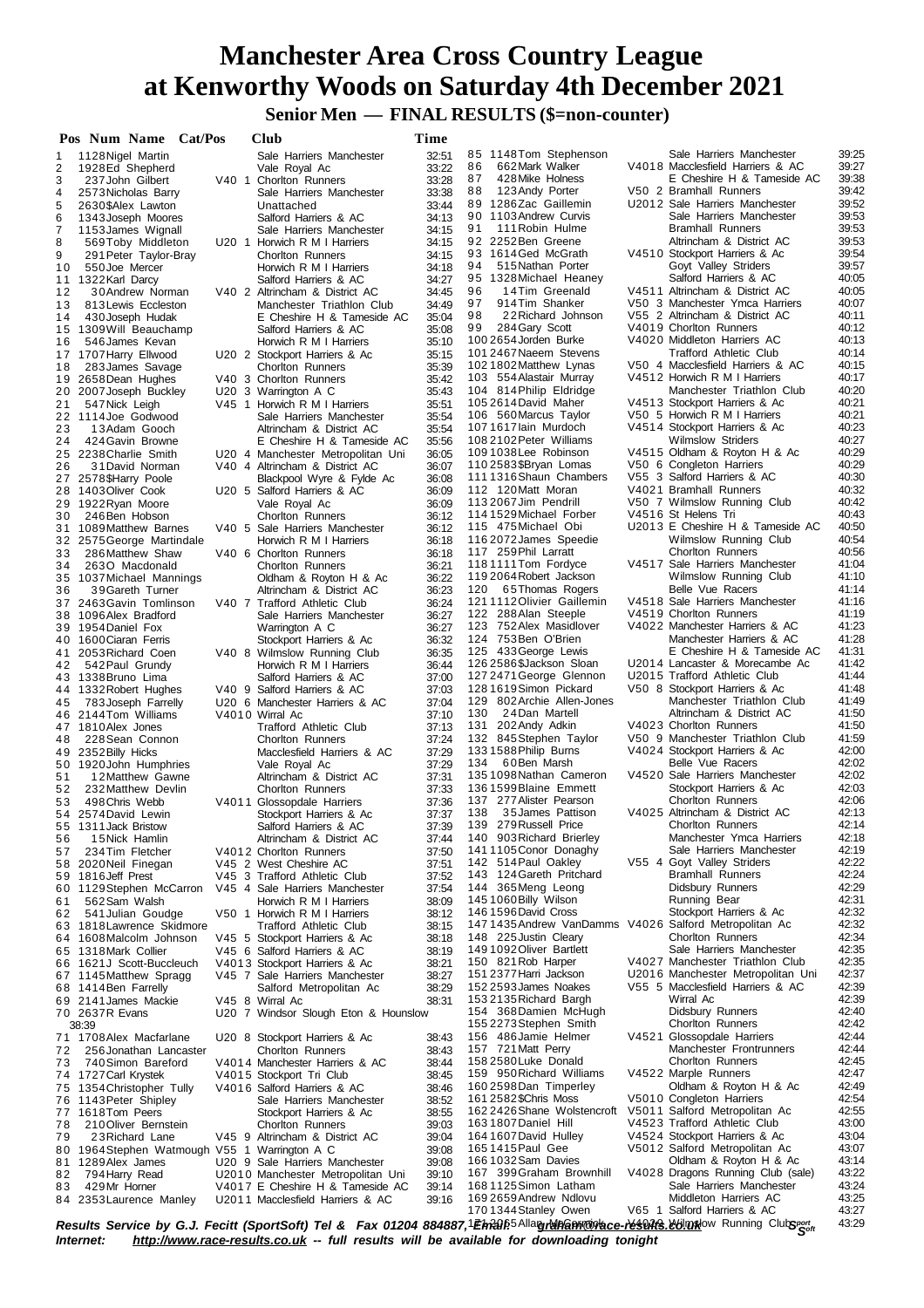180 943 Pete Ogley V4527 Marple Runners<br>1811411 Paul Connolly V4030 Salford Metropol 211 578 John Goggins<br>212 1030 Paul Bartholomew 223 177 Andrew Lidstone<br>224 1431 Paul Stevenson 244 2016 Andrew Carter V5020 West Cheshire AC<br>245 994 Anthony Lowe V60 4 Middleton Harriers 256 900Daniel Bailey 261 251 Etienne Humphries Chorlton Runners 47:35<br>262 1410 Ben Capsey V4049 Salford Metropolitan Ac 47:37

172 2447 Adrian Nutter V4525 Stockport Harriers & Ac 43:33<br>173 1102 D Cordingley-Gaunt Sale Harriers Manchester 43:36 173 1102D Cordingley-Gaunt Sale Harriers Manchester 43:36<br>174 998 Michael Griffin V4526 Middleton Harriers AC 43:45 174 998Michael Griffin V452 6 Middleton Harriers AC 43:45 175 2391Stephen Ford Saddleworth Runners Club 43:48 176 909Joseph Hayes Manchester Ymca Harriers 43:48 177 3 Matthew Allen Altrincham & District AC 43:55 178 248 Keith Holman Chorlton Runners 43:56<br>179 10 Richard Evans V55 6 Altrincham & District AC 43:57 179 1 0Richard Evans V55 6 Altrincham & District AC 43:57 111 Paul Connolly V4030 Salford Metropolitan Ac 44:09<br>57 Tony Coyne V4528 Belle Vue Racers 44:11 182 57Tony Coyne  $V4528$  Belle Vue Racers 44:11<br>1832021 Richard Haves V5013 West Cheshire AC 44:19 V5013 West Cheshire AC 184 100M Deschoolmeester V452 9 Bramhall Runners 44:21 185 1930Gareth Williams V501 4 Vale Royal Ac 44:22 186 2251Tim Raffle V55 7 Altrincham & District AC 44:31 V4031 Chorlton Runners<br>Chorlton Runners 188 205Tom Almond Chorlton Runners 44:32<br>189 520Pete Woodhead V4530 Govt Vallev Striders 44:34 189 520 Pete Woodhead V4530 Goyt Valley Striders 44:34<br>190 827 Tim Johns V5015 Manchester Triathlon Club 44:35 V5015 Manchester Triathlon Club 191 366Dan Levin V403 2 Didsbury Runners 44:36 192 1559 Craig Leith  $V55$  8 Start2jog<br>193 32 Matt Page  $V4531$  Altrincham & District AC 44:42 193 3 2Matt Page V453 1 Altrincham & District AC 44:42 194 437 Dennis Thomas V4532 E Cheshire H & Tameside AC 44:43<br>195 1001 Andy Smith V4033 Middleton Harriers AC 44:47 195 1001 Andy Smith V4033 Middleton Harriers AC 44:47<br>196 1090 Paul Barrett V4034 Sale Harriers Manchester 44:50 V4034 Sale Harriers Manchester 197 1778 Daniel Martin **Swinton Running Club** 44:53<br>198 720 Blair Paterson **Manchester Frontrunners** 44:54 198 720Blair Paterson Manchester Frontrunners 44:54 199 2347Julian Brown V55 9 Macclesfield Harriers & AC 44:56 200 718Nicholas Markley V4035 Manchester Frontrunners 44:57<br>201 716 Steve Hatton V4036 Manchester Frontrunners 45:00 201 716 Steve Hatton V4036 Manchester Frontrunners 45:00<br>202 125 Phil Ramsey V4533 Bramhall Runners 45:00 V4533 Bramhall Runners 203 116Lok Li V501 6 Bramhall Runners 45:02 204 719Thomas Marshall Manchester Frontrunners 45:10 205 704David Barlow V5510 Manchester Frontrunners 45:19<br>206 2660Frank Podd V5017 Bramhall Runners 45:22 206 2611 V5017 Bramhall Runners 45:22<br>125:25 V60 1 Warrington A C 207 1951Stephen Burthem V60 1 Warrington A C 45:25 208 40 Neil Walker V4037 Altrincham & District AC 45:26<br>2091137 Aidan Raftery V60 2 Sale Harriers Manchester 45:26 V60 2 Sale Harriers Manchester 210 2061 Jarrod Homer V501 8 Wilmslow Running Club 45:27<br>211 578 John Goggins V403 8 Knutsford Tri Club 45:28 212 1030Paul Bartholomew V403 9 Oldham & Royton H & Ac 45:31 213 656 Robert Hasler V4040 Macclesfield Harriers & AC 45:38<br>214 1 Paul Abraham V4534 Altrincham & District AC 45:41 214534 Altrincham & District AC 45:41<br>14535 Unattached 45:41 215 2632 \$Lee McKeown V4535 Unattached 45:41<br>216 2095 David Chambers V4041 Wilmslow Striders 45:46 216 2095 David Chambers V4041 Wilmslow Striders 45:46<br>217 15 98 Darren Donald V404 2 Stockport Harriers & Ac 45:50 V4042 Stockport Harriers & Ac 218 272Andy Nicol V453 6 Chorlton Runners 45:52 219 995 Graham Jordan V4043 Middleton Harriers AC 45:53<br>220 583 Paul Moore V5511 Knutsford Tri Club 45:57 V5511 Knutsford Tri Club 45:57<br>245:59 St Helens Tri 45:59 221 1525 Kevin Dudley St Helens Tri 45:59<br>222 1733 Michael Ruffles Stockport Tri Club 46:02 222 1733Michael Ruffles Stockport Tri Club 46:02 224 1431Paul Stevenson V60 3 Salford Metropolitan Ac 46:07 225 1597Peter Dean V404 4 Stockport Harriers & Ac 46:08 226 2018 Mark Davies V4537 West Cheshire AC 46:11<br>227 652 Graeme Eddie V4538 Macclesfield Harriers & AC 46:12 227 652Graeme Eddie V453 8 Macclesfield Harriers & AC 46:12 228 209Julian Beach V551 3 Chorlton Runners 46:13 V4539 Chorlton Runners 230 507 Alistair Fitzgerald V4540 Goyt Valley Striders 46:19<br>231 1412 David Cornes Salford Metropolitan Ac 46:24 231 1412 David Cornes Cornes Salford Metropolitan Ac 46:24<br>232 723 Roberto Raso V5514 Manchester Frontrunners 46:26 723 Roberto Raso V5514 Manchester Frontrunners<br>261 Michael Lim V4045 Chorlton Runners 233 261 Michael Lim V4045 Chorlton Runners 46:27<br>234 1528 Andrew Fenney V4541 St Helens Tri 46:30 234 1528 Andrew Fenney V454 1 St Helens Tri 46:30<br>235 654 Chris Edwardson Macclesfield Harriers & AC 46:31 Macclesfield Harriers & AC 236 2250 Gordon Nicoll V551 5 Altrincham & District AC 46:32<br>237 660 Gareth Stockdale V4542 Macclesfield Harriers & AC 46:34 237 660Gareth Stockdale V454 2 Macclesfield Harriers & AC 46:34 238 432Alan Kennedy V5516 E Cheshire H & Tameside AC 46:36<br>239 589Chris Walton Knutsford Tri Club 46:38 239 589 Chris Walton Knutsford Tri Club 46:38<br>240 930 Chris Barber 1990 1990 Narple Runners 46:40 240 930 Chris Barber V501 9 Marple Runners 46:40<br>241 371 Olly Smith Didsbury Runners 46:48 241 371 Olly Smith **Didsbury Runners** 46:48<br>242 1417 Richard Knight V4046 Salford Metropolitan Ac 46:50 242 1417 Richard Knight V4046 Salford Metropolitan Ac 46:50<br>243 427 James Hartshorne F Cheshire H & Tameside AC 46:52 243 427 James Hartshorne E Cheshire H & Tameside AC 46:52<br>244 2016 Andrew Carter V5020 West Cheshire AC 245 994 Anthony Lowe V60 4 Middleton Harriers AC 46:56<br>246 404 Richard Healy V4543 Dragons Running Club (sale) 46:56 246 404 Richard Healy V454 3 Dragons Running Club (sale) 46:56<br>247 934 Neil Commins V5021 Marple Runners 46:59 V5021 Marple Runners<br>Bramhall Runners 248 112Damian Jones Bramhall Runners 47:02<br>249 61Paul Minton Belle Vue Racers 47:03 249 61 Paul Minton Belle Vue Racers 47:03<br>250 2460 Richard Wallace V5517 Trafford Athletic Club 47:05 V5517 Trafford Athletic Club 251 805Lee Benson v V5518 Manchester Triathlon Club 47:10<br>252 2074 Matthew Taylor v 4544 Wilmslow Running Club 47:12 252 2074 Matthew Taylor V4544 Wilmslow Running Club 47:12<br>253 755 Neil Ryan V4047 Manchester Harriers & AC 47:13 253 755 Neil Ryan V4047 Manchester Harriers & AC 47:13<br>254 659 Steve Lomas V5022 Macclesfield Harriers & AC 47:20 254 659Steve Lomas V502 2 Macclesfield Harriers & AC 47:20 298 Steven Welch Chorlton Runners 47:24<br>1900 Daniel Bailey Manchester Ymca Harriers 47:25 257 1776 Richard Jackson V4048 Swinton Running Club 47:27<br>258 1416 Chris Jones V5519 Salford Metropolitan Ac 47:29 258 1416 Chris Jones V551 9 Salford Metropolitan Ac 47:29<br>259 651 Richard Applewhite V4545 Macclesfield Harriers & AC 47:34 259 651 Richard Applewhite V4545 Macclesfield Harriers & AC 47:34<br>260 1476 Ben Stanley U2017 Salford Metropolitan Ac 47:35 Salford Metropolitan Ac 47:35<br>Chorlton Runners 47:35

267 2111 James Golden V5521 Winston Runners<br>268 1408 Matthew Bell Salford Metropoli 278 1530 Andrew Gaskell<br>279 2348 Barrie Thomason 281 2262 Steve McGovern<br>282 262 Sean Lord 308 269 Rob Mooney 314 103 Steve Fairclough V5529 Bramhall Runners<br>315 2247 David Brocklebank V4056 Chorlton Runners

263 748Glen Gandy V5520 Manchester Harriers & AC 47:38<br>264 1113 Steve Gavin V5023 Sale Harriers Manchester 47:41 241 V5023 Sale Harriers Manchester 47:41<br>Altrincham & District AC 47:43 265 2253 George Raffle Altrincham & District AC 47:43<br>266 1524 Gary Birch V4050 St Helens Tri 47:45 266 1524 Gary Birch V4050 St Helens Tri 47:45<br>267 2111 James Golden V5521 Winston Runners 47:47 Salford Metropolitan Ac 47:49<br>Chorlton Runners 47:50 269 221 Andrew Callaghan Chorlton Runners 47:50<br>270 817 Martin Forker Manchester Triathlon Club 47:51 270 817Martin Forker Manchester Triathlon Club 47:51<br>271 932Dan Britton V4546 Marple Runners 47:52 271 932Dan Britton V454 6 Marple Runners 47:52 272 1927 Mark Pilliner V5024 Vale Royal Ac 47:53<br>273 480 David Chrystie-Lowe V60 5 Glossopdale Harriers 47:53 273 480David Chrystie-Lowe V60 5 Glossopdale Harriers 47:53 V5522 Stockport Harriers & Ac<br>Manchester Triathlon Club 275 843Greg Strachey Manchester Triathlon Club 47:56 276 1595 Ian Crabtree  $\overline{0}$  V4051 Stockport Harriers & Ac 47:57<br>277 273 Alan Owst V4052 Chorlton Runners 47:57 V4052 Chorlton Runners 47:57<br>V5523 St Helens Tri 47:59 279 2348 Barrie Thomason V5025 Macclesfield Harriers & AC 48:01<br>280 1429 Mark Shuttleworth V5026 Salford Metropolitan Ac 48:02 V5026 Salford Metropolitan Ac 48:02<br>V4547 Bramhall Runners 48:04 282 262Sean Lord V454 8 Chorlton Runners 48:04 283 2097 Rob Hall V5027 Wilmslow Striders 48:04<br>284 373 Ben Stredder V4053 Didsbury Runners 48:23 284 373Ben Stredder van Stredder van Stredder van Stredder van Stredder van Stredder van Stredder van Stredder<br>285 1071 Richard Mercer v5028 Saddleworth Runners Club 48:30 285 1071 Richard Mercer V5028 Saddleworth Runners Club 48:30<br>286 2539 Andy Watts V70 1 Wilmslow Running Club 48:33 286 2539Andy Watts V70 1 Wilmslow Running Club 48:33 V60 6 Sale Harriers Manchester 288 746David Dyer <br>289 757 Andy Tulip 194549 Manchester Harriers & AC 48:39 289 757Andy Tulip 1988 V454 9 Manchester Harriers & AC 48:39<br>290 756 Chris Sewart 1985 V4550 Manchester Harriers & AC 48:41 290 756 Chris Sewart V4550 Manchester Harriers & AC 48:41<br>291 1768 Steve Billington V4551 Swinton Running Club 48:43 291 1768 Steve Billington V4551 Swinton Running Club 48:43<br>292 1151 Chris Webb Sale Harriers Manchester 48:44 292 1151 Chris Webb Sale Harriers Manchester 48:44<br>293 215 Warren Bowden V5030 Chorlton Runners 48:45 V5030 Chorlton Runners 294 1 7Graham Harrison V60 7 Altrincham & District AC 48:46 295 705James Bellingham Manchester Frontrunners 48:51 296 1537 Chris Murphy V5031 St Helens Tri 1996 1537 Chris Murphy V5031 St Helens Tri 48:59<br>297 1101 Frank Cordingley V60 8 Sale Harriers Manchester 49:06 297 1101Frank Cordingley V60 8 Sale Harriers Manchester 49:06 298 531 David Barnes V60 9 Horwich R M I Harriers 49:08<br>299 1622 Steve Shaughnessy V65 2 Stockport Harriers & Ac 49:09 299 1622Steve Shaughnessy V65 2 Stockport Harriers & Ac 49:09 V65 3 Altrincham & District AC 301 367James Lord V4054 Didsbury Runners 49:25<br>302 703P Anderson-Xuereb V4055 Manchester Frontrunners 49:28 302 703P Anderson-Xuereb V4055 Manchester Frontrunners 49:28<br>3031734 Colin Shore V4552 Stockport Tri Club 49:32 303 1734 Colin Shore V4552 Stockport Tri Club 49:32<br>304 1541 Lee Stinch V5032 St Helens Tri 49:34 304 1541Lee Stinch V503 2 St Helens Tri 49:34 305 661Michael Thorley V552 4 Macclesfield Harriers & AC 49:41 306 2427 Malcolm Orrell **Salford Metropolitan Ac** 49:43<br>307 62 Jimmy Mo V5525 Belle Vue Racers 49:45 V5525 Belle Vue Racers 49:45<br>Chortton Runners 49:46 309 431 Derek Hughes V6010 E Cheshire H & Tameside AC 49:47<br>310 1583 Andrew Bell V5526 Stockport Harriers & Ac 49:52 310 1583Andrew Bell V552 6 Stockport Harriers & Ac 49:52 311 358Dave Bradford V552 7 Didsbury Runners 49:55 312 244Justin Hayes V552 8 Chorlton Runners 49:56 313 581Adam Horrocks Knutsford Tri Club 49:58 315 2247 David Brocklebank V4056 Chorlton Runners 50:05<br>316 1772 Mike Donigan V4057 Swinton Running Club 50:20 316 1772 Mike Donigan V4057 Swinton Running Club 50:20<br>317 1075 James Sheard V5530 Saddleworth Runners Club 50:23 417 107530 Saddleworth Runners Club 50:23<br>150:25 17 V5531 Chorlton Runners 318 249David Honeywell V553 1 Chorlton Runners 50:25 319 2112Anthony Harrison V553 2 Winston Runners 50:26 V5033 Warrington A C 321 2279John Bowker V553 3 E Cheshire H & Tameside AC 50:37 322 405Paul Maybury V503 4 Dragons Running Club (sale) 50:50 323 1924 John Moulds V5534 Vale Royal Ac 324 1605 Tim Hargreaves V6011 Stockport Harriers & Ac 51:01 324 1605Tim Hargreaves V601 1 Stockport Harriers & Ac 51:01 325 8 Duncan Dickinson V553 5 Altrincham & District AC 51:05 V5536 Wilmslow Running Club 327 1034John Felton V503 5 Oldham & Royton H & Ac 51:16 328 1781Jonathan Sides V503 6 Swinton Running Club 51:17 329 224Simon Clarke V4058 Chorlton Runners 51:22<br>330 252Christopher Jackson V6012 Chorlton Runners 51:26 330 252Christopher Jackson V6012 Chorlton Runners 51:26<br>331 1616 lan Mulligan V5037 Stockport Harriers & Ac 51:28 331 1616Ian Mulligan V503 7 Stockport Harriers & Ac 51:28 332 2286Roy Whittle V455 3 Goyt Valley Striders 51:31 333 1916 John Clarke V65 4 Vale Royal Ac 51:40<br>334 714 James Fox V4059 Manchester Frontrunners 51:47 334 714James Fox V4059 Manchester Frontrunners 51:47<br>335 987Alan Garvey V65 5 Middleton Harriers AC 51:50 387 Alan Garvey V65 5 Middleton Harriers AC<br>324 Edward Roberts Manchester Frontruppe 336 724Edward Roberts Manchester Frontrunners 52:01 337 574Alex Connell V503 8 Knutsford Tri Club 52:05 403Duncan Gazeley V4060 Dragons Running Club (sale) 52:09<br>101 lan Dixon V4554 Bramhall Runners 52:09 339 101 Ian Dixon V4554 Bramhall Runners 52:09<br>340 219 Paul Brown Chortton Runners 52:09 340 219Paul Brown Chorlton Runners 52:12 V4061 Stockport Tri Club 342 9 8Paul Cowell V503 9 Bramhall Runners 52:26 343 106Mike Hall V553 7 Bramhall Runners 52:29 V4062 Manchester Harriers & AC 52:38<br>V4555 Marple Runners 52:40 345 951 Jeremy Woodham V4555 Marple Runners 52:40<br>346 406 Andy Redford V4556 Dragons Running Club (sale) 52:41 346 406 Andy Redford V455 6 Dragons Running Club (sale) 52:41<br>347 758 Lee Whittaker V5040 Manchester Harriers & AC 52:42 V5040 Manchester Harriers & AC 348 255George Kirk Chorlton Runners 52:55 349 2633 SKevin Fingleton V65 6 Unattached 52:57<br>350 2280 Tobias Walsh U2018 E Cheshire H & Tameside AC 52:57 350 2280Tobias Walsh U201 8 E Cheshire H & Tameside AC 52:57 351 1722 Paul Farrington V4557 Stockport Tri Club 53:24<br>352 1094 Matthew Bell V4558 Sale Harriers Manchester 53:26 352 1094Matthew Bell V455 8 Sale Harriers Manchester 53:26 V5538 Middleton Harriers AC

Results Service by G.J. Fecitt (SportSoft) Tel & Fax 01204 884887, Email: [graham@race-results.co.uk](mailto:graham@race-results.co.uk)<br>Internet: http://www.race-results.co.uk -- full results will be available for downloading tonight *Internet: <http://www.race-results.co.uk> -- full results will be available for downloading tonight*

V4049 Salford Metropolitan Ac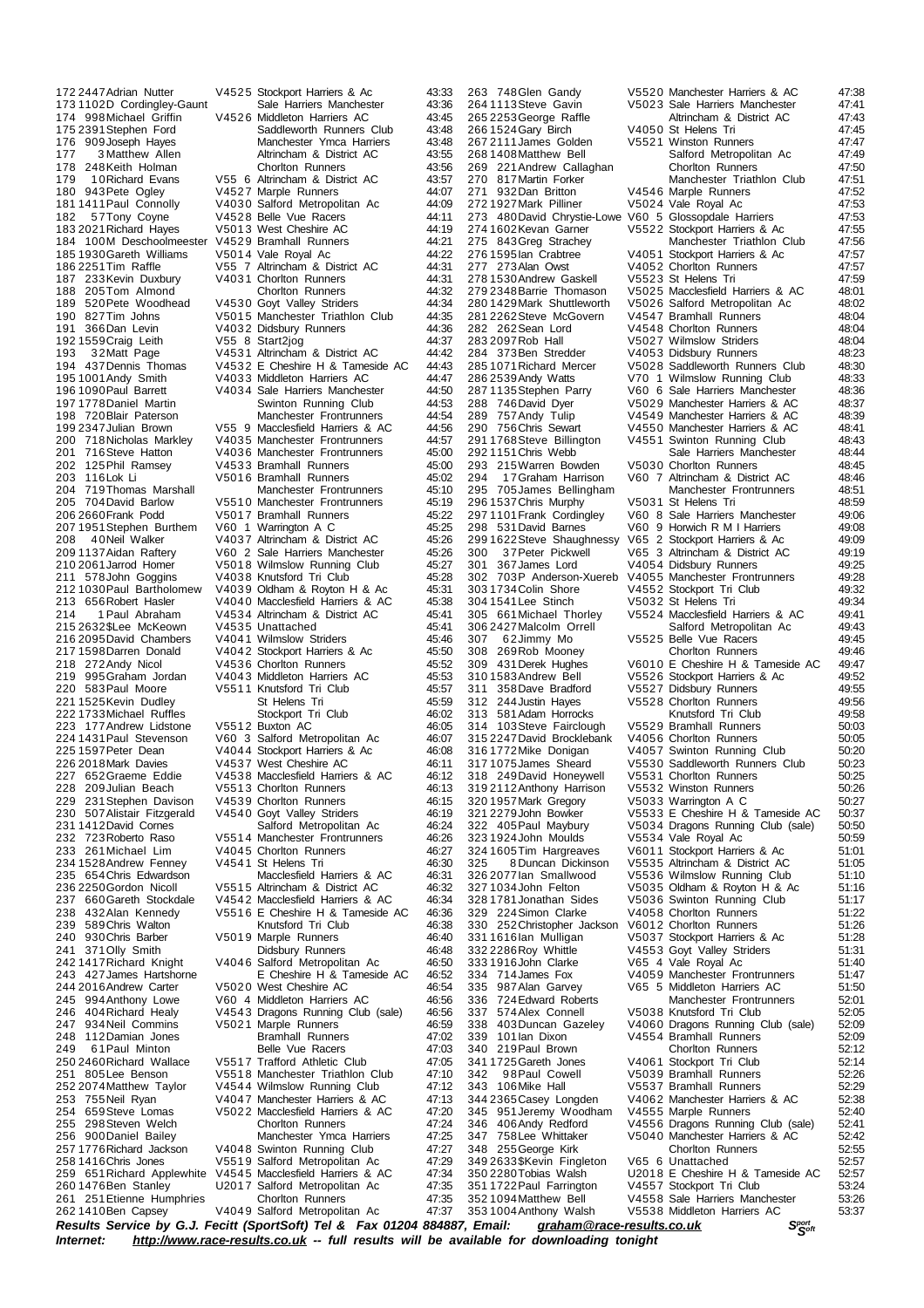| 354 236 Mark Gamblin                                        |                                  |       |                           | V65 7 Chorlton Runners            | 56:41   |
|-------------------------------------------------------------|----------------------------------|-------|---------------------------|-----------------------------------|---------|
|                                                             | V5041 Chorlton Runners           |       | 53:40 371 287 Jerry Smith |                                   |         |
| 355 2116 John Ross                                          | V5042 Winston Runners            | 54:05 | 372 941 Martin Lynch      | V4562 Marple Runners              | 57:10   |
| 356 841 Declan Sealy                                        | V4063 Manchester Triathlon Club  | 54:08 | 373 2596 Tobias Sze       | U2019 Manchester Metropolitan Uni | 57:29   |
| 357 509 Paul Hunt                                           | V5539 Goyt Valley Striders       | 54:15 | 374 1561 Matthew Savory   | V4563 Start2iog                   | 58:00   |
| 358 2379 Phil Bainbridge                                    | V4559 Manchester Triathlon Club  | 54:17 | 375 129 Mike Utting       | V5045 Bramhall Runners            | 58:10   |
| 359 657 David Larkin                                        | V4560 Macclesfield Harriers & AC | 54:25 | 376 1731 Nick Roberts     | V5046 Stockport Tri Club          | 58:29   |
| 360 2114 Paul Lockett                                       | V4561 Winston Runners            | 54:26 | 3771766Mark Barton        | V5542 Swinton Running Club        | 58:40   |
| 361 2246 John Archer                                        | V70 2 Sale Harriers Manchester   | 54:28 | 378 2581 Stephen Roberts  | V5047 Chorlton Runners            | 58:42   |
| 3621620 Robert Platt                                        | Stockport Harriers & Ac          | 54:31 | 379 2110 Steven Francom   | V4564 Winston Runners             | 58:59   |
| 363 276 Chris Peachey                                       | V5540 Chorlton Runners           | 54:52 | 380 2370 Craig Turner     | V5543 Manchester Harriers & AC    | 59:09   |
| 364 816 Matthew Evans-Smith V4064 Manchester Triathlon Club |                                  | 55:02 | 381 947 David Shoesmith   | V65 8 Marple Runners              | 59:18   |
| 365 999 Simon Scarfe                                        | Middleton Harriers AC            | 55:08 | 382 990John Hall          | V75 1 Middleton Harriers AC       | 59:37   |
| 3661626 Robert Taylor                                       | V70 3 Stockport Harriers & Ac    | 55:25 | 383 479 Andrew Burnett    | V5544 Glossopdale Harriers        | 1:00:01 |
| 367 851 Frank White                                         | Manchester Triathlon Club        | 55:55 | 384 1915 Barry Chambers   | V65 9 Vale Roval Ac               | 1:00:03 |
| 368 301 Francis Wooff                                       | V5541 Chorlton Runners           | 55:56 | 385 411 lan Yarwood       | V5545 Dragons Running Club (sale) | 1:00:12 |
| 369 586 Edward Taylor                                       | V5043 Knutsford Tri Club         | 56.08 | 3861002 Craig Sutherland  | V6013 Middleton Harriers AC       | 1:00:47 |
| 370 2597 Andrew Hodson                                      | V5044 Marple Runners             | 56:21 | 387 63Daniel Moody        | V4565 Belle Vue Racers            | 1:02:05 |
|                                                             |                                  |       |                           |                                   |         |

#### **Senior Men — TEAM RESULTS**

| 1 Sale Harriers Manchester        | $97 -$                           |     | Nigel Martin            |     | 4 Nicholas Barry    |     | 6 James Wignall          |     | 21 Joe Godwood          |     | 29 Matthew Barnes     | 36 Alex Bradford        |
|-----------------------------------|----------------------------------|-----|-------------------------|-----|---------------------|-----|--------------------------|-----|-------------------------|-----|-----------------------|-------------------------|
| 2 Chorlton Runners                | $105 -$                          | 3   | John Gilbert            |     | 8 Peter Taylor-Bray |     | 17 James Savage          |     | 18 Dean Hughes          |     | 28 Ben Hobson         | 31 Matthew Shaw         |
| 3 Horwich R M I Harriers          | $121 -$                          | 7   | <b>Toby Middleton</b>   |     | 9 JoeMercer         |     | 15 James Kevan           |     | 20 Nick Leigh           |     | 30 George Martindale  | 40 Paul Grundy          |
| 4 Salford Harriers & AC           | $138 -$                          | 5   | Joseph Moores           |     | 10 Karl Darcy       |     | 14 Will Beauchamp        | 26  | Oliver Cook             | 41  | <b>BrunoLima</b>      | 42 Robert Hughes        |
| 5 Altrincham & District AC        | $195 -$                          | 11  | Andrew Norman           |     | 22 Adam Gooch       |     | 25 David Norman          |     | 34 Gareth Turner        |     | 49 Matthew Gawne      | 54 Nick Hamlin          |
| 6 Stockport Harriers & Ac         | $301 -$                          | 16  | Harry Ellwood           |     | 38 Ciaran Ferris    |     | 52 David Lewin           |     | 62 Malcolm Johnson      | 64  | JScott-Buccleuch      | 69 Alex Macfarlane      |
| Έ,<br>7 Chorlton Runners          | $329 -$                          | 32  | O Macdonald             |     | 46 Sean Connon      |     | 50 Matthew Devlin        |     | 55 Tim Fletcher         |     | 70 Jonathan Lancaster | 76 Oliver Bernstein     |
| 8 Trafford Athletic Club          | $420 -$                          | 35  | Gavin Tomlinson         |     | 45 Alex Jones       | 57  | <b>JeffPrest</b>         | 61  | Lawrence Skidmore       |     | 99 Naeem Stevens      | 123 George Glennon      |
| 9 E Cheshire H & Tameside AC      | $436 -$                          | 13  | <b>JosephHudak</b>      |     | 23 Gavin Browne     |     | 81 Mr Horner             |     | 85 Mike Holness         |     | 112 Michael Obi       | 122 George Lewis        |
| 10 Sale Harriers Manchester 'B'   | $446 -$                          | 58  | Stephen McCarron        |     | 65 Matthew Spragg   |     | 74 Peter Shipley         |     | 79 Alex James           |     | 83 Tom Stephenson     | 87 Zac Gaillemin        |
|                                   |                                  |     |                         |     |                     |     |                          |     |                         |     |                       |                         |
| 11 Salford Harriers & AC<br>'В'   | $555 -$                          | 53  | Jack Bristow            |     | 63 Mark Collier     | 73  | <b>Christopher Tully</b> | 93  | Michael Heanev          | 108 | Shaun Chambers        | 165 Stanley Owen        |
| 12 Altrincham & District AC 'B'   | $617 -$                          | 77  | <b>Richard Lane</b>     |     | 90 Ben Greene       |     | 94 Tim Greenald          |     | 96 Richard Johnson      |     | 126 Dan Martell       | 134 James Pattison      |
| 13 Stockport Harriers & Ac 'B'    | $627 -$                          | 75  | <b>Tom Peers</b>        | 91  | GedMcGrath          |     | 103 David Maher          | 105 | lain Murdoch            | 124 | Simon Pickard         | 129 Philip Burns        |
| 14 Macclesfield Harriers & AC     | $655 -$                          | 47  | <b>Billy Hicks</b>      |     | 82 Laurence Manley  |     | 84 MarkWalker            |     | 100 Matthew Lynas       |     | 148 James Noakes      | 194 Julian Brown        |
| 15 Manchester Triathlon Club      | $698 -$                          | 12  | Lewis Eccleston         |     | 102 Philip Eldridge |     | 125 Archie Allen-Jones   |     | 128 Stephen Taylor      |     | 146 Rob Harper        | 185 Tim Johns           |
| ۴С'<br>16 Chorlton Runners        | $725 -$                          | 97  | Gary Scott              |     | 114 Phil Larratt    |     | 119 Alan Steeple         |     | 127 Andy Adkin          |     | 133 Alister Pearson   | 135 Russell Price       |
| 17 Sale Harriers Manchester 'C'   | $734 -$                          | 88  | Andrew Curvis           |     | 115 Tom Fordyce     |     | 118 Olivier Gaillemin    | 131 | Nathan Cameron          |     | 137 Conor Donaghy     | 145 Oliver Bartlett     |
| 18 Wilmslow Running Club          | $749 -$                          | 39  | Richard Coen            |     | 110 Jim Pendrill    |     | 113 James Speedie        |     | 116 Robert Jackson      |     | 166 AllanMcCormick    | 205 Jarrod Homer        |
| 19 Bramhall Runners               | $799 -$                          | 86  | Andy Porter             | 89  | Robin Hulme         |     | 109 Matt Moran           | 139 | Gareth Pritchard        |     | 179 M Deschoolmeester | 197 Phil Ramsey         |
| 20 Vale Royal Ac                  | $840 -$                          | 2   | Ed Shepherd             | 27  | Rvan Moore          |     | 48 John Humphries        | 180 | Gareth Williams         |     | 266 Mark Pilliner     | 317 John Moulds         |
|                                   |                                  | 43  |                         |     |                     |     | 120 Alex Masidlover      |     |                         |     |                       |                         |
| 21 Manchester Harriers & AC       | $859 -$                          |     | <b>Joseph Farrelly</b>  |     | 71 Simon Bareford   |     |                          |     | 121 BenO'Brien          |     | 247 Neil Ryan         | 257 Glen Gandy          |
| 22 Salford Metropolitan Ac        | 920<br>$\qquad \qquad -$         | 66  | <b>Ben Farrelly</b>     |     | 143 Andrew VanDamms |     | 157 Shane Wolstencroft   |     | 160 Paul Gee            |     | 176 Paul Connolly     | 218 Paul Stevenson      |
| 23 Oldham & Royton H & Ac         | 985<br>$\qquad \qquad -$         | 33  | Michael Mannings        |     | 107 Lee Robinson    |     | 156 Dan Timperley        |     | 161 Sam Davies          |     | 207 Paul Bartholomew  | 321 John Felton         |
| 24 Chorlton Runners<br>'D'        | $987 -$                          | 144 | Justin Cleary           |     | 151 Stephen Smith   |     | 154 Luke Donald          |     | 173 Keith Holman        |     | 182 KevinDuxbury      | 183 Tom Almond          |
| 25 Stockport Harriers & Ac 'C'    | $1030 - 132$                     |     | <b>Blaine Emmett</b>    |     | 142 DavidCross      |     | 159 David Hullev         |     | 167 Adrian Nutter       |     | 211 Darren Donald     | 219 Peter Dean          |
| 26 Middleton Harriers AC          | $1073 -$                         | 98  | Jorden Burke            |     | 164 Andrew Ndlovu   |     | 169 Michael Griffin      |     | 190 Andy Smith          |     | 213 Graham Jordan     | 239 Anthony Lowe        |
| 27 Altrincham & District AC 'C'   | $1127 - 172$                     |     | <b>Matthew Allen</b>    |     | 174 Richard Evans   |     | 181 Tim Raffle           |     | 188 Matt Page           |     | 203 Neil Walker       | 209 Paul Abraham        |
| 28 Manchester Frontrunners        | $1136 -$                         | 153 | Matt Perry              |     | 193 Blair Paterson  |     | 195 Nicholas Markley     |     | 196 Steve Hatton        | 199 | Thomas Marshall       | 200 David Barlow        |
| 29 Sale Harriers Manchester 'D'   | $1265 -$                         | 163 | Simon Latham            | 168 | DCordingley-Gaunt   |     | 191 Paul Barrett         |     | 204 Aidan Raftery       | 258 | Steve Gavin           | 281 Stephen Parry       |
| 30 Didsbury Runners               | $1284 - 140$                     |     | Meng Leong              | 150 | Damien McHugh       |     | 186 Dan Levin            |     | 235 Olly Smith          |     | 278 Ben Stredder      | 295 James Lord          |
| 31 Goyt Valley Striders           | $1314 -$                         | 92  | Nathan Porter           |     | 138 Paul Oakley     |     | 184 Pete Woodhead        |     | 224 Alistair Fitzgerald |     | 326 Roy Whittle       | 350 Paul Hunt           |
|                                   |                                  |     |                         |     |                     |     |                          |     |                         |     |                       |                         |
| 32 Belle Vue Racers               | $1348 - 117$                     |     | Thomas Rogers           |     | 130 Ben Marsh       |     | 177 Tony Coyne           |     | 243 Paul Minton         | 301 | Jimmy Mo              | 380 Daniel Moody        |
| 33 St Helens Tri                  | $1376 - 111$                     |     | Michael Forber          |     | 215 Kevin Dudley    |     | 228 Andrew Fenney        |     | 260 Gary Birch          | 272 | Andrew Gaskell        | 290 Chris Murphy        |
| Έ<br>34 Chorlton Runners          | $1388 - 212$                     |     | Andy Nicol              |     | 222 Julian Beach    |     | 223 Stephen Davison      |     | 227 Michael Lim         |     | 249 Steven Welch      | 255 Etienne Humphries   |
| 35 Macclesfield Harriers & AC 'B' | $1390 -$                         | 208 | Robert Hasler           | 221 | Graeme Eddie        |     | 229 Chris Edwardson      | 231 | Gareth Stockdale        |     | 248 Steve Lomas       | 253 Richard Applewhite  |
| 36 Marple Runners                 | 1409<br>$\overline{\phantom{0}}$ | 155 | <b>Richard Williams</b> |     | 175 Pete Ogley      |     | 234 Chris Barber         |     | 241 Neil Commins        |     | 265 Dan Britton       | 339 Jeremy Woodham      |
| 37 Salford Metropolitan Ac 'B'    | $1485 -$                         | 225 | <b>DavidCornes</b>      |     | 236 Richard Knight  |     | 252 Chris Jones          |     | 254 Ben Stanley         |     | 256 Ben Capsey        | 262 Matthew Bell        |
| Έ,<br>38 Bramhall Runners         | $1557 -$                         | 198 | Lok Li                  |     | 201 Frank Podd      |     | 242 Damian Jones         |     | 275 SteveMcGovern       | 308 | Steve Fairclough      | 333 Ian Dixon           |
| 39 E Cheshire H & Tameside AC 'B' | $1619 - 189$                     |     | Dennis Thomas           |     | 232 Alan Kennedy    | 237 | James Hartshorne         |     | 303 Derek Hughes        |     | 315 John Bowker       | 343 Tobias Walsh        |
| 40 Stockport Tri Club             | $1633 -$                         | 72  | <b>Carl Krystek</b>     |     | 216 Michael Ruffles | 297 | <b>Colin Shore</b>       | 335 | Gareth Jones            |     | 344 Paul Farrington   | 369 Nick Roberts        |
| 41 Knutsford Tri Club             | $1653 -$                         | 206 | John Goggins            |     | 214 Paul Moore      |     | 233 Chris Walton         |     | 307 Adam Horrocks       |     | 331 Alex Connell      | 362 Edward Taylor       |
| Έ<br>42 Chorlton Runners          | $1705 -$                         | 263 | Andrew Callaghan        |     | 271 Alan Owst       |     | 276 Sean Lord            | 287 | Warren Bowden           |     | 302 RobMooney         | 306 Justin Hayes        |
|                                   | $1730 -$                         | 192 | Daniel Martin           |     | 251 Richard Jackson |     | 285 Steve Billington     |     | 310 Mike Donigan        |     | 322 Jonathan Sides    | 370 Mark Barton         |
| 43 Swinton Running Club           |                                  |     |                         |     |                     |     |                          |     |                         |     |                       |                         |
| 44 Dragons Running Club (sale)    | $1768 -$                         | 162 | Graham Brownhill        |     | 240 Richard Healy   |     | 316 Paul Maybury         |     | 332 Duncan Gazelev      |     | 340 Andy Redford      | 378 Ian Yarwood         |
| 45 Stockport Harriers & Ac 'D'    | $1778 -$                         | 268 | Kevan Gamer             |     | 270 Ian Crabtree    |     | 293 Steve Shaughnessy    |     | 304 Andrew Bell         |     | 318 Tim Hargreaves    | 325 Ian Mulligan        |
| 46 Manchester Triathlon Club 'B'  | $1835 -$                         | 245 | Lee Benson              |     | 264 Martin Forker   |     | 269 GregStrachey         |     | 349 Declan Sealy        |     | 351 Phil Bainbridge   | 357 Matthew Evans-Smith |
| 47 Manchester Harriers & AC 'B'   | 1901 —                           | 282 | David Dver              |     | 283 Andy Tulip      |     | 284 Chris Sewart         | 338 | Casey Longden           |     | 341 Lee Whittaker     | 373 Craig Turner        |
| ʻG'<br>48 Chorlton Runners        | 1944 —                           | 309 | David Brocklebank       |     | 312 David Honeywell |     | 323 Simon Clarke         |     | 324 ChristopherJackson  |     | 334 Paul Brown        | 342 George Kirk         |